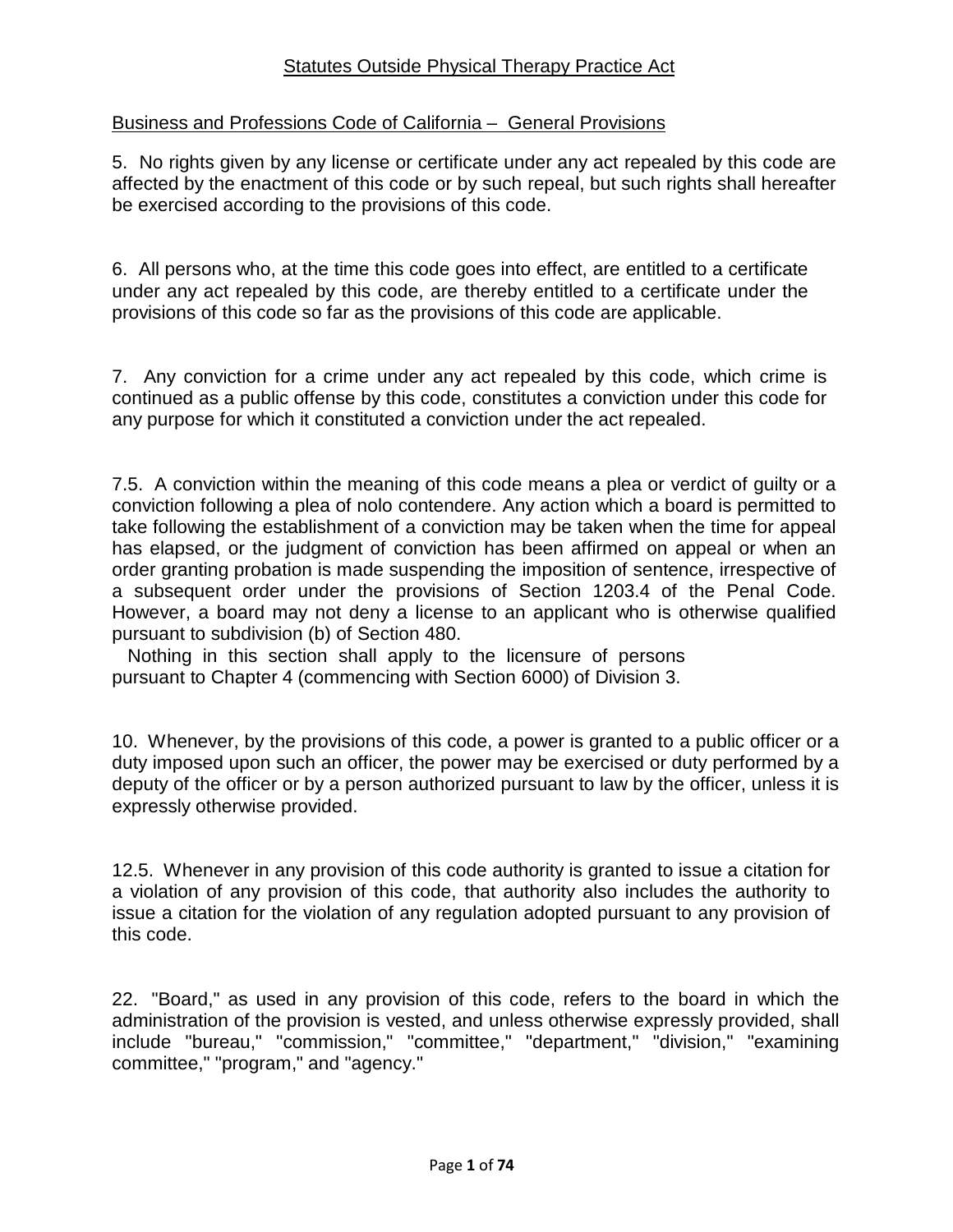23. "Department," unless otherwise defined, refers to the Department of Consumer Affairs.

Wherever the laws of this state refer to the Department of Professional and Vocational Standards, the reference shall be construed to be to the Department of Consumer Affairs.

23.5. "Director," unless otherwise defined, refers to the Director of Consumer Affairs. Wherever the laws of this state refer to the Director of Professional and Vocational Standards, the reference shall be construed to be to the Director of Consumer Affairs.

23.6. "Appointing power," unless otherwise defined, refers to the Director of Consumer Affairs.

23.7. Unless otherwise expressly provided, "license" means license, certificate, registration, or other means to engage in a business or profession regulated by this code or referred to in Section 1000 or 3600.

23.8. "Licentiate" means any person authorized by a license, certificate, registration, or other means to engage in a business or profession regulated by this code or referred to in Sections 1000 and 3600.

23.9. Notwithstanding any other provision of this code, any individual who, while imprisoned in a state prison or other correctional institution, is trained, in the course of a rehabilitation program approved by the particular licensing agency concerned and provided by the prison or other correctional institution, in a particular skill, occupation, or profession for which a state license, certificate, or other evidence of proficiency is required by this code shall not, when released from the prison or institution, be denied the right to take the next regularly scheduled state examination or any examination thereafter required to obtain the license, certificate, or other evidence of proficiency and shall not be denied such license, certificate, or other evidence of proficiency, because of his imprisonment or the conviction from which the imprisonment resulted, or because he obtained his training in prison or in the correctional institution, if the licensing agency, upon recommendation of the Adult Authority or the Department of the Youth Authority, as the case may be, finds that he is a fit person to be licensed.

29. (a) The Board of Psychology and the Board of Behavioral Sciences shall consider adoption of continuing education requirements including training in the area of recognizing chemical dependency and early intervention for all persons applying for renewal of a license as a psychologist, clinical social worker, or marriage and family therapist.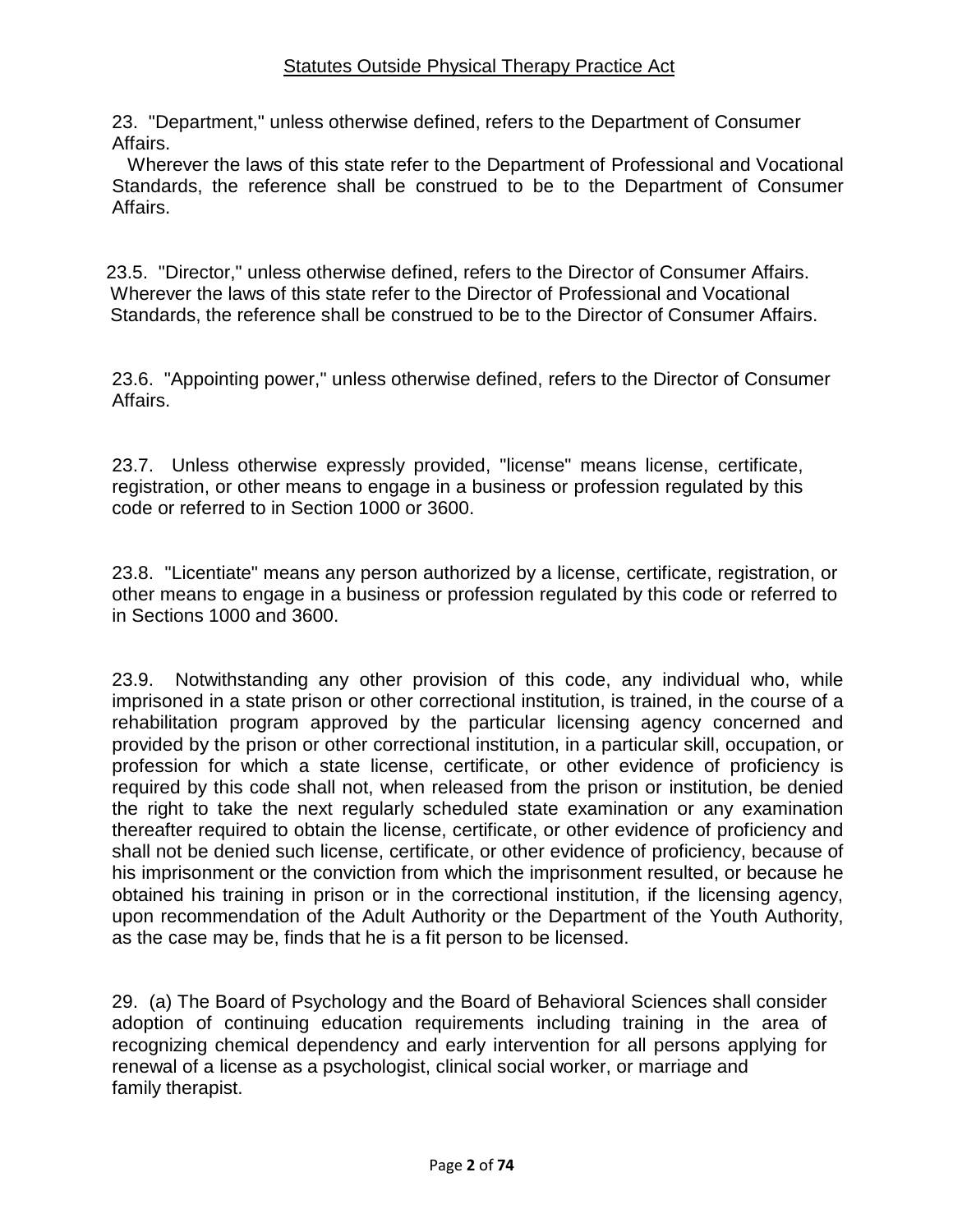(b) Prior to the adoption of any regulations imposing continuing education relating to alcohol and other chemical dependency, the board and committee are urged to consider coursework to include, but not necessarily be limited to, the following topics:

(1) Historical and contemporary perspectives on alcohol and other drug abuse.

(2) Extent of the alcohol and drug abuse epidemic and its effects on the individual, family, and community.

(3) Recognizing the symptoms of alcoholism and drug addiction.

(4) Making appropriate interpretations, interventions, and referrals.

(5) Recognizing and intervening with affected family members.

(6) Learning about current programs of recovery, such as 12 step programs, and how therapists can effectively utilize these programs.

30. (a) Notwithstanding any other provision of law, any board, as defined in Section 22, and the State Bar and the Department of Real Estate shall at the time of issuance of the license require that the licensee provide its federal employer identification number, if the licensee is a partnership, or his or her social security number for all others.

(b) Any licensee failing to provide the federal identification number or social security number shall be reported by the licensing board to the Franchise Tax Board and, if failing to provide after notification pursuant to paragraph (1) of subdivision (b) of Section 19528 of the Revenue and Taxation Code, shall be subject to the penalty provided in paragraph (2) of subdivision (b) of Section 19528 of the Revenue and Taxation Code. (c) In addition to the penalty specified in subdivision (b), a licensing board may not process any application for an original license unless the applicant or licensee provides its federal employer identification number or social security number where requested on the application.

(d) A licensing board shall, upon request of the Franchise Tax Board, furnish to the Franchise Tax Board the following information with respect to every licensee:

(1) Name.

(2) Address or addresses of record.

(3) Federal employer identification number if the entity is a

partnership or social security number for all others.

(4) Type of license.

(5) Effective date of license or a renewal.

- (6) Expiration date of license.
- (7) Whether license is active or inactive, if known.
- (8) Whether license is new or a renewal.
- (e) For the purposes of this section:

(1) "Licensee" means any entity, other than a corporation, authorized by a license, certificate, registration, or other means to engage in a business or profession regulated by this code or referred to in Section 1000 or 3600.

(2) "License" includes a certificate, registration, or any other authorization needed to engage in a business or profession regulated by this code or referred to in Section 1000 or 3600.

(3) "Licensing board" means any board, as defined in Section 22, the State Bar, and the Department of Real Estate.

(f) The reports required under this section shall be filed on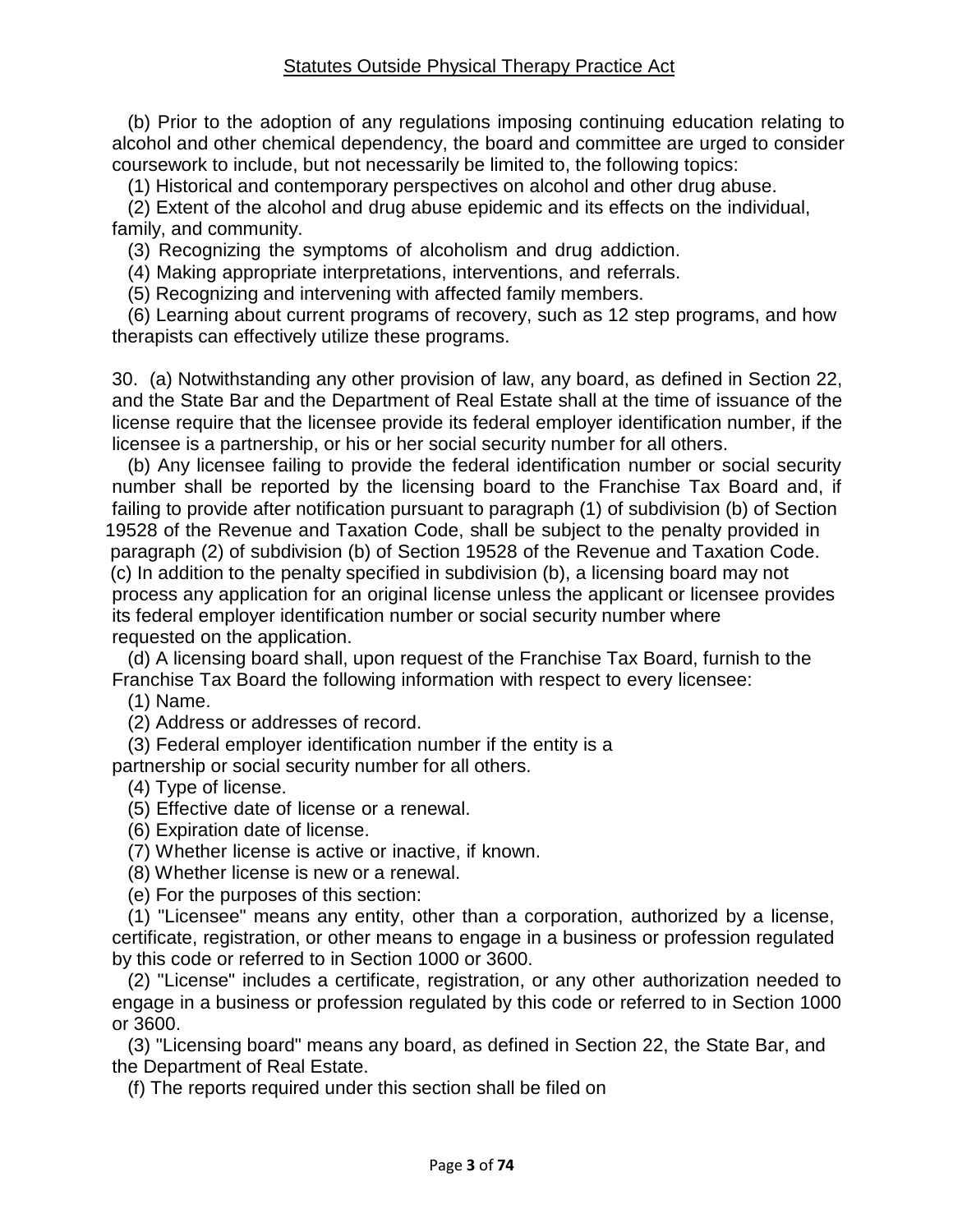magnetic media or in other machine-readable form, according to standards furnished by the Franchise Tax Board.

(g) Licensing boards shall provide to the Franchise Tax Board the information required by this section at a time that the Franchise Tax Board may require.

(h) Notwithstanding Chapter 3.5 (commencing with Section 6250) of Division 7 of Title 1 of the Government Code, the social security number and federal employer identification number furnished pursuant to this section shall not be deemed to be a public record and shall not be open to the public for inspection.

(i) Any deputy, agent, clerk, officer, or employee of any licensing board described in subdivision (a), or any former officer or employee or other individual who in the course of his or her employment or duty has or has had access to the information required to be furnished under this section, may not disclose or make known in any manner that information, except as provided in this section to the Franchise Tax Board or as provided in subdivision (k).

(j) It is the intent of the Legislature in enacting this section to utilize the social security account number or federal employer identification number for the purpose of establishing the identification of persons affected by state tax laws and for purposes of compliance with Section 17520 of the Family Code and, to that end, the information furnished pursuant to this section shall be used exclusively for those purposes.

(k) If the board utilizes a national examination to issue a license, and if a reciprocity agreement or comity exists between the State of California and the state requesting release of the social security number, any deputy, agent, clerk, officer, or employee of any licensing board described in subdivision (a) may release a social security number to an examination or licensing entity, only for the purpose of verification of licensure or examination status.

(l) For the purposes of enforcement of Section 17520 of the Family Code, and notwithstanding any other provision of law, any board, as defined in Section 22, and the State Bar and the Department of Real Estate shall at the time of issuance of the license require that each licensee provide the social security number of each individual listed on the license and any person who qualifies the license. For the purposes of this subdivision, "licensee" means any entity that is issued a license by any board, as defined in Section 22, the State Bar, the Department of Real Estate, and the Department of Motor Vehicles.

31. (a) As used in this section, "board" means any entity listed in Section 101, the entities referred to in Sections 1000 and 3600, the State Bar, the Department of Real Estate, and any other state agency that issues a license, certificate, or registration authorizing a person to engage in a business or profession.

(b) Each applicant for the issuance or renewal of a license, certificate, registration, or other means to engage in a business or profession regulated by a board who is not in compliance with a judgment or order for support shall be subject to Section 17520 of the Family Code.

(c) "Compliance with a judgment or order for support" has the meaning given in paragraph (4) of subdivision (a) of Section 17520 of the Family Code.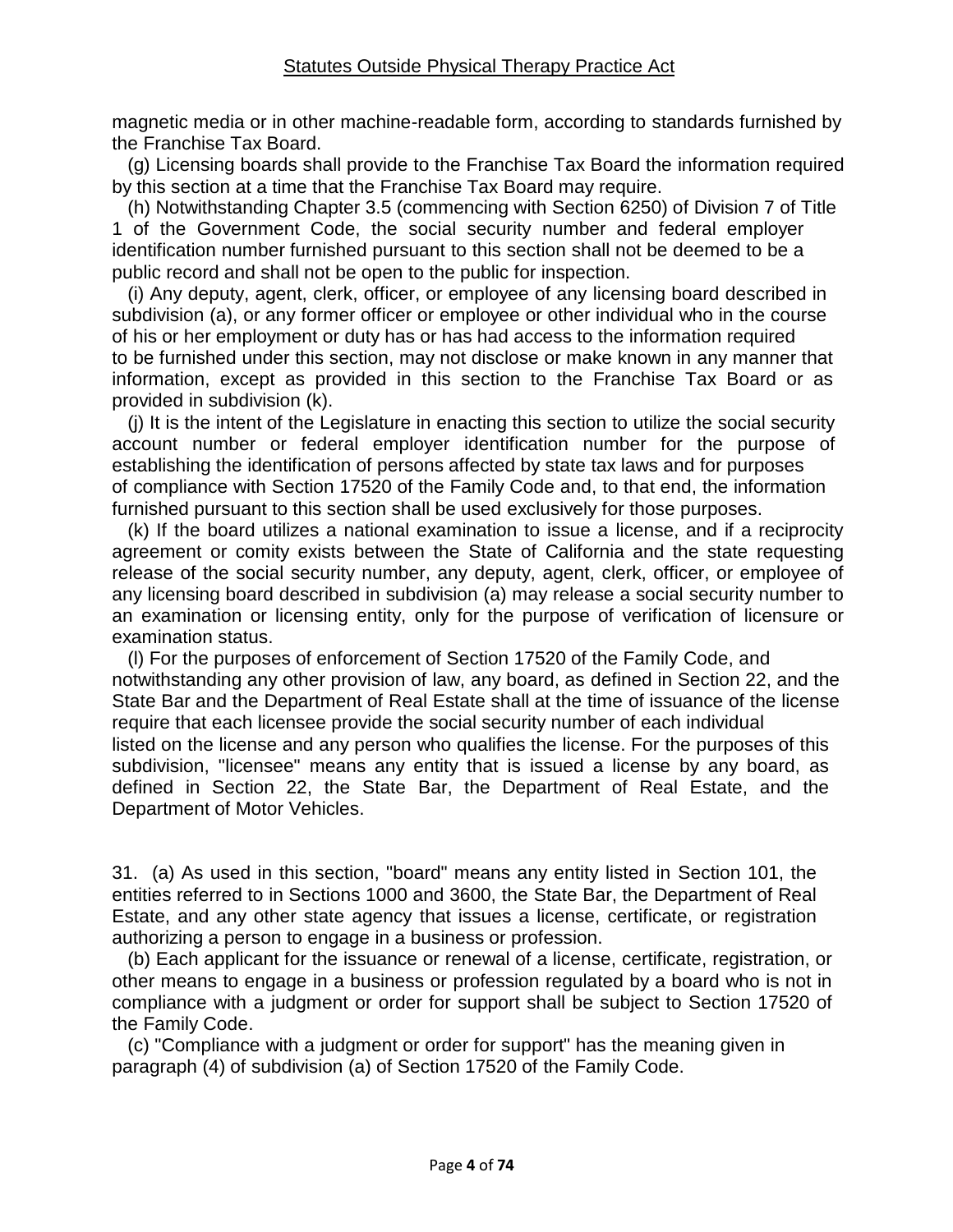Business and Professions Code of California –

# Division 1 - Chapter 1, The Department

100. There is in the state government, in the State and Consumer Services Agency, a Department of Consumer Affairs.

## 101. The department is comprised of:

- (a) The Dental Board of California.
- (b) The Medical Board of California.
- (c) The State Board of Optometry.
- (d) The California State Board of Pharmacy.
- (e) The Veterinary Medical Board.
- (f) The California Board of Accountancy.
- (g) The California Architects Board.
- (h) The Bureau of Barbering and Cosmetology.
- (i) The Board for Professional Engineers and Land Surveyors.
- (j) The Contractors' State License Board.
- (k) The Bureau for Private Postsecondary Education.
- (l) The Bureau of Electronic and Appliance Repair, Home
- Furnishings, and Thermal Insulation. (m)
	- The Board of Registered Nursing. (n)
	- The Board of Behavioral Sciences. (o)

The State Athletic Commission.

- (p) The Cemetery and Funeral Bureau.
- (q) The State Board of Guide Dogs for the Blind.
- (r) The Bureau of Security and Investigative Services.
- (s) The Court Reporters Board of California.
- (t) The Board of Vocational Nursing and Psychiatric Technicians.
- (u) The Landscape Architects Technical Committee.
- (v) The Division of Investigation.
- (w) The Bureau of Automotive Repair.
- (x) The Respiratory Care Board of California.
- (y) The Acupuncture Board.
- (z) The Board of Psychology.
- (aa) The California Board of Podiatric Medicine.
- (ab) The Physical Therapy Board of California.
- (ac) The Arbitration Review Program.
- (ad) The Physician Assistant Committee.
- (ae) The Speech-Language Pathology and Audiology Board.
- (af) The California Board of Occupational Therapy.
- (ag) The Osteopathic Medical Board of California.
- (ah) The Naturopathic Medicine Committee.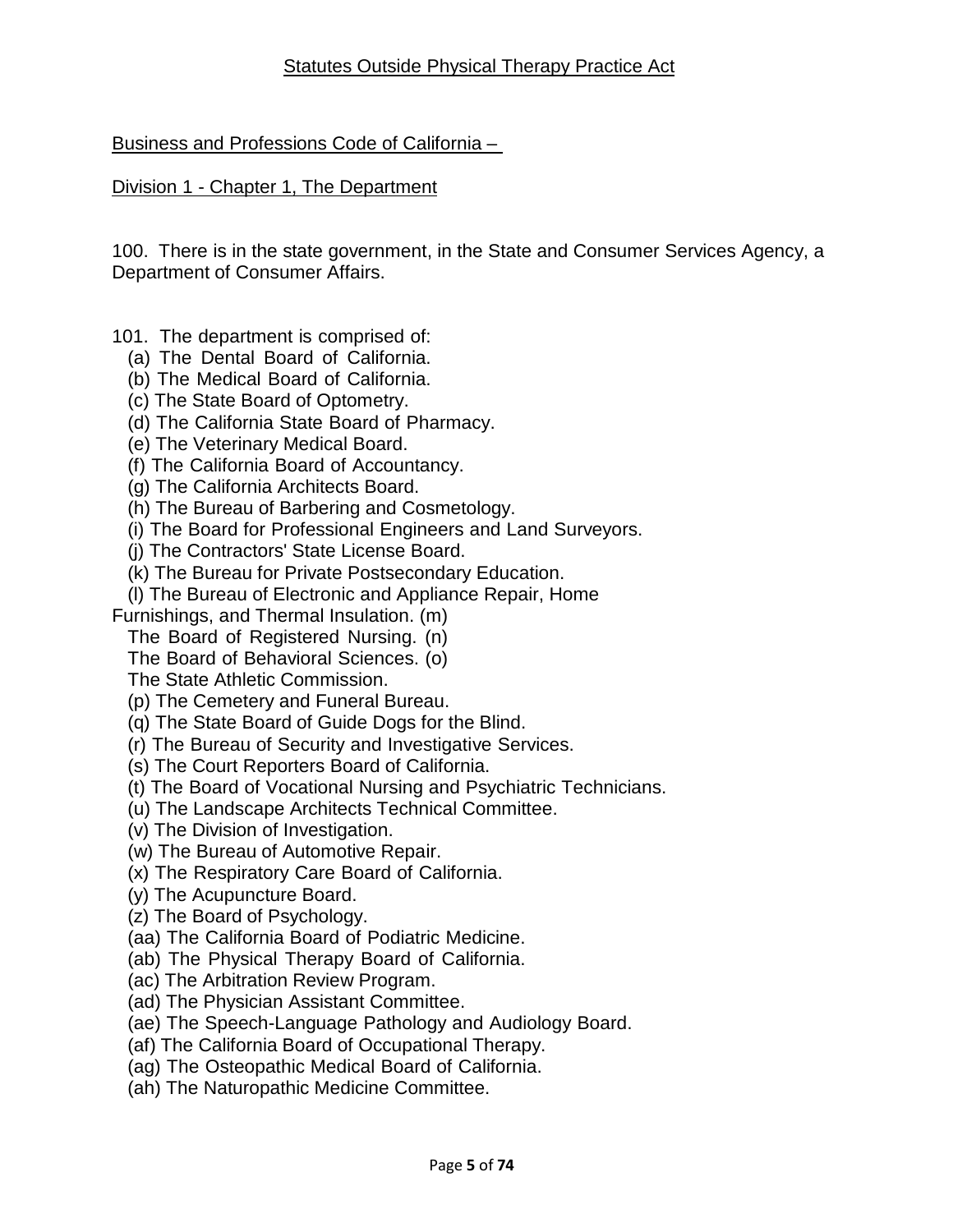(ai) The Dental Hygiene Committee of California.

(aj) The Professional Fiduciaries Bureau.

(ak) Any other boards, offices, or officers subject to its jurisdiction by law.

101.6. The boards, bureaus, and commissions in the department are established for the purpose of ensuring that those private businesses and professions deemed to engage in activities which have potential impact upon the public health, safety, and welfare are adequately regulated in order to protect the people of California.

To this end, they establish minimum qualifications and levels of competency and license persons desiring to engage in the occupations they regulate upon determining that such persons possess the requisite skills and qualifications necessary to provide safe and effective services to the public, or register or otherwise certify persons in order to identify practitioners and ensure performance according to set and accepted professional standards. They provide a means for redress of grievances by investigating allegations of unprofessional conduct, incompetence, fraudulent action, or unlawful activity brought to their attention by members of the public and institute disciplinary action against persons licensed or registered under the provisions of this code when such action is warranted. In addition, they conduct periodic checks of licensees, registrants, or otherwise certified persons in order to ensure compliance with the relevant sections of this code.

103. Each member of a board, commission, or committee created in the various chapters of Division 2 (commencing with Section 500) and Division 3 (commencing with Section 5000), and in Chapter 2 (commencing with Section 18600) and Chapter 3 (commencing with Section 19000) of Division 8, shall receive the moneys specified in this section when authorized by the respective provisions.

Each such member shall receive a per diem of one hundred dollars (\$100) for each day actually spent in the discharge of official duties, and shall be reimbursed for traveling and other expenses necessarily incurred in the performance of official duties.

The payments in each instance shall be made only from the fund from which the expenses of the agency are paid and shall be subject to the availability of money.

Notwithstanding any other provision of law, no public officer or employee shall receive per diem salary compensation for serving on those boards, commissions, committees, or the Consumer Advisory Council on any day when the officer or employee also received compensation for his or her regular public employment.

104. All boards or other regulatory entities within the department's jurisdiction that the department determines to be health-related may adopt regulations to require licensees to display their licenses or registrations in the locality in which they are treating patients, and to inform patients as to the identity of the regulatory agency they may contact if they have any questions or complaints regarding the licensee. In complying with this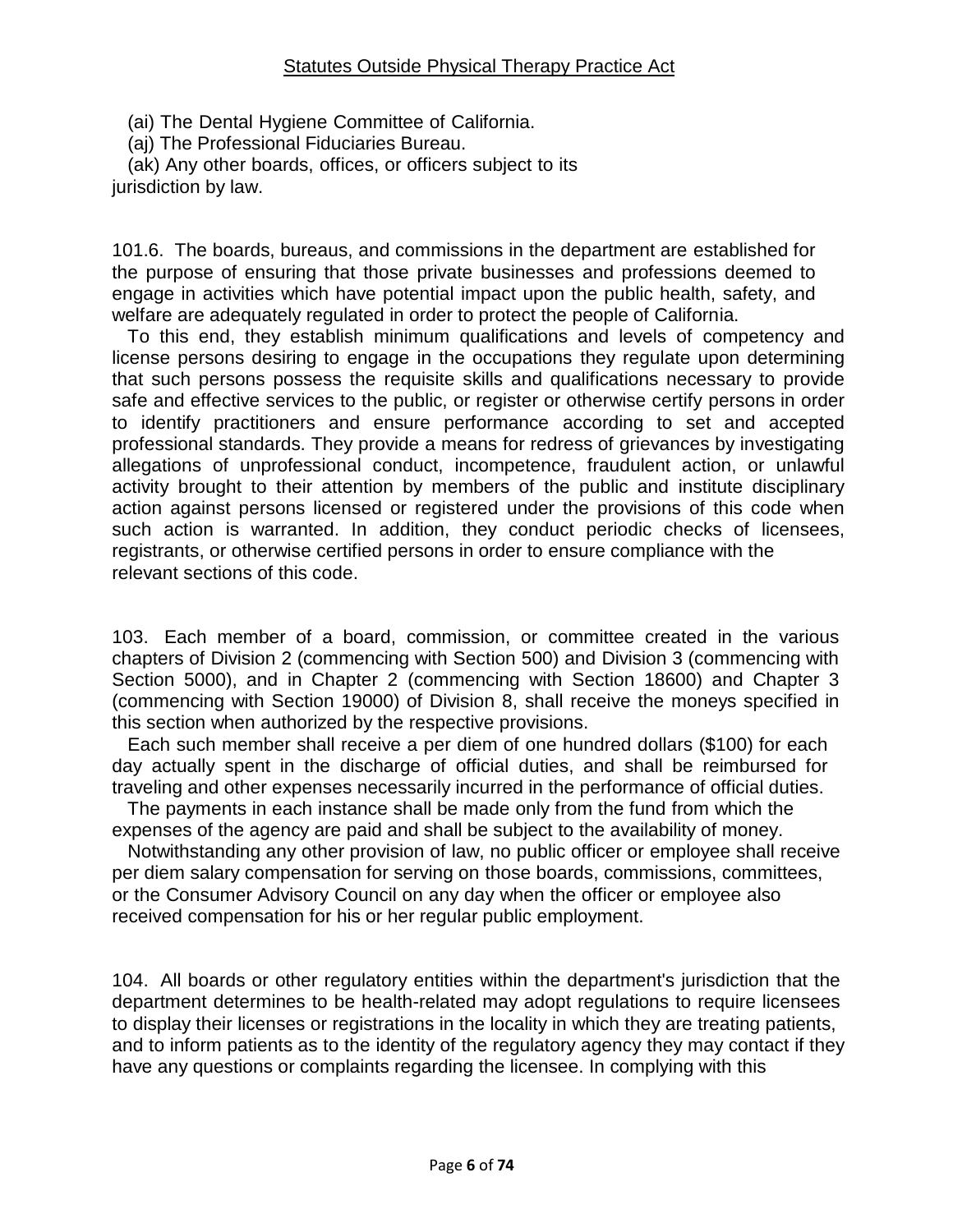## Statutes Outside Physical Therapy Practice Act

requirement, those boards may take into consideration the particular settings in which licensees practice, or other circumstances which may make the displaying or providing of information to the consumer extremely difficult for the licensee in their particular type of practice.

105.5. Notwithstanding any other provision of this code, each member of a board, commission, examining committee, or other similarly constituted agency within the department shall hold office until the appointment and qualification of his successor or until one year shall have elapsed since the expiration of the term for which he was appointed, whichever first occurs.

106. The Governor has power to remove from office at any time, any member of any board appointed by him for continued neglect of duties required by law, or for incompetence, or unprofessional or dishonorable conduct. Nothing in this section shall be construed as a limitation or restriction on the power of the Governor, conferred on him by any other provision of law, to remove any member of any board.

106.5. Notwithstanding any other provision of law, the Governor may remove from office a member of a board or other licensing entity in the department if it is shown that such member has knowledge of the specific questions to be asked on the licensing entity's next examination and directly or indirectly discloses any such question or questions in advance of or during the examination to any applicant for that examination.

The proceedings for removal shall be conducted in accordance with the provisions of Chapter 5 of Part 1 of Division 3 of Title 2 of the Government Code, and the Governor shall have all the powers granted therein.

107. Pursuant to subdivision (e) of Section 4 of Article VII of the California Constitution, each board may appoint a person exempt from civil service and may fix his or her salary, with the approval of the Department of Personnel Administration pursuant to Section 19825 of the Government Code, who shall be designated as an executive officer unless the licensing act of the particular board designates the person as a registrar.

107.5. If any board in the department uses an official seal pursuant to any provision of this code, the seal shall contain the words "State of California" and "Department of Consumer Affairs" in addition to the title of the board, and shall be in a form approved by the director.

108. Each of the boards comprising the department exists as a separate unit, and has the functions of setting standards, holding meetings, and setting dates thereof,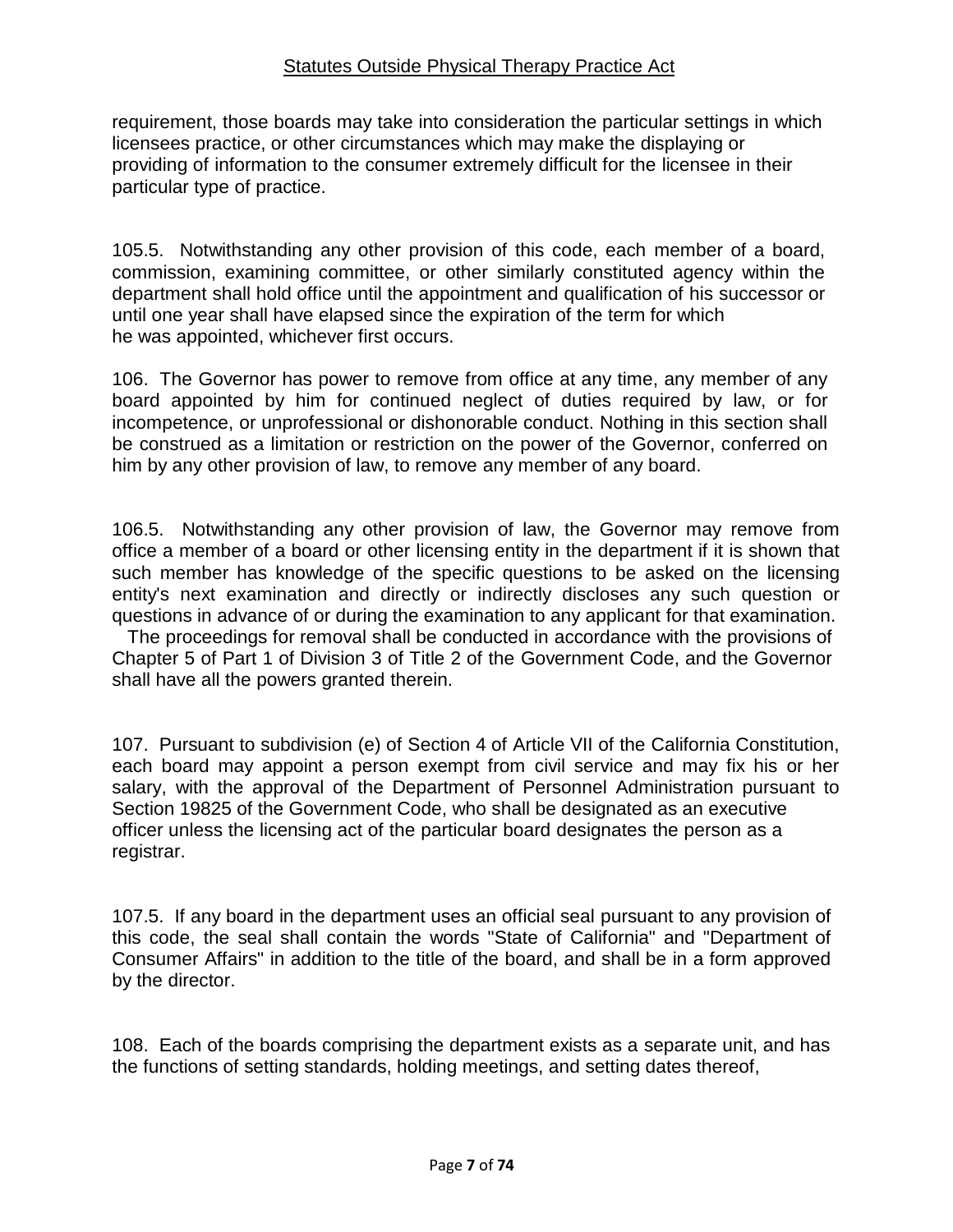preparing and conducting examinations, passing upon applicants, conducting investigations of violations of laws under its jurisdiction, issuing citations and holding hearings for the revocation of licenses, and the imposing of penalties following those hearings, insofar as these powers are given by statute to each respective board.

108.5. In any investigation, proceeding or hearing which any board, commission or officer in the department is empowered to institute, conduct, or hold, any witness appearing at such investigation, proceeding or hearing whether upon a subpoena or voluntarily, may be paid the sum of twelve dollars (\$12) per day for every day in actual attendance at such investigation, proceeding or hearing and for his actual, necessary and reasonable expenses and such sums shall be a legal charge against the funds of the respective board, commission or officer; provided further, that no witness appearing other than at the instance of the board, commission or officer may be compensated out of such fund.

The board, commission or officer will determine the sums due any such witness and enter the amount on its minutes.

109. (a) The decisions of any of the boards comprising the department with respect to setting standards, conducting examinations, passing candidates, and revoking licenses, are not subject to review by the director, but are final within the limits provided by this code which are applicable to the particular board, except as provided in this section.

(b) The director may initiate an investigation of any allegations of misconduct in the preparation, administration, or scoring of an examination which is administered by a board, or in the review of qualifications which are a part of the licensing process of any board. A request for investigation shall be made by the director to the Division of Investigation through the chief of the division or to any law enforcement agency in the jurisdiction where the alleged misconduct occurred.

(c) The director may intervene in any matter of any board where an investigation by the Division of Investigation discloses probable cause to believe that the conduct or activity of a board, or its members or employees constitutes a violation of criminal law.

The term "intervene," as used in paragraph (c) of this section may include, but is not limited to, an application for a restraining order or injunctive relief as specified in Section 123.5, or a referral or request for criminal prosecution. For purposes of this section, the director shall be deemed to have standing under Section 123.5 and shall seek representation of the Attorney General, or other appropriate counsel in the event of a conflict in pursuing that action.

110. The department shall have possession and control of all records, books, papers, offices, equipment, supplies, funds, appropriations, land and other property--real or personal--now or hereafter held for the benefit or use of all of the bodies, offices or officers comprising the department. The title to all property held by any of these bodies, offices or officers for the use and benefit of the state, is vested in the State of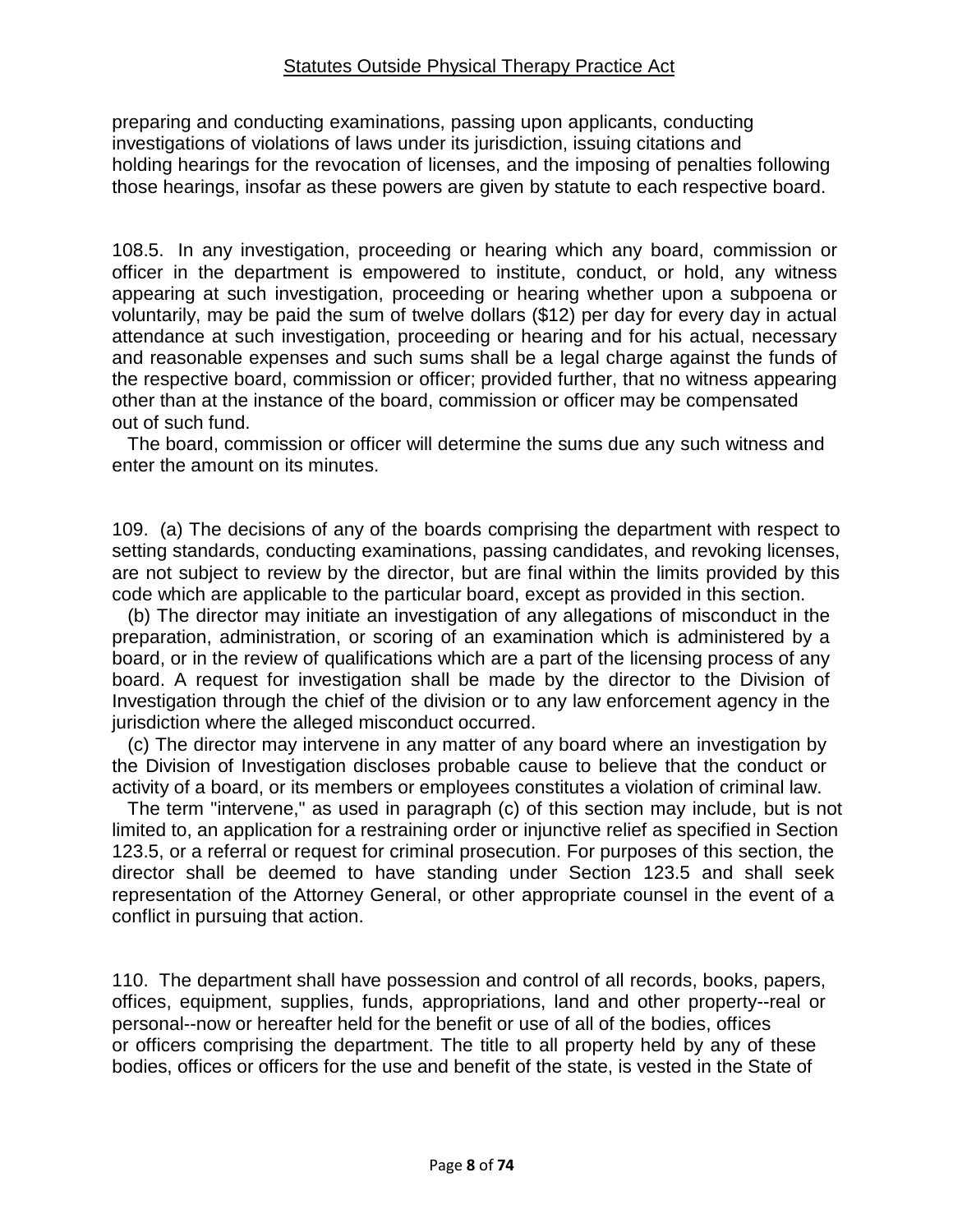California to be held in the possession of the department. Except as authorized by a board, the department shall not have the possession and control of examination questions prior to submission to applicants at scheduled examinations.

111. Unless otherwise expressly provided, any board may, with the approval of the appointing power, appoint qualified persons, who shall be designated as commissioners on examination, to give the whole or any portion of any examination. A commissioner on examination need not be a member of the board but he shall have the same qualifications as one and shall be subject to the same rules.

112. Notwithstanding any other provision of this code, no agency in the department, with the exception of the Board for Professional Engineers and Land Surveyors, shall be required to compile, publish, sell, or otherwise distribute a directory. When an agency deems it necessary to compile and publish a directory, the agency shall cooperate with the director in determining its form and content, the time and frequency of its publication, the persons to whom it is to be sold or otherwise distributed, and its price if it is sold. Any agency that requires the approval of the director for the compilation, publication, or distribution of a directory, under the law in effect at the time the amendment made to this section at the 1970 Regular Session of the Legislature becomes effective, shall continue to require that approval. As used in this section, "directory" means a directory, roster, register, or similar compilation of the names of persons who hold a license, certificate, permit, registration, or similar indicia of authority from the agency.

113. Upon recommendation of the director, officers, and employees of the department, and the officers, members, and employees of the boards, committees, and commissions comprising it or subject to its jurisdiction may confer, in this state or elsewhere, with officers or employees of this state, its political subdivisions, other states, or the United States, or with other persons, associations, or organizations as may be of assistance to the department, board, committee, or commission in the conduct of its work. The officers, members, and employees shall be entitled to their actual traveling expenses incurred in pursuance hereof, but when these expenses are incurred with respect to travel outside of the state, they shall be subject to the approval of the Governor and the Director of Finance.

114. (a) Notwithstanding any other provision of this code, any licensee or registrant of any board, commission, or bureau within the department, whose license expired while the licensee or registrant was on active duty as a member of the California National Guard or the United States Armed Forces, may, upon application, reinstate his or her license or registration without examination or penalty; provided,

(1) His or her license or registration was valid at the time he or she entered the California National Guard or the United States Armed Forces.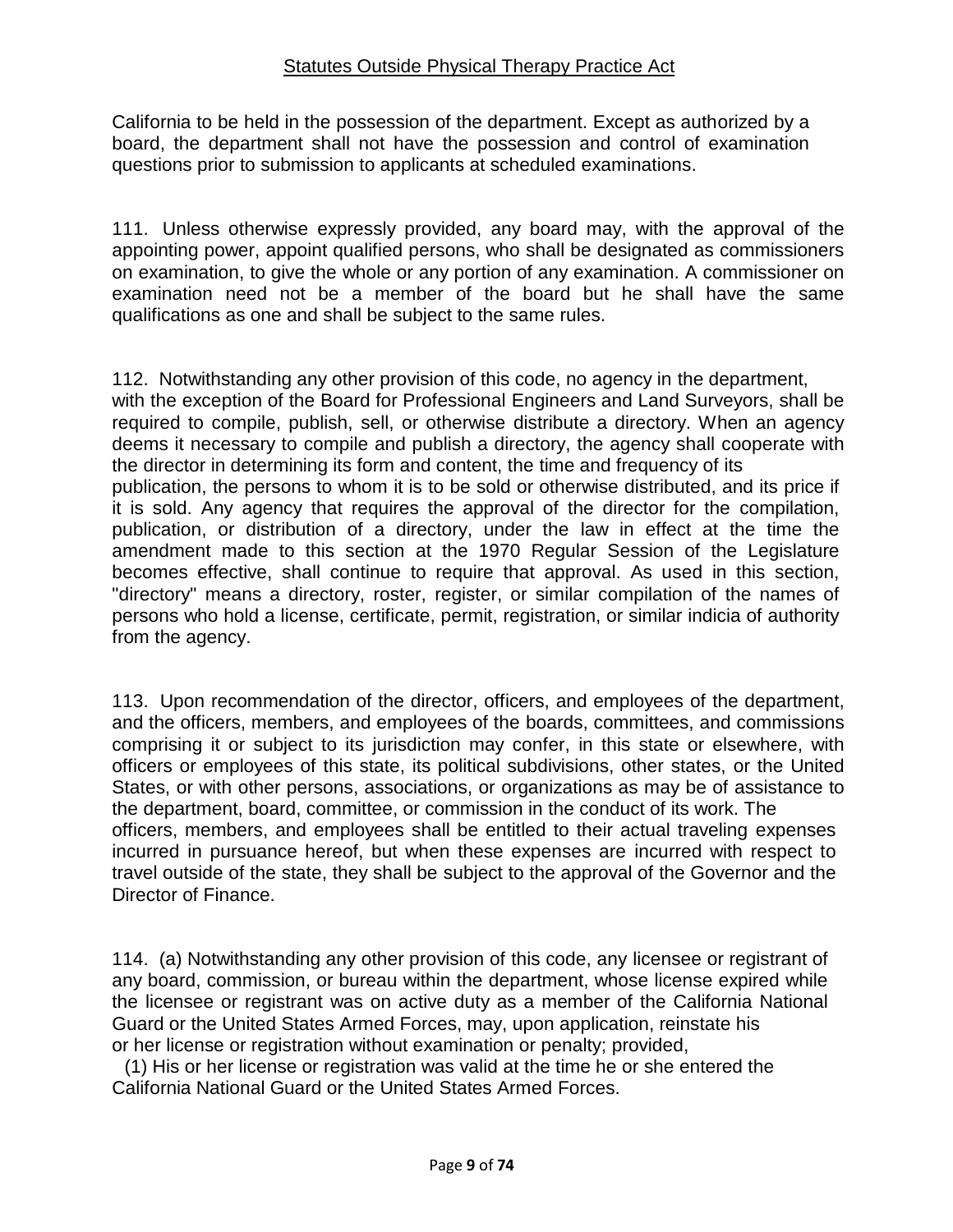## Statutes Outside Physical Therapy Practice Act

(2) The application for reinstatement is made while serving in the California National Guard or the United States Armed Forces, or not later than one year from the date of discharge from active service or return to inactive military status.

(3) The application for reinstatement is accompanied by an affidavit showing the date of entrance into the service, whether still in the service, or date of discharge, and the renewal fee for the current renewal period in which the application is filed is paid.

(b) If application for reinstatement is filed more than one year after discharge or return to inactive status, the applicant, in the discretion of the licensing agency, may be required to pass an examination.

(c) If application for reinstatement is filed and the licensing agency determines that the applicant has not actively engaged in the practice of his or her profession while on active duty, then the licensing agency may require the applicant to pass an examination.

(d) Unless otherwise specifically provided in this code, any licensee or registrant who, either part time or full time, practices in this state the profession or vocation for which he or she is licensed or registered shall be required to maintain his or her license in good standing even though he or she is in military service.

For the purposes in this section, time spent by a licensee in receiving treatment or hospitalization in any veterans' facility during which he or she is prevented from practicing his or her profession or vocation shall be excluded from said period of one year.

115. The provisions of Section 114 of this code are also applicable to a licensee or registrant whose license or registration was obtained while in the armed services.

116. (a) The director may audit and review, upon his or her own initiative, or upon the request of a consumer or licensee, inquiries and complaints regarding licensees, dismissals of disciplinary cases, the opening, conduct, or closure of investigations, informal conferences, and discipline short of formal accusation by the Medical Board of California, the allied health professional boards, and the California Board of Podiatric Medicine. The director may make recommendations for changes to the disciplinary system to the appropriate board, the Legislature, or both.

(b) The director shall report to the Chairpersons of the Senate Business and Professions Committee and the Assembly Health Committee annually, commencing March 1, 1995, regarding his or her findings from any audit, review, or monitoring and evaluation conducted pursuant to this section.

118. (a) The withdrawal of an application for a license after it has been filed with a board in the department shall not, unless the board has consented in writing to such withdrawal, deprive the board of its authority to institute or continue a proceeding against the applicant for the denial of the license upon any ground provided by law or to enter an order denying the license upon any such ground.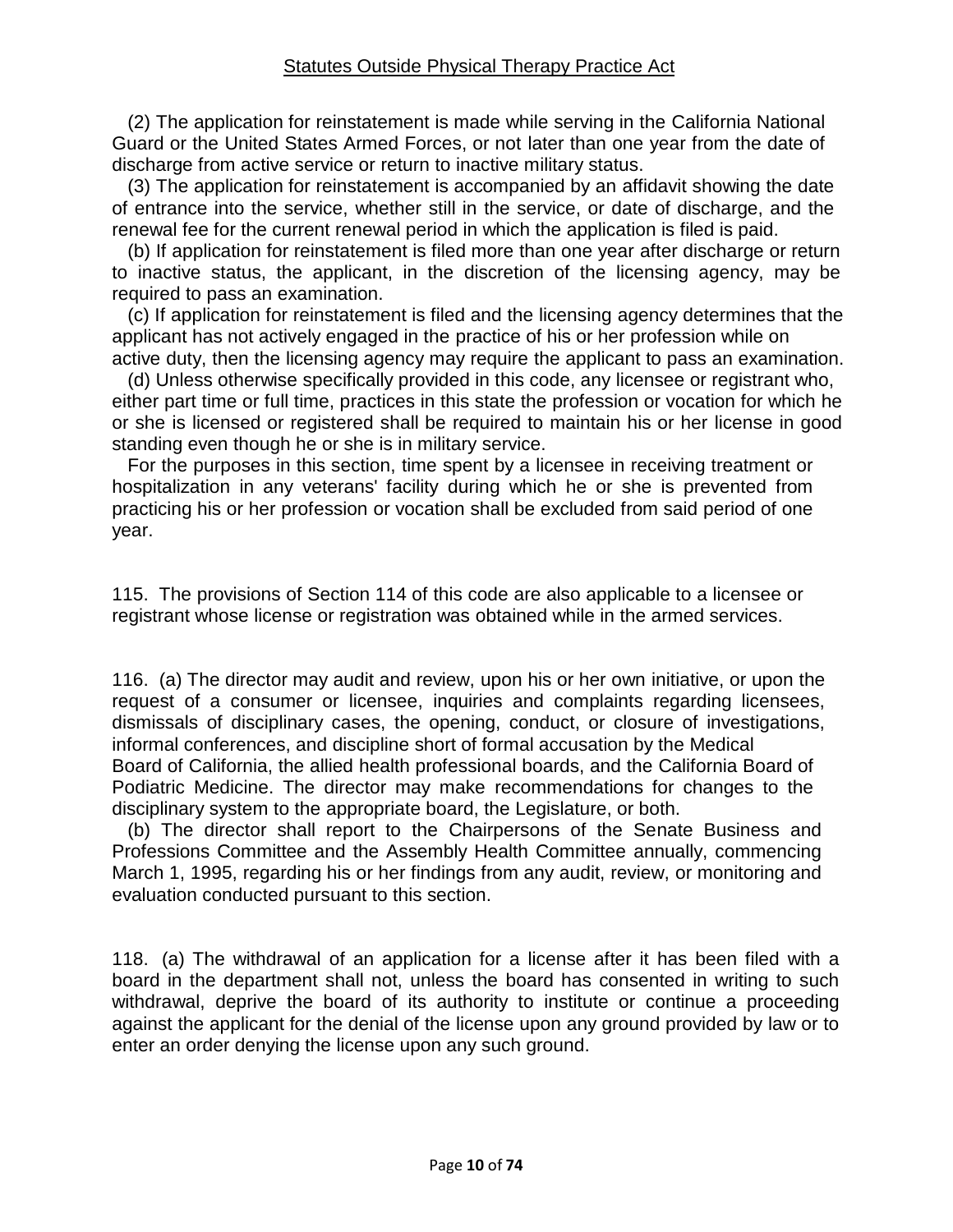## Statutes Outside Physical Therapy Practice Act

(b) The suspension, expiration, or forfeiture by operation of law of a license issued by a board in the department, or its suspension, forfeiture, or cancellation by order of the board or by order of a court of law, or its surrender without the written consent of the board, shall not, during any period in which it may be renewed, restored, reissued, or reinstated, deprive the board of its authority to institute or continue a disciplinary proceeding against the licensee upon any ground provided by law or to enter an order suspending or revoking the license or otherwise taking disciplinary action against the licensee on any such ground.

(c) As used in this section, "board" includes an individual who is authorized by any provision of this code to issue, suspend, or revoke a license, and "license" includes "certificate," "registration," and "permit."

119. Any person who does any of the following is guilty of a misdemeanor:

(a) Displays or causes or permits to be displayed or has in his or her possession either of the following:

(1) A canceled, revoked, suspended, or fraudulently altered license.

(2) A fictitious license or any document simulating a license or purporting to be or have been issued as a license.

(b) Lends his or her license to any other person or knowingly permits the use thereof by another.

(c) Displays or represents any license not issued to him or her as being his or her license.

(d) Fails or refuses to surrender to the issuing authority upon its lawful written demand any license, registration, permit, or certificate which has been suspended, revoked, or canceled.

(e) Knowingly permits any unlawful use of a license issued to him or her.

(f) Photographs, photostats, duplicates, manufactures, or in any way reproduces any license or facsimile thereof in a manner that it could be mistaken for a valid license, or displays or has in his or her possession any such photograph, photostat, duplicate, reproduction, or facsimile unless authorized by this code.

(g) Buys or receives a fraudulent, forged, or counterfeited license knowing that it is fraudulent, forged, or counterfeited. For purposes of this subdivision, "fraudulent" means containing any misrepresentation of fact.

As used in this section, "license" includes "certificate," "permit," "authority," and "registration" or any other indicia giving authorization to engage in a business or profession regulated by this code or referred to in Section 1000 or 3600.

121. No licensee who has complied with the provisions of this code relating to the renewal of his or her license prior to expiration of such license shall be deemed to be engaged illegally in the practice of his or her business or profession during any period between such renewal and receipt of evidence of such renewal which may occur due to delay not the fault of the applicant.

As used in this section, "license" includes "certificate," "permit," "authorization," and "registration," or any other indicia giving authorization, by any agency, board, bureau, commission, committee, or entity within the Department of Consumer Affairs, to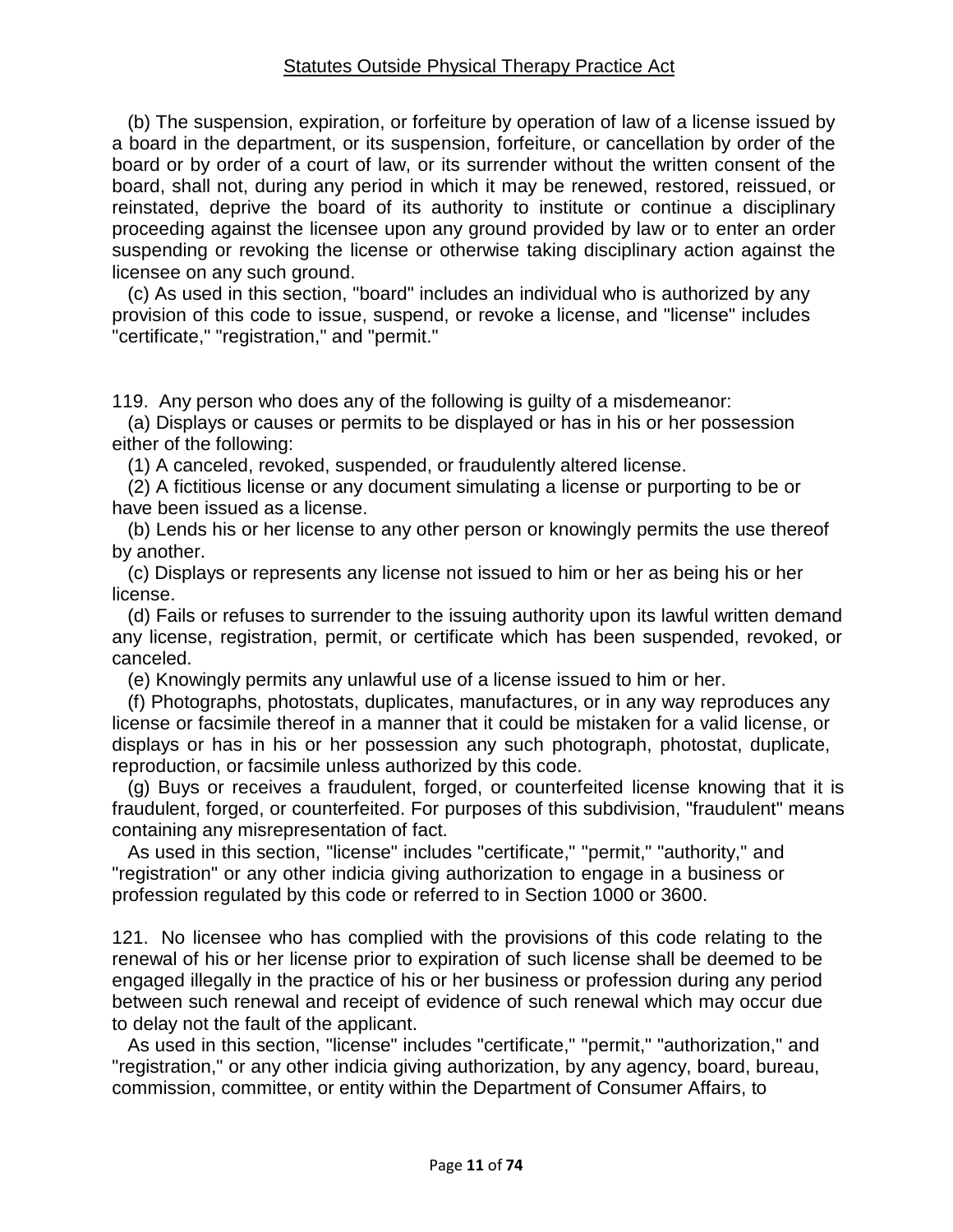engage in a business or profession regulated by this code or by the board referred to in the Chiropractic Act or the Osteopathic Act.

121.5. Except as otherwise provided in this code, the application of delinquency fees or accrued and unpaid renewal fees for the renewal of expired licenses or registrations shall not apply to licenses or registrations that have lawfully been designated as inactive or retired.

122. Except as otherwise provided by law, the department and each of the boards, bureaus, committees, and commissions within the department may charge a fee for the processing and issuance of a duplicate copy of any certificate of licensure or other form evidencing licensure or renewal of licensure. The fee shall be in an amount sufficient to cover all costs incident to the issuance of the duplicate certificate or other form but shall not exceed twenty-five dollars (\$25).

123. It is a misdemeanor for any person to engage in any conduct which subverts or attempts to subvert any licensing examination or the administration of an examination, including, but not limited to:

(a) Conduct which violates the security of the examination materials; removing from the examination room any examination materials without authorization; the unauthorized reproduction by any means of any portion of the actual licensing examination; aiding by any means the unauthorized reproduction of any portion of the actual licensing examination; paying or using professional or paid examination-takers for the purpose of reconstructing any portion of the licensing examination; obtaining examination questions or other examination material, except by specific authorization either before, during, or after an examination; or using or purporting to use any examination questions or materials which were improperly removed or taken from any examination for the purpose of instructing or preparing any applicant for examination; or selling, distributing, buying, receiving, or having unauthorized possession of any portion of a future, current, or previously administered licensing examination.

(b) Communicating with any other examinee during the administration of a licensing examination; copying answers from another examinee or permitting one's answers to be copied by another examinee; having in one's possession during the administration of the licensing examination any books, equipment, notes, written or printed materials, or data of any kind, other than the examination materials distributed, or otherwise authorized to be in one's possession during the examination; or impersonating any examinee or having an impersonator take the licensing examination on one's behalf.

Nothing in this section shall preclude prosecution under the authority provided for in any other provision of law.

In addition to any other penalties, a person found guilty of violating this section, shall be liable for the actual damages sustained by the agency administering the examination not to exceed ten thousand dollars (\$10,000) and the costs of litigation.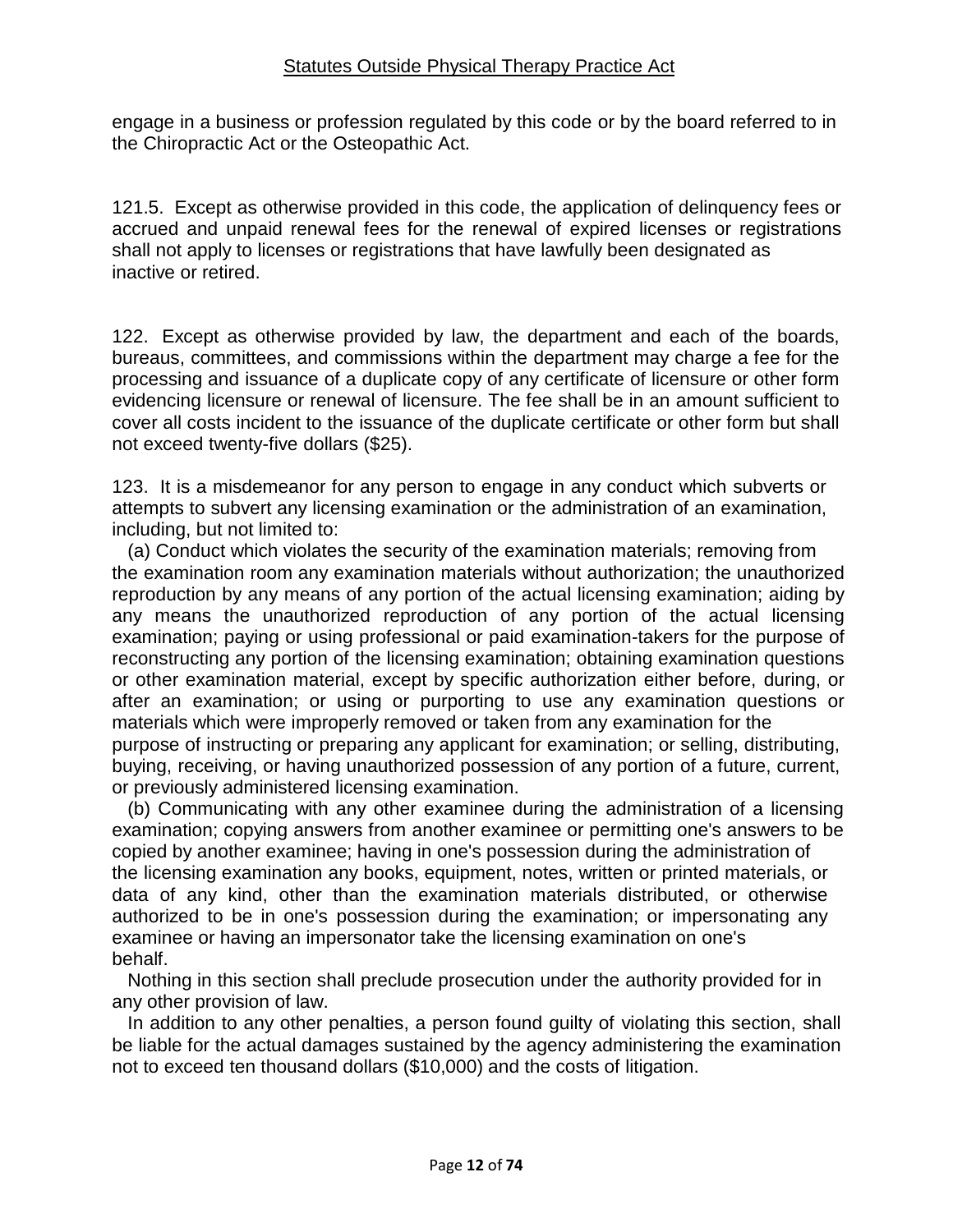(c) If any provision of this section or the application thereof to any person or circumstances is held invalid, that invalidity shall not affect other provisions or applications of the section that can be given effect without the invalid provision or application, and to this end the provisions of this section are severable.

123.5. Whenever any person has engaged, or is about to engage, in any acts or practices which constitute, or will constitute, a violation of Section 123, the superior court in and for the county wherein the acts or practices take place, or are about to take place, may issue an injunction, or other appropriate order, restraining such conduct on application of a board, the Attorney General or the district attorney of the county.

The proceedings under this section shall be governed by Chapter 3 (commencing with Section 525) of Title 7 of Part 2 of the Code of Civil Procedure.

The remedy provided for by this section shall be in addition to, and not a limitation on, the authority provided for in any other provision of law.

124. Notwithstanding subdivision (c) of Section 11505 of the Government Code, whenever written notice, including a notice, order, or document served pursuant to Chapter 3.5 (commencing with Section 11340), Chapter 4 (commencing with Section 11370), or Chapter 5 (commencing with Section 11500), of Part 1 of Division 3 of Title 2 of the Government Code, is required to be given by any board in the department, the notice may be given by regular mail addressed to the last known address of the licentiate or by personal service, at the option of the board.

125. Any person, licensed under Division 1 (commencing with Section 100), Division 2 (commencing with Section 500), or Division 3 (commencing with Section 5000) is guilty of a misdemeanor and subject to the disciplinary provisions of this code applicable to him or her, who conspires with a person not so licensed to violate any provision of this code, or who, with intent to aid or assist that person in violating those provisions does either of the following:

- (a) Allows his or her license to be used by that person.
- (b) Acts as his or her agent or partner.

125.5. (a) The superior court for the county in which any person has engaged or is about to engage in any act which constitutes a violation of a chapter of this code administered or enforced by a board within the department may, upon a petition filed by the board with the approval of the director, issue an injunction or other appropriate order restraining such conduct. The proceedings under this section shall be governed by Chapter 3 (commencing with Section 525) of Title 7 of Part 2 of the Code of Civil Procedure. As used in this section, "board" includes commission, bureau, division, agency and a medical quality review committee.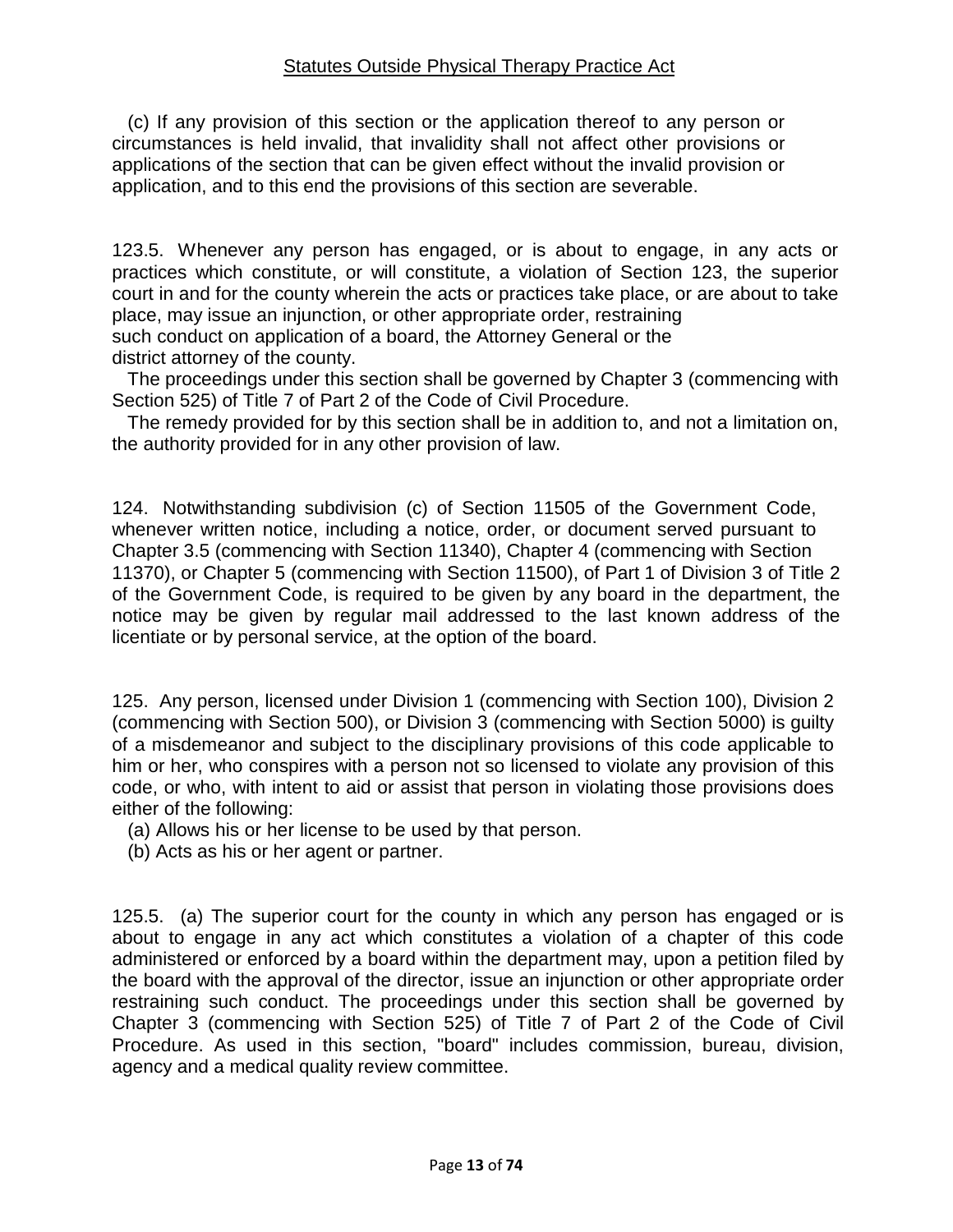## Statutes Outside Physical Therapy Practice Act

(b) The superior court for the county in which any person has engaged in any act which constitutes a violation of a chapter of this code administered or enforced by a board within the department may, upon a petition filed by the board with the approval of the director, order such person to make restitution to persons injured as a result of such violation.

(c) The court may order a person subject to an injunction or restraining order, provided for in subdivision (a) of this section, or subject to an order requiring restitution pursuant to subdivision

(b), to reimburse the petitioning board for expenses incurred by the board in its investigation related to its petition.

(d) The remedy provided for by this section shall be in addition to, and not a limitation on, the authority provided for in any other section of this code.

125.6. (a) (1) With regard to an applicant, every person who holds

a license under the provisions of this code is subject to disciplinary action under the disciplinary provisions of this code applicable to that person if, because of any characteristic listed or defined in subdivision (b) or (e) of Section 51 of the Civil Code, he or she refuses to perform the licensed activity or aids or incites the refusal to perform that licensed activity by another licensee, or if, because of any characteristic listed or defined in subdivision (b) or (e) of Section 51 of the Civil Code, he or she makes any discrimination, or restriction in the performance of the licensed activity.

(2) Nothing in this section shall be interpreted to prevent a physician or health care professional licensed pursuant to Division 2 (commencing with Section 500) from considering any of the characteristics of a patient listed in subdivision (b) or (e) of Section 51 of the Civil Code if that consideration is medically necessary and for the sole purpose of determining the appropriate diagnosis or treatment of the patient.

(3) Nothing in this section shall be interpreted to apply to discrimination by employers with regard to employees or prospective employees, nor shall this section authorize action against any club license issued pursuant to Article 4 (commencing with Section 23425) of Chapter 3 of Division 9 because of discriminatory membership policy.

(4) The presence of architectural barriers to an individual with physical disabilities that conform to applicable state or local building codes and regulations shall not constitute discrimination under this section.

(b) (1) Nothing in this section requires a person licensed pursuant to Division 2 (commencing with Section 500) to permit an individual to participate in, or benefit from, the licensed activity of the licensee where that individual poses a direct threat to the health or safety of others. For this purpose, the term "direct threat" means a significant risk to the health or safety of others that cannot be eliminated by a modification of policies, practices, or procedures or by the provision of auxiliary aids and services.

(2) Nothing in this section requires a person licensed pursuant to Division 2 (commencing with Section 500) to perform a licensed activity for which he or she is not qualified to perform.

(c) (1) "Applicant," as used in this section, means a person applying for licensed services provided by a person licensed under this code.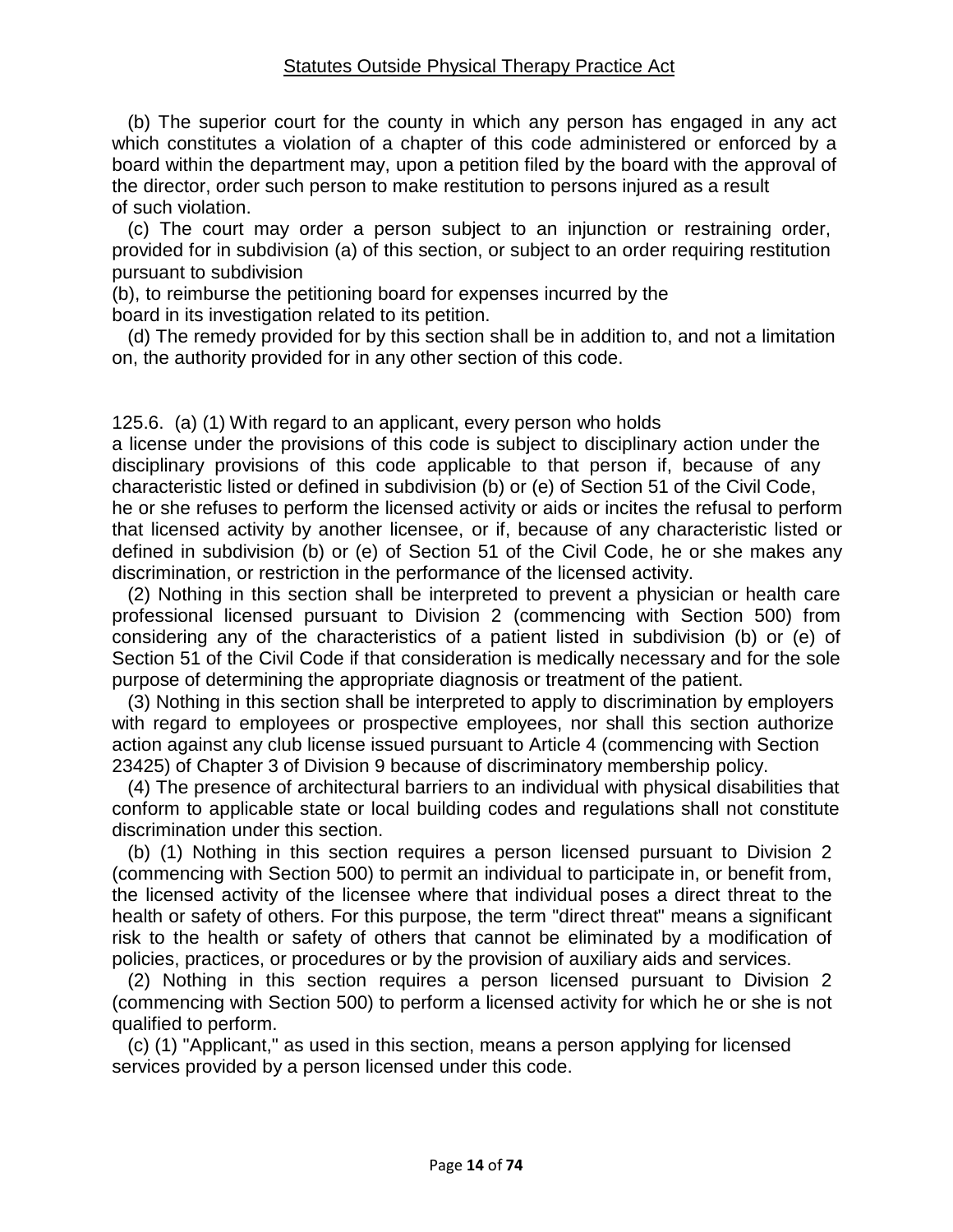#### Statutes Outside Physical Therapy Practice Act

(2) "License," as used in this section, includes "certificate," "permit," "authority," and "registration" or any other indicia giving authorization to engage in a business or profession regulated by

this code.

125.7. In addition to the remedy provided for in Section 125.5, the superior court for the county in which any licensee licensed under Division 2 (commencing with Section 500), or any initiative act referred to in that division, has engaged or is about to engage in any act that constitutes a violation of a chapter of this code administered or enforced by a board referred to in Division 2 (commencing with Section 500), may, upon a petition filed by the board and accompanied by an affidavit or affidavits in support thereof and a memorandum of points and authorities, issue a temporary restraining order or other appropriate order restraining the licensee from engaging in the business or profession for which the person is licensed or from any part thereof, in accordance with this section.

(a) If the affidavits in support of the petition show that the licensee has engaged or is about to engage in acts or omissions constituting a violation of a chapter of this code and if the court is satisfied that permitting the licensee to continue to engage in the business or profession for which the license was issued will endanger the public health, safety, or welfare, the court may issue an order temporarily restraining the licensee from engaging in the profession for which he or she is licensed.

(b) The order may not be issued without notice to the licensee unless it appears from facts shown by the affidavits that serious injury would result to the public before the matter can be heard on notice.

(c) Except as otherwise specifically provided by this section, proceedings under this section shall be governed by Chapter 3 (commencing with Section 525) of Title 7 of Part 2 of the Code of Civil Procedure.

(d) When a restraining order is issued pursuant to this section, or within a time to be allowed by the superior court, but in any case not more than 30 days after the restraining order is issued, an accusation shall be filed with the board pursuant to Section 11503 of the Government Code or, in the case of a licensee of the State Department of Health Services, with that department pursuant to Section 100171 of the Health and Safety Code. The accusation shall be served upon the licensee as provided by Section 11505 of the Government Code. The licensee shall have all of the rights and privileges available as specified in Chapter 5 (commencing with Section 11500) of Part 1 of Division 3 of Title 2 of the Government Code. However, if the licensee requests a hearing on the accusation, the board shall provide the licensee with a hearing within 30 days of the request and a decision within 15 days of the date the decision is received from the administrative law judge, or the court may nullify the restraining order previously issued. Any restraining order issued pursuant to this section shall be dissolved by operation of law at the time the board's decision is subject to judicial review pursuant to Section 1094.5 of the Code of Civil Procedure.

(e) The remedy provided for in this section shall be in addition to, and not a limitation upon, the authority provided by any other provision of this code.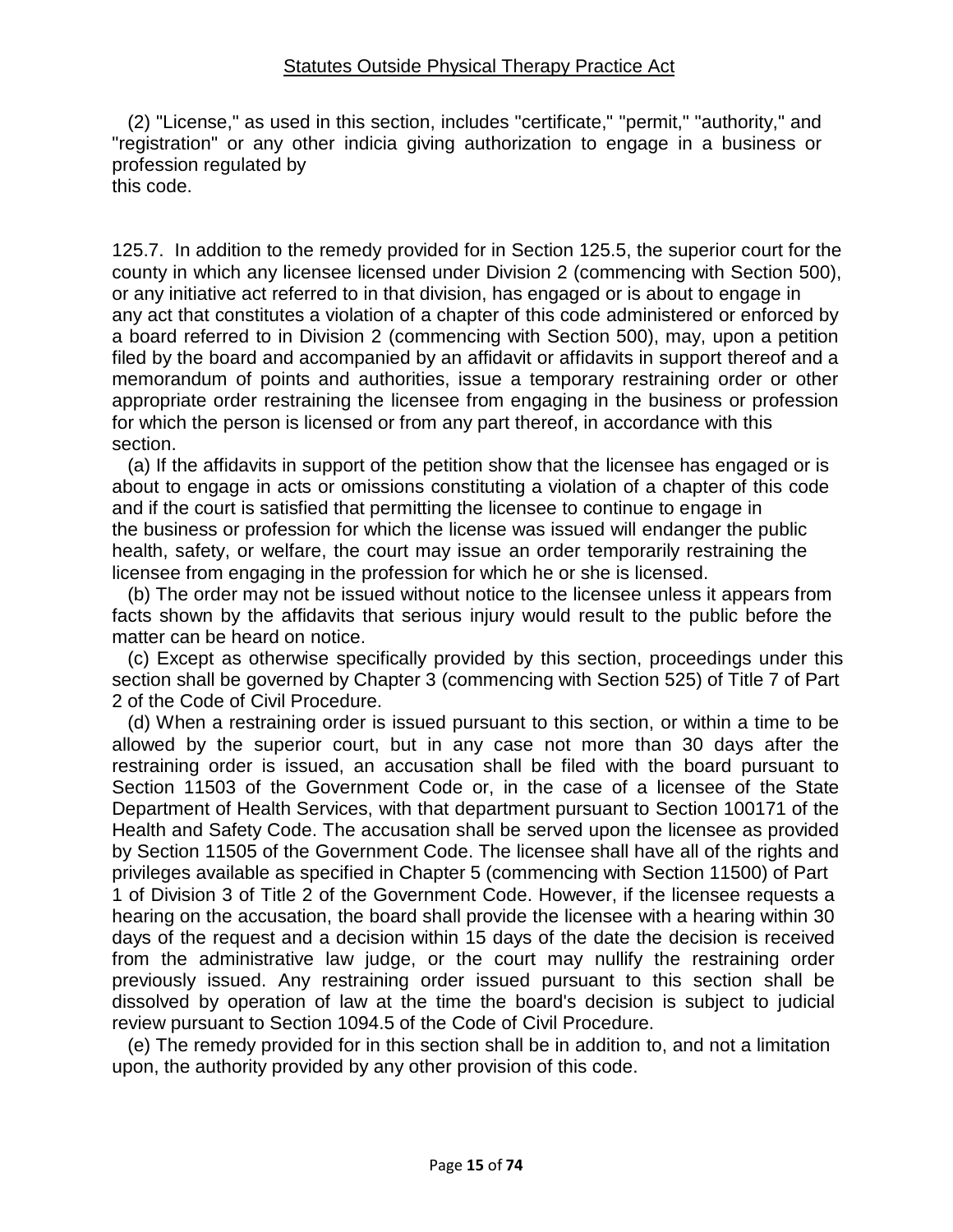125.8. In addition to the remedy provided for in Section 125.5, the superior court for the county in which any licensee licensed under Division 3 (commencing with Section 5000) or Chapter 2 (commencing with Section 18600) or Chapter 3 (commencing with Section 19000) of Division 8 has engaged or is about to engage in any act which constitutes a violation of a chapter of this code administered or enforced by a board referred to in Division 3 (commencing with Section 5000) or Chapter 2 (commencing with Section 18600) or Chapter 3 (commencing with Section 19000) of Division 8 may, upon a petition filed by the board and accompanied by an affidavit or affidavits in support thereof and a memorandum of points and authorities, issue a temporary restraining order or other appropriate order restraining the licensee from engaging in the business or profession for which the person is licensed or from any part thereof, in accordance with the provisions of this section.

(a) If the affidavits in support of the petition show that the licensee has engaged or is about to engage in acts or omissions constituting a violation of a chapter of this code and if the court is satisfied that permitting the licensee to continue to engage in the business or profession for which the license was issued will endanger the public health, safety, or welfare, the court may issue an order temporarily restraining the licensee from engaging in the profession for which he is licensed.

(b) Such order may not be issued without notice to the licensee unless it appears from facts shown by the affidavits that serious injury would result to the public before the matter can be heard on notice.

(c) Except as otherwise specifically provided by this section, proceedings under this section shall be governed by Chapter 3 (commencing with Section 525) of Title 7 of Part 2 of the Code of Civil Procedure.

(d) When a restraining order is issued pursuant to this section, or within a time to be allowed by the superior court, but in any case not more than 30 days after the restraining order is issued, an accusation shall be filed with the board pursuant to Section 11503 of the Government Code. The accusation shall be served upon the licensee as provided by Section 11505 of the Government Code. The licensee shall have all of the rights and privileges available as specified in Chapter 5 (commencing with Section 11500) of Part 1 of Division 3 of Title 2 of the Government Code; however, if the licensee requests a hearing on the accusation, the board must provide the licensee with a hearing within 30 days of the request and a decision within 15 days of the date of the conclusion of the hearing, or the court may nullify the restraining order previously issued. Any restraining order issued pursuant to this section shall be dissolved by operation of law at such time the board's decision is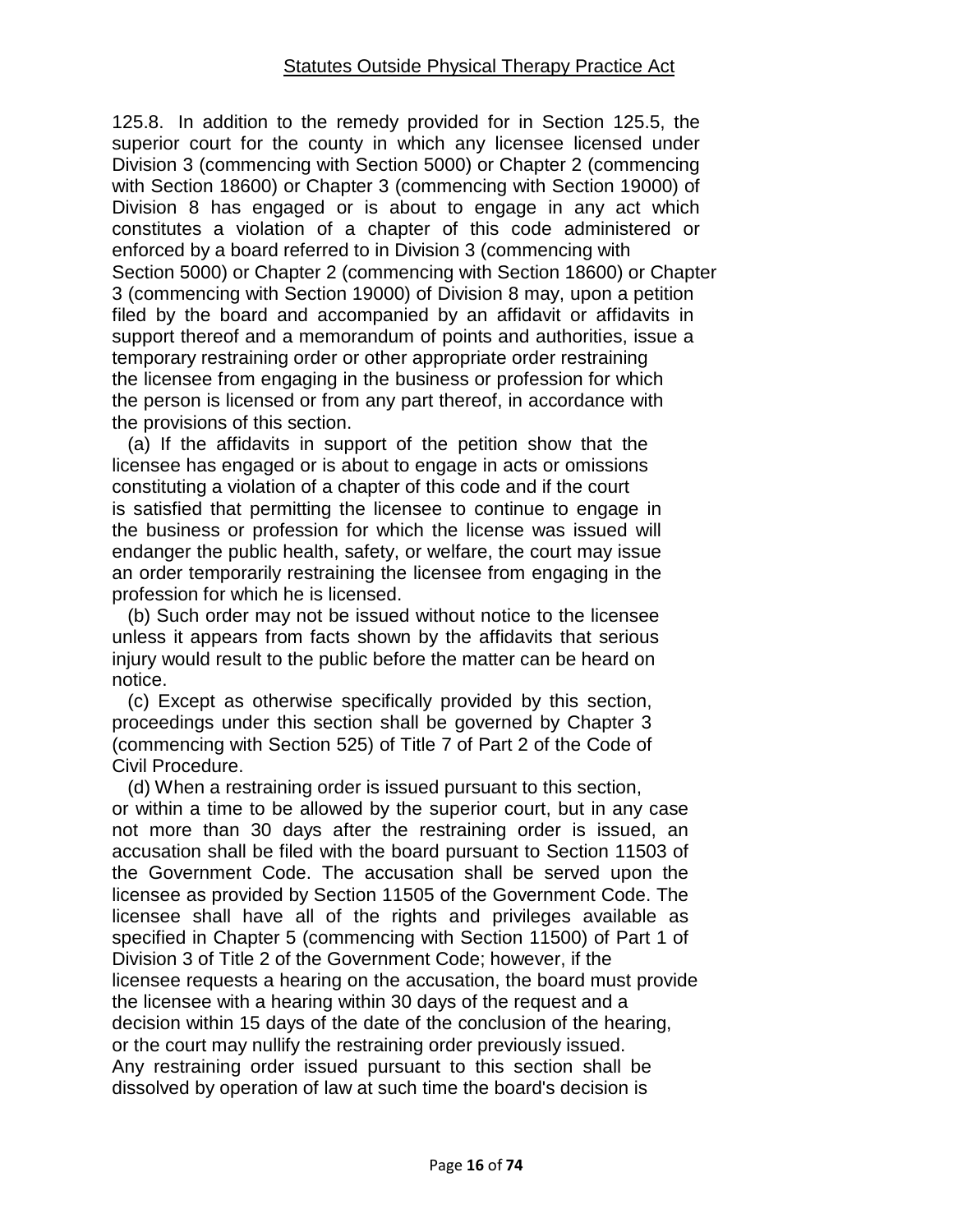#### Statutes Outside Physical Therapy Practice Act

subject to judicial review pursuant to Section 1094.5 of the Code of Civil Procedure.

125.9. (a) Except with respect to persons regulated under Chapter 11 (commencing with Section 7500), and Chapter 11.6 (commencing with Section 7590) of Division 3, any board, bureau, or commission within the department, the board created by the Chiropractic Initiative Act, and the Osteopathic Medical Board of California, may establish, by regulation, a system for the issuance to a licensee of a citation which may contain an order of abatement or an order to pay an administrative fine assessed by the board, bureau, or commission where the licensee is in violation of the applicable licensing act or any regulation adopted pursuant thereto.

(b) The system shall contain the following provisions:

(1) Citations shall be in writing and shall describe with particularity the nature of the violation, including specific reference to the provision of law determined to have been violated. (2) Whenever appropriate, the citation shall contain an order of abatement fixing a reasonable time for abatement of the violation.

(3) In no event shall the administrative fine assessed by the board, bureau, or commission exceed five thousand dollars (\$5,000) for each inspection or each investigation made with respect to the violation, or five thousand dollars (\$5,000) for each violation or count if the violation involves fraudulent billing submitted to an insurance company, the Medi-Cal program, or Medicare. In assessing a fine, the board, bureau, or commission shall give due consideration to the appropriateness of the amount of the fine with respect to factors such as the gravity of the violation, the good faith of the licensee, and the history of previous violations.

(4) A citation or fine assessment issued pursuant to a citation shall inform the licensee that if he or she desires a hearing to contest the finding of a violation, that hearing shall be requested by written notice to the board, bureau, or commission within 30 days of the date of issuance of the citation or assessment. If a hearing is not requested pursuant to this section, payment of any fine shall not constitute an admission of the violation charged. Hearings shall be held pursuant to Chapter 5 (commencing with Section 11500) of Part 1 of Division 3 of Title 2 of the Government Code.

(5) Failure of a licensee to pay a fine within 30 days of the date of assessment, unless the citation is being appealed, may result in disciplinary action being taken by the board, bureau, or commission. Where a citation is not contested and a fine is not paid, the full amount of the assessed fine shall be added to the fee for renewal of the license. A license shall not be renewed without payment of the renewal fee and fine.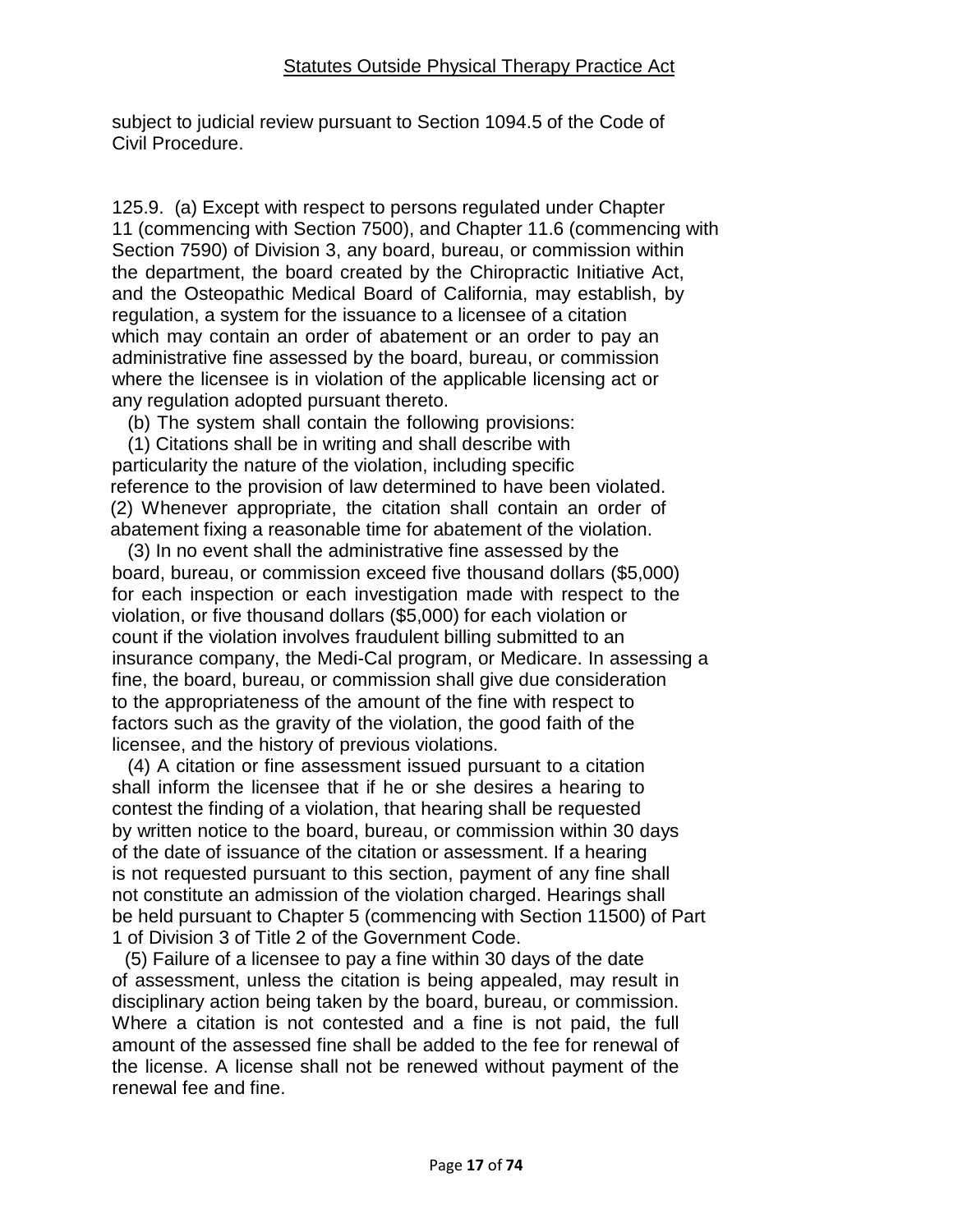(c) The system may contain the following provisions:

(1) A citation may be issued without the assessment of an administrative fine.

(2) Assessment of administrative fines may be limited to only particular violations of the applicable licensing act.

(d) Notwithstanding any other provision of law, if a fine is paid to satisfy an assessment based on the finding of a violation, payment of the fine shall be represented as satisfactory resolution of the matter for purposes of public disclosure.

(e) Administrative fines collected pursuant to this section shall be deposited in the special fund of the particular board, bureau, or commission.

126. Notwithstanding any other provision of this code, any board, commission, examining committee, or other similarly constituted agency within the department required prior to the effective date of this section to submit reports to the Governor under any provision of this code shall not be required to submit such reports.

127. Notwithstanding any other provision of this code, the director may require such reports from any board, commission, examining committee, or other similarly constituted agency within the department as he deems reasonably necessary on any phase of their operations.

128. Notwithstanding any other provision of law, it is a misdemeanor to sell equipment, supplies, or services to any person with knowledge that the equipment, supplies, or services are to be used in the performance of a service or contract in violation of the licensing requirements of this code.

The provisions of this section shall not be applicable to cash sales of less than one hundred dollars (\$100).

For the purposes of this section, "person" includes, but is not limited to, a company, partnership, limited liability company, firm, or corporation.

For the purposes of this section, "license" includes certificate or registration.

A violation of this section shall be punishable by a fine of not less than one thousand dollars (\$1,000) and by imprisonment in the county jail not exceeding six months.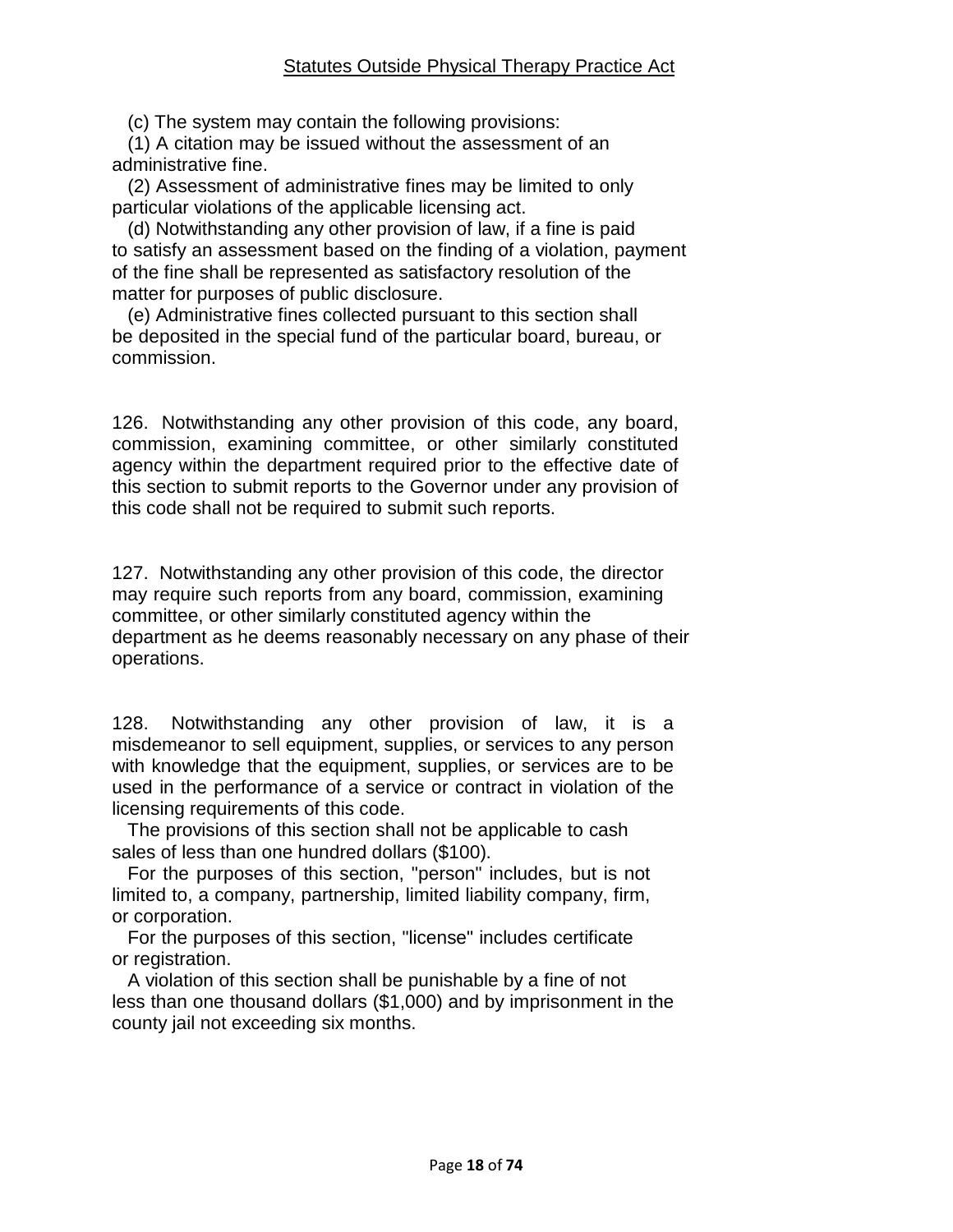128.5. (a) Notwithstanding any other provision of law, if at the end of any fiscal year, an agency within the Department of Consumer Affairs, except the agencies referred to in subdivision (b), has unencumbered funds in an amount that equals or is more than the agency's operating budget for the next two fiscal years, the agency shall reduce license or other fees, whether the license or other fees be fixed by statute or may be determined by the agency within limits fixed by statute, during the following fiscal year in an amount that will reduce any surplus funds of the agency to an amount less than the agency's operating budget for the next two fiscal years.

(b) Notwithstanding any other provision of law, if at the end of any fiscal year, the California Architects Board, the Board of Behavioral Sciences, the Veterinary Medical Board, the Court Reporters Board of California, the Medical Board of California, the Board of Vocational Nursing and Psychiatric Technicians, or the Bureau of Security and Investigative Services has unencumbered funds in an amount that equals or is more than the agency's operating budget for the next two fiscal years, the agency shall reduce license or other fees, whether the license or other fees be fixed by statute or may be determined by the agency within limits fixed by statute, during the following fiscal year in an amount that will reduce any surplus funds of the agency to an amount less than the agency's operating budget for the next two fiscal years.

129. (a) As used in this section, "board" means every board, bureau, commission, committee and similarly constituted agency in the department which issues licenses.

(b) Each board shall, upon receipt of any complaint respecting a licentiate thereof, notify the complainant of the initial administrative action taken on his complaint within 10 days of receipt. Each board shall thereafter notify the complainant of the final action taken on his complaint. There shall be a notification made in every case in which the complainant is known. If the complaint is not within the jurisdiction of the board or if the board is unable to dispose satisfactorily of the complaint, the board shall transmit the complaint together with any evidence or information it has concerning the complaint to the agency, public or private, whose authority in the opinion of the board will provide the most effective means to secure the relief sought. The board shall notify the complainant of such action and of any other means which may be available to the complainant to secure relief.

(c) The board shall, when the board deems it appropriate, notify the person against whom the complaint is made of the nature of the complaint, may request appropriate relief for the complainant, and may meet and confer with the complainant and the licentiate in order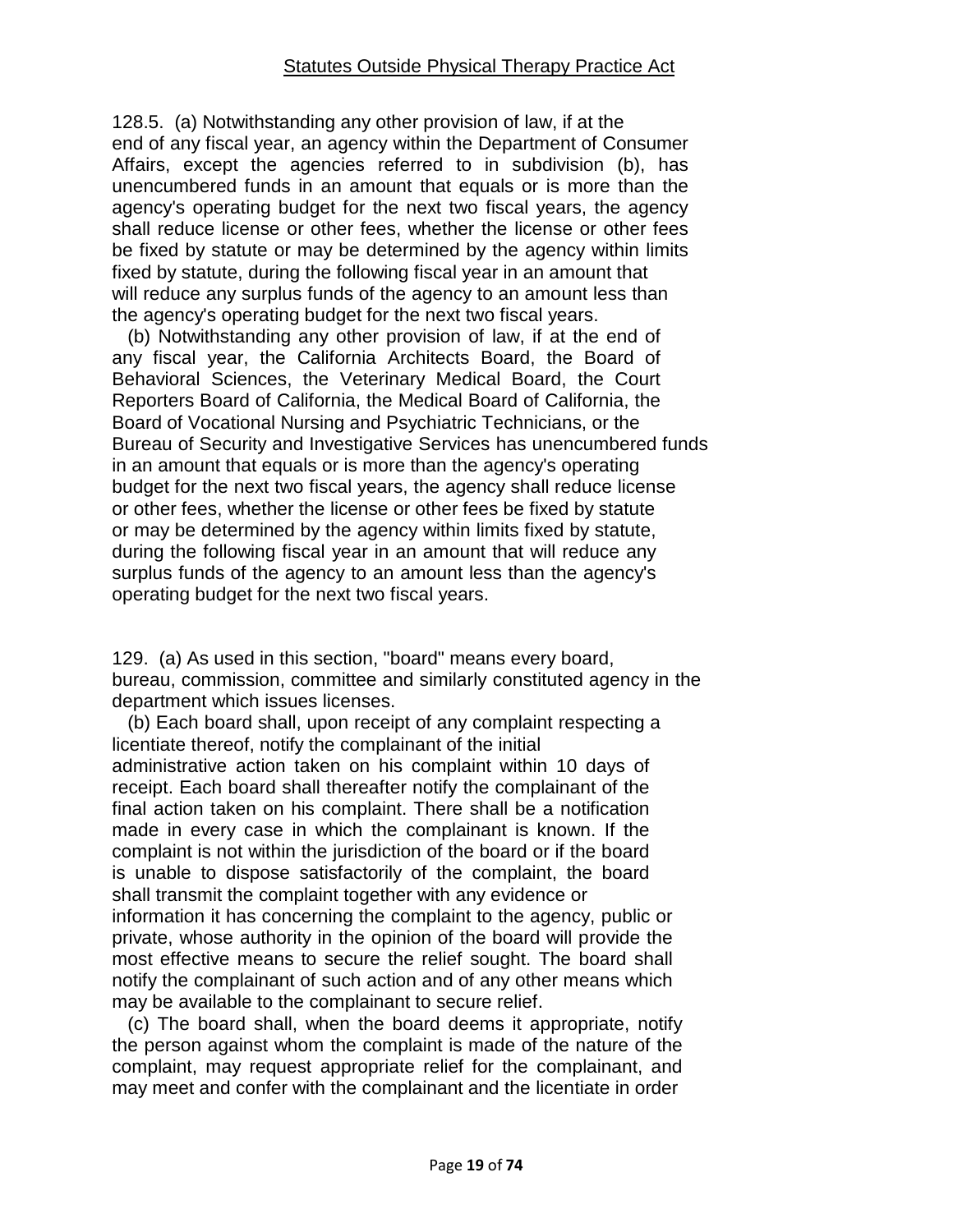to mediate the complaint. Nothing in this subdivision shall be construed as authorizing or requiring any board to set or to modify any fee charged by a licentiate.

(d) It shall be the continuing duty of the board to ascertain patterns of complaints and to report on all actions taken with respect to such patterns of complaints to the director and to the Legislature at least once a year. The board shall evaluate those complaints dismissed for lack of jurisdiction or no violation and recommend to the director and to the Legislature at least once a year such statutory changes as it deems necessary to implement the board' s functions and responsibilities under this section.

(e) It shall be the continuing duty of the board to take whatever action it deems necessary, with the approval of the director, to inform the public of its functions under this section.

130. (a) Notwithstanding any other provision of law, the term of office of any member of an agency designated in subdivision (b) shall be for a term of four years expiring on June 1.

- (b) Subdivision (a) applies to the following boards or committees:
- (1) The Medical Board of California.
- (2) The California Board of Podiatric Medicine.
- (3) The Physical Therapy Board of California.
- (4) The Board of Registered Nursing.
- (5) The Board of Vocational Nursing and Psychiatric Technicians.
- (6) The State Board of Optometry.
- (7) The California State Board of Pharmacy.
- (8) The Veterinary Medical Board.
- (9) The California Architects Board.
- (10) The Landscape Architect Technical Committee.
- (11) The Board for Professional Engineers and Land Surveyors.
- (12) The Contractors' State License Board.
- (13) The State Board of Guide Dogs for the Blind.
- (14) The Board of Behavioral Sciences.
- (15) The Court Reporters Board of California.
- (16) The State Athletic Commission.
- (17) The Osteopathic Medical Board of California.
- (18) The Respiratory Care Board of California.
- (19) The Acupuncture Board.
- (20) The Board of Psychology.

131. Notwithstanding any other provision of law, no member of an agency designated in subdivision (b) of Section 130 or member of a board, commission, committee, or similarly constituted agency in the department shall serve more than two consecutive full terms.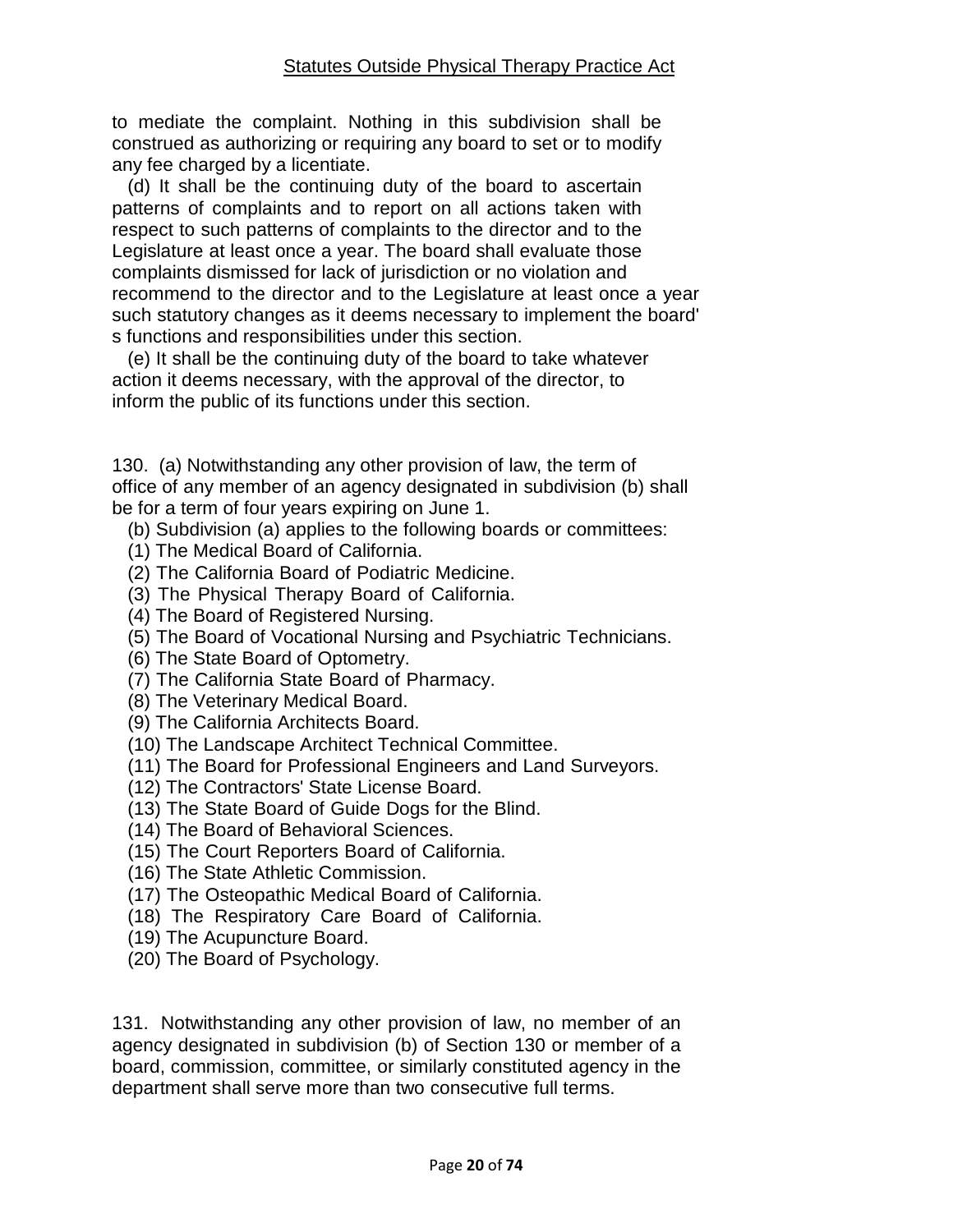132. No board, commission, examining committee, or any other agency within the department may institute or join any legal action against any other agency within the state or federal government without the permission of the director.

Prior to instituting or joining in a legal action against an agency of the state or federal government, a board, commission, examining committee, or any other agency within the department shall present a written request to the director to do so.

Within 30 days of receipt of the request, the director shall communicate his or her approval or denial of the request and his or her reasons for approval or denial to the requesting agency in writing. If the director does not act within 30 days, the request shall be deemed approved.

A requesting agency within the department may override the director's denial of its request to institute or join a legal action against a state or federal agency by a two-thirds vote of the members of the board, commission, examining committee, or other agency, which vote shall include the vote of at least one public member of that board, commission, examining committee, or other agency.

134. When the term of any license issued by any agency in the department exceeds one year, initial license fees for licenses which are issued during a current license term shall be prorated on a yearly basis.

135. No agency in the department shall, on the basis of an applicant's failure to successfully complete prior examinations, impose any additional limitations, restrictions, prerequisites, or requirements on any applicant who wishes to participate in subsequent examinations except that any examining agency which allows an applicant conditional credit for successfully completing a divisible part of an examination may require that an applicant be reexamined in those parts successfully completed if such applicant has not successfully completed all parts of the examination within a required period of time established by the examining agency. Nothing in this section, however, requires the exemption of such applicant from the regular fees and requirements normally associated with examinations.

136. (a) Each person holding a license, certificate, registration, permit, or other authority to engage in a profession or occupation issued by a board within the department shall notify the issuing board at its principal office of any change in his or her mailing address within 30 days after the change, unless the board has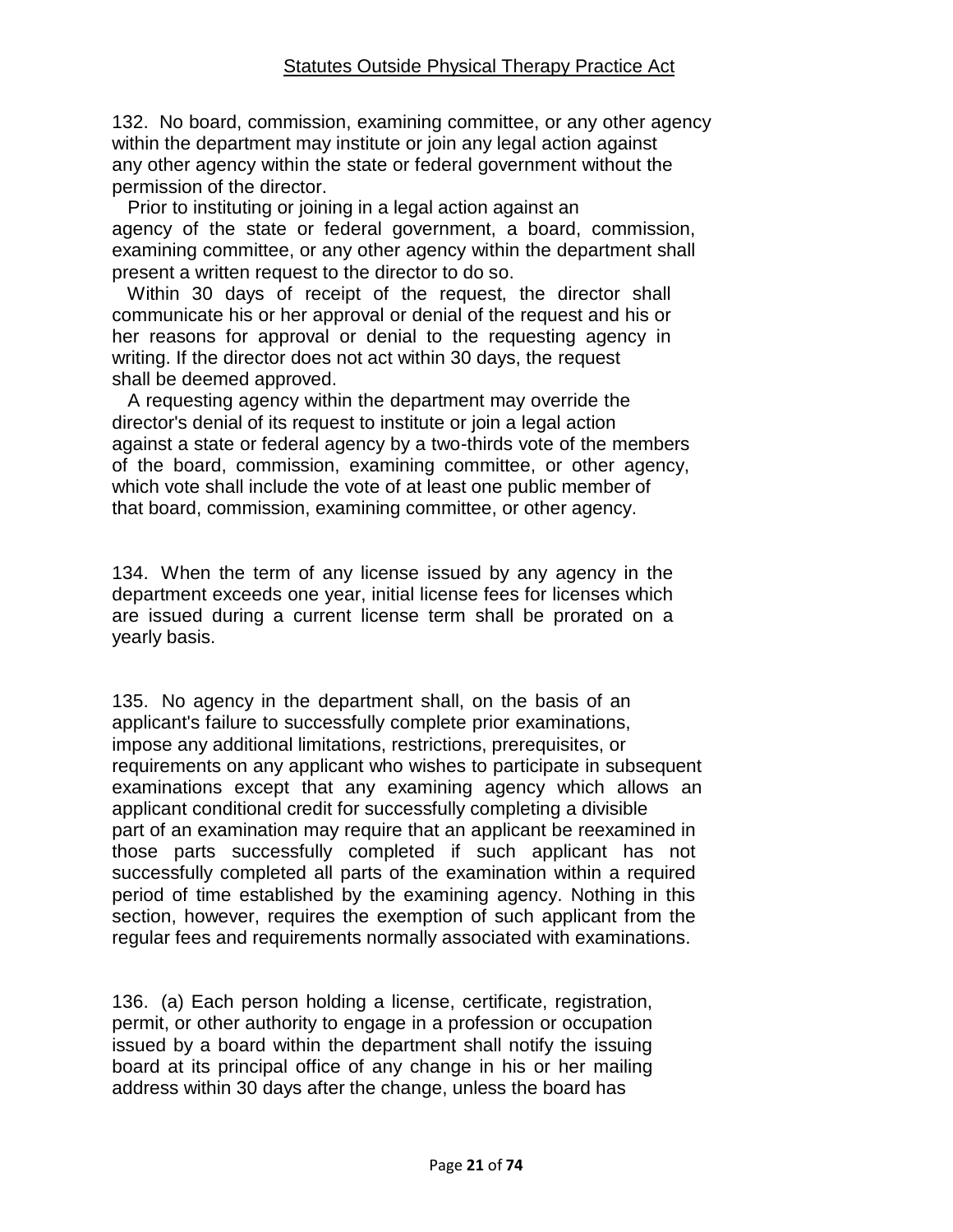specified by regulations a shorter time period.

(b) Except as otherwise provided by law, failure of a licentiate to comply with the requirement in subdivision (a) constitutes grounds for the issuance of a citation and administrative fine, if the board has the authority to issue citations and administrative fines.

137. Any agency within the department may promulgate regulations requiring licensees to include their license numbers in any advertising, soliciting, or other presentments to the public.

However, nothing in this section shall be construed to authorize regulation of any person not a licensee who engages in advertising, solicitation, or who makes any other presentment to the public on behalf of a licensee. Such a person shall incur no liability pursuant to this section for communicating in any advertising, soliciting, or other presentment to the public a licensee's license number exactly as provided to him by the licensee or for failure to communicate such number if none is provided to him by the licensee.

138. Every board in the department, as defined in Section 22, shall initiate the process of adopting regulations on or before June 30, 1999, to require its licentiates, as defined in Section 23.8, to provide notice to their clients or customers that the practitioner is licensed by this state. A board shall be exempt from the requirement to adopt regulations pursuant to this section if the board has in place, in statute or regulation, a requirement that provides for consumer notice of a practitioner's status as a licensee of this state.

139. (a) The Legislature finds and declares that occupational analyses and examination validation studies are fundamental components of licensure programs. It is the intent of the Legislature that the policy developed by the department pursuant to subdivision (b) be used by the fiscal, policy, and sunset review committees of the Legislature in their annual reviews of these boards, programs, and bureaus.

(b) Notwithstanding any other provision of law, the department shall develop, in consultation with the boards, programs, bureaus, and divisions under its jurisdiction, and the Osteopathic Medical Board of California and the State Board of Chiropractic Examiners, a policy regarding examination development and validation, and occupational analysis. The department shall finalize and distribute this policy by September 30, 1999, to each of the boards, programs, bureaus, and divisions under its jurisdiction and to the Osteopathic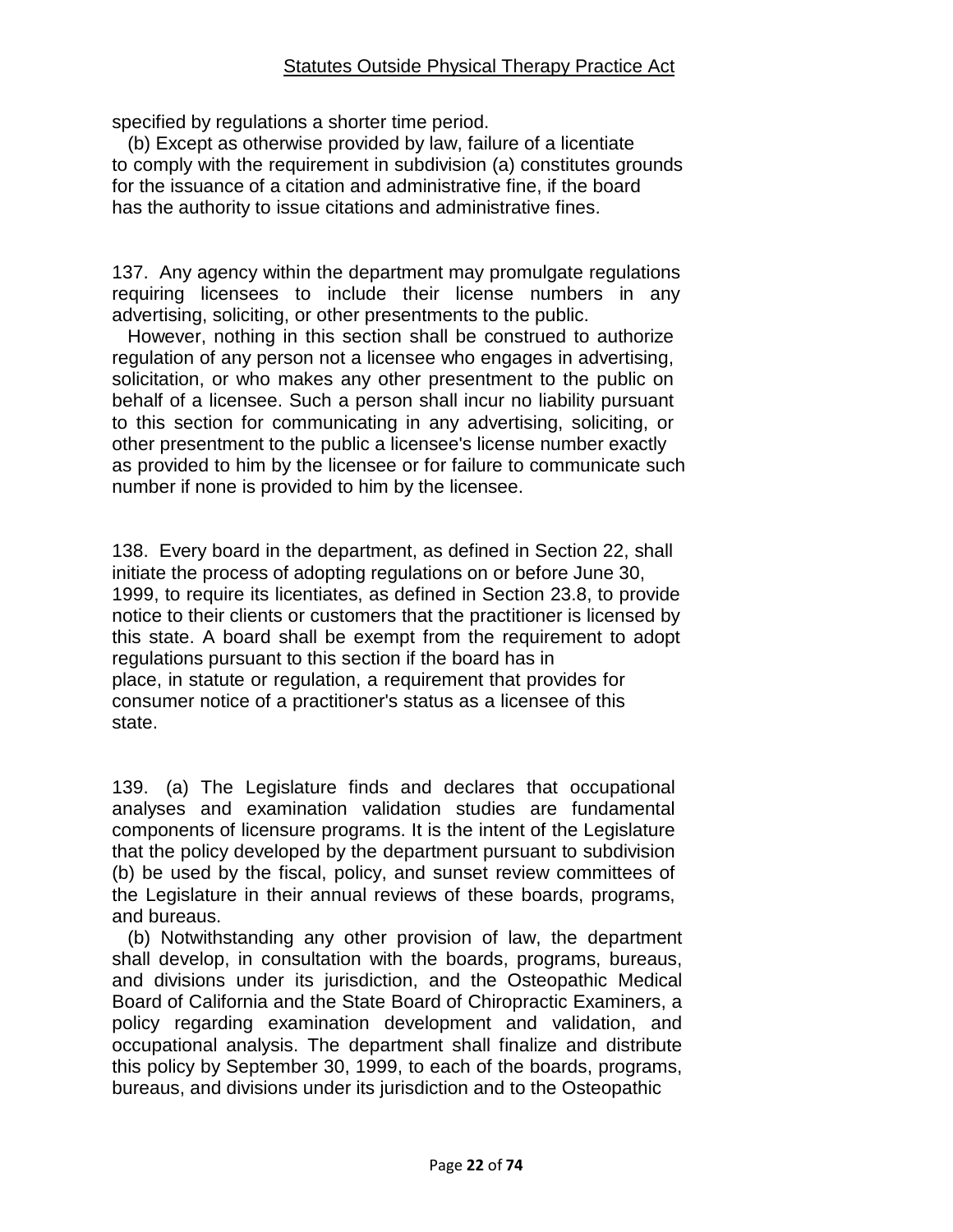Medical Board of California and the State Board of Chiropractic Examiners. This policy shall be submitted in draft form at least 30 days prior to that date to the appropriate fiscal, policy, and sunset review committees of the Legislature for review. This policy shall address, but shall not be limited to, the following issues:

(1) An appropriate schedule for examination validation and occupational analyses, and circumstances under which more frequent reviews are appropriate.

(2) Minimum requirements for psychometrically sound examination validation, examination development, and occupational analyses, including standards for sufficient number of test items.

(3) Standards for review of state and national examinations.

(4) Setting of passing standards.

(5) Appropriate funding sources for examination validations and occupational analyses.

(6) Conditions under which boards, programs, and bureaus should use internal and external entities to conduct these reviews.

(7) Standards for determining appropriate costs of reviews of different types of examinations, measured in terms of hours required.

(8) Conditions under which it is appropriate to fund permanent and limited term positions within a board, program, or bureau to manage these reviews.

(c) Every regulatory board and bureau, as defined in Section 22, and every program and bureau administered by the department, the Osteopathic Medical Board of California, and the State Board of Chiropractic Examiners, shall submit to the director on or before December 1, 1999, and on or before December 1 of each subsequent year, its method for ensuring that every licensing examination administered by or pursuant to contract with the board is subject to periodic evaluation. The evaluation shall include (1) a description of the occupational analysis serving as the basis for the examination; (2) sufficient item analysis data to permit a psychometric evaluation of the items; (3) an assessment of the appropriateness of prerequisites for admittance to the examination; and (4) an estimate of the costs and personnel required to perform these functions. The evaluation shall be revised and a new evaluation submitted to the director whenever, in the judgment of the board, program, or bureau, there is a substantial change in the examination or the prerequisites for admittance to the examination.

(d) The evaluation may be conducted by the board, program, or bureau, the Office of Professional Examination Services of the department, the Osteopathic Medical Board of California, or the State Board of Chiropractic Examiners or pursuant to a contract with a qualified private testing firm. A board, program, or bureau that provides for development or administration of a licensing examination pursuant to contract with a public or private entity may rely on an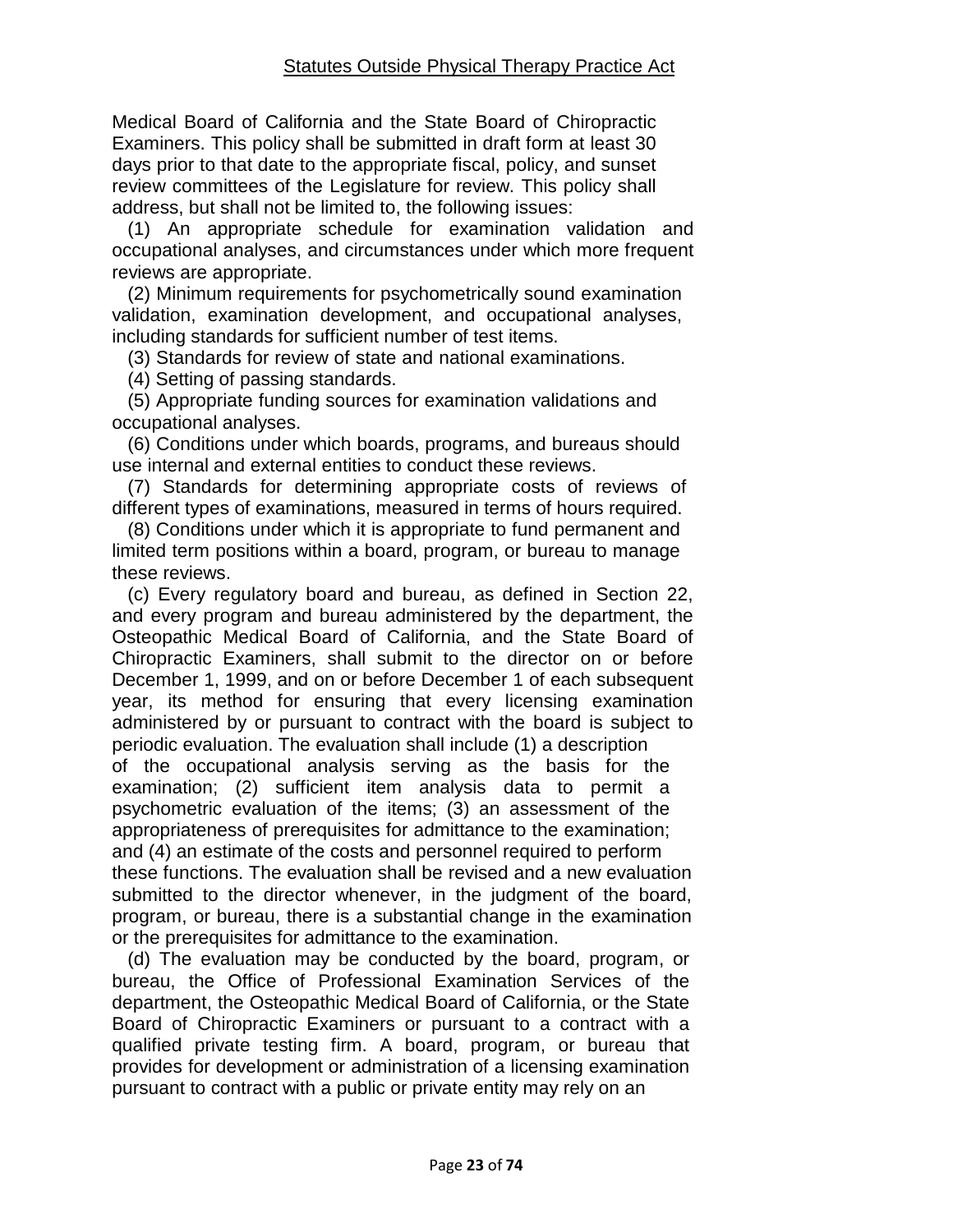occupational analysis or item analysis conducted by that entity. The department shall compile this information, along with a schedule specifying when examination validations and occupational analyses shall be performed, and submit it to the appropriate fiscal, policy, and sunset review committees of the Legislature by September 30 of each year. It is the intent of the Legislature that the method specified in this report be consistent with the policy developed by the department pursuant to subdivision (b).

140. Any board, as defined in Section 22, which is authorized under this code to take disciplinary action against a person who holds a license may take disciplinary action upon the ground that the licensee has failed to record and preserve for not less than three years, any and all cash transactions involved in the payment of employee wages by a licensee. Failure to make these records available to an authorized representative of the board may be made grounds for disciplinary action. In any action brought and sustained by the board which involves a violation of this section and any regulation adopted thereto, the board may assess the licensee with the actual investigative costs incurred, not to exceed two thousand five hundred dollars (\$2,500). Failure to pay those costs may result in revocation of the license. Any moneys collected pursuant to this section shall be deposited in the respective fund of the board.

141. (a) For any licensee holding a license issued by a board under the jurisdiction of the department, a disciplinary action taken by another state, by any agency of the federal government, or by another country for any act substantially related to the practice regulated by the California license, may be a ground for disciplinary action by the respective state licensing board. A certified copy of the record of the disciplinary action taken against the licensee by another state, an agency of the federal government, or another country shall be conclusive evidence of the events related therein.

(b) Nothing in this section shall preclude a board from applying a specific statutory provision in the licensing act administered by that board that provides for discipline based upon a disciplinary action taken against the licensee by another state, an agency of the federal government, or another country.

143. (a) No person engaged in any business or profession for which a license is required under this code governing the department or any board, bureau, commission, committee, or program within the department, may bring or maintain any action, or recover in law or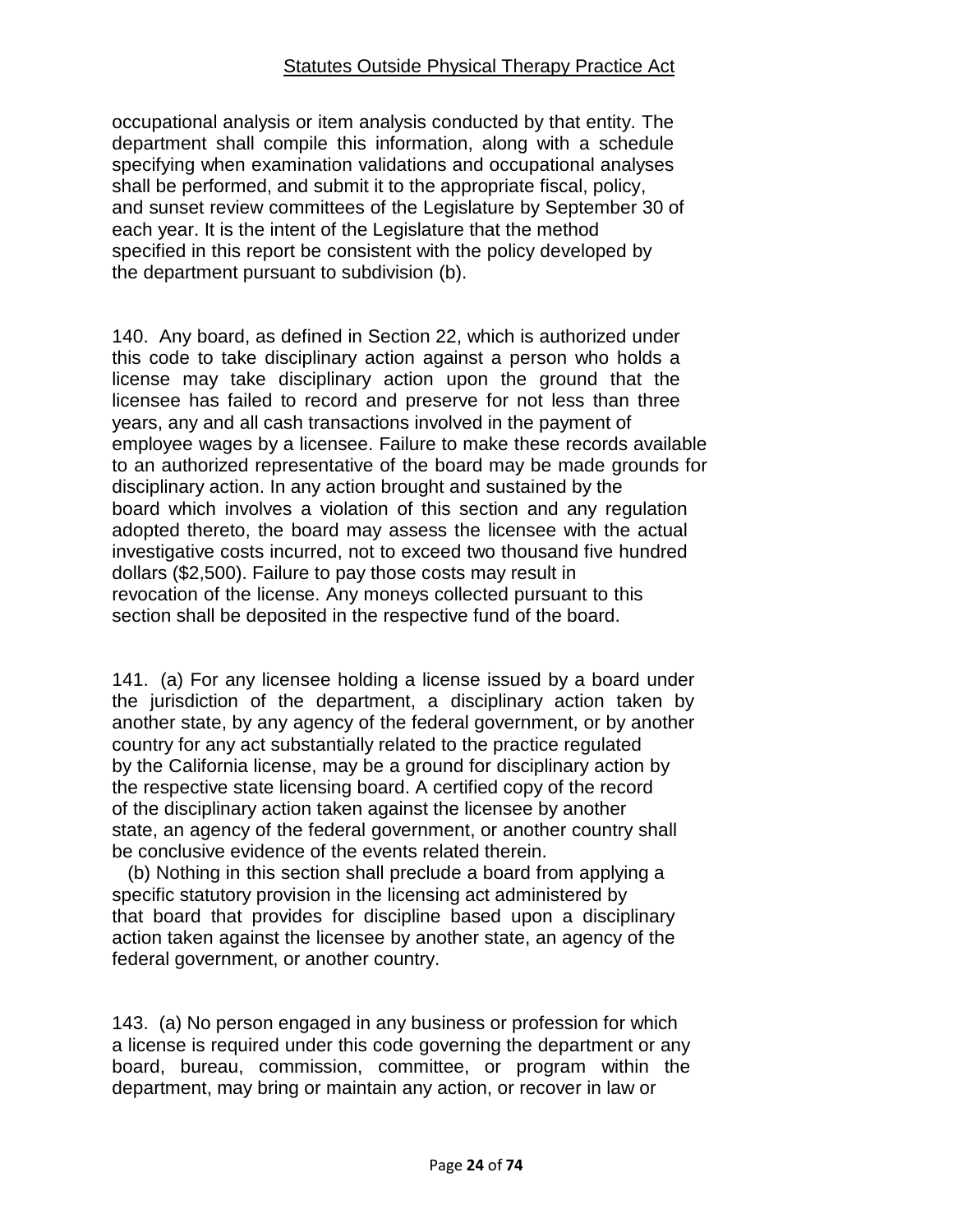equity in any action, in any court of this state for the collection of compensation for the performance of any act or contract for which a license is required without alleging and proving that he or she was duly licensed at all times during the performance of that act or contract, regardless of the merits of the cause of action brought by the person.

(b) The judicial doctrine of substantial compliance shall not apply to this section.

(c) This section shall not apply to an act or contract that is considered to qualify as lawful practice of a licensed occupation or profession pursuant to Section 121.

144. (a) Notwithstanding any other provision of law, an agency designated in subdivision (b) shall require an applicant to furnish to the agency a full set of fingerprints for purposes of conducting criminal history record checks. Any agency designated in subdivision (b) may obtain and receive, at its discretion, criminal history information from the Department of Justice and the United States Federal Bureau of Investigation.

(b) Subdivision (a) applies to the following:

- (1) California Board of Accountancy.
- (2) State Athletic Commission.
- (3) Board of Behavioral Sciences.
- (4) Court Reporters Board of California.
- (5) State Board of Guide Dogs for the Blind.
- (6) California State Board of Pharmacy.
- (7) Board of Registered Nursing.
- (8) Veterinary Medical Board.
- (9) Registered Veterinary Technician Committee.
- (10) Board of Vocational Nursing and Psychiatric Technicians.
- (11) Respiratory Care Board of California.
- (12) Hearing Aid Dispensers Advisory Commission.
- (13) Physical Therapy Board of California.
- (14) Physician Assistant Committee of the Medical Board of California.
	- (15) Speech-Language Pathology and Audiology Board.
	- (16) Medical Board of California.
	- (17) State Board of Optometry.
	- (18) Acupuncture Board.
	- (19) Cemetery and Funeral Bureau.
	- (20) Bureau of Security and Investigative Services.
	- (21) Division of Investigation.
	- (22) Board of Psychology.
	- (23) The California Board of Occupational Therapy.
	- (24) Structural Pest Control Board.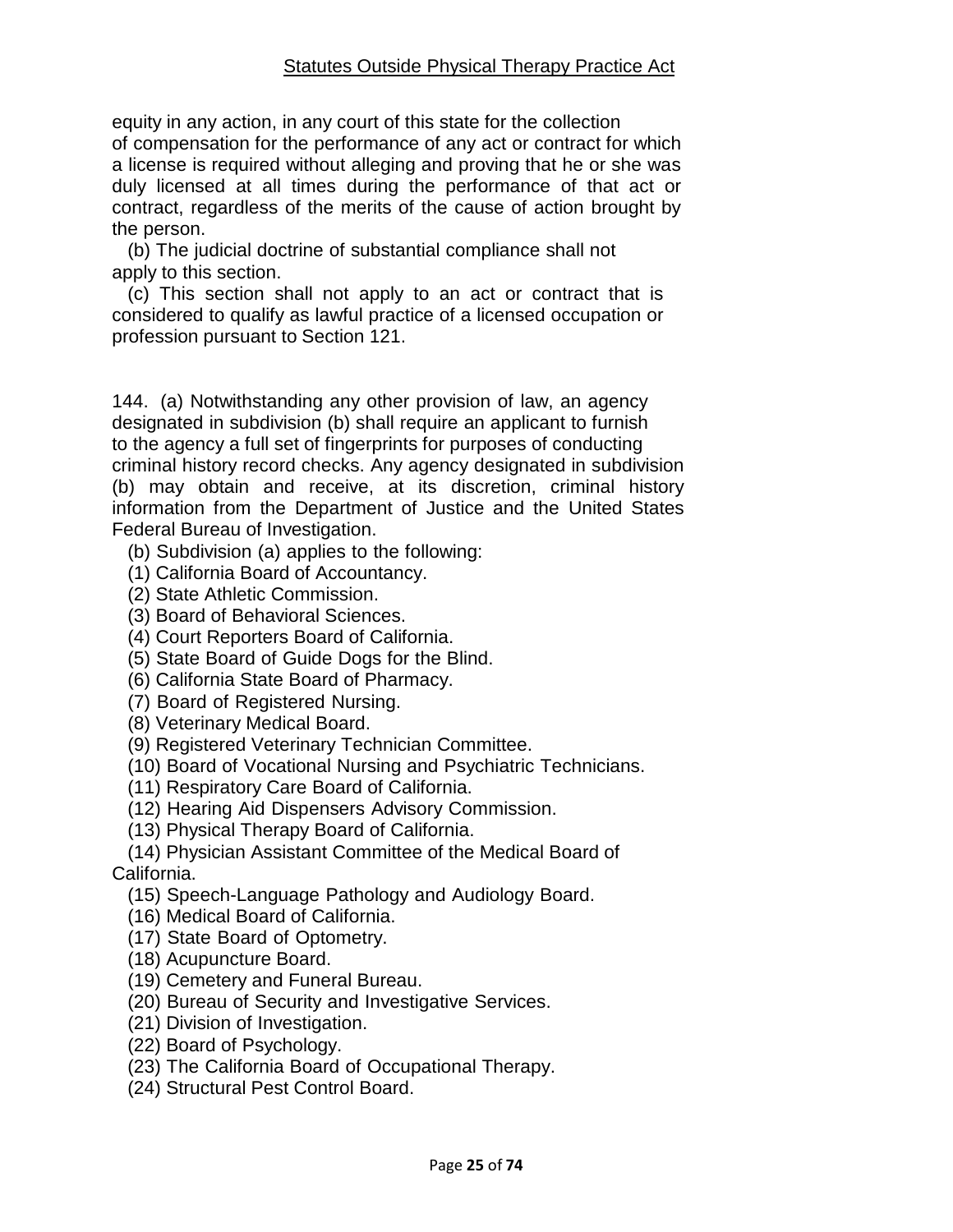- (25) Contractors' State License Board.
- (26) Bureau of Naturopathic Medicine.
- (27) The Professional Fiduciaries Bureau.

(c) The provisions of paragraph (24) of subdivision (b) shall become operative on July 1, 2004. The provisions of paragraph (25) of subdivision (b) shall become operative on the date on which sufficient funds are available for the Contractors' State License Board and the Department of Justice to conduct a criminal history record check pursuant to this section or on July 1, 2005, whichever occurs first.

# Division 1 - Chapter 1.5, Unlicensed Activity Enforcement

145. The Legislature finds and declares that:

(a) Unlicensed activity in the professions and vocations regulated by the Department of Consumer Affairs is a threat to the health, welfare, and safety of the people of the State of California.

(b) The law enforcement agencies of the state should have sufficient, effective, and responsible means available to enforce the licensing laws of the state.

(c) The criminal sanction for unlicensed activity should be swift, effective, appropriate, and create a strong incentive to obtain a license.

# Division 1.5 – Chapter 3, Suspension and Revocation of Licenses

490.5. A board may suspend a license pursuant to Section 17520 of the Family Code if a licensee is not in compliance with a child support order or judgment.

## Division 1.5 – Chapter 4, Public Reprovals

495. Notwithstanding any other provision of law, any entity authorized to issue a license or certificate pursuant to this code may publicly reprove a licentiate or certificate holder thereof, for any act that would constitute grounds to suspend or revoke a license or certificate. Any proceedings for public reproval, public reproval and suspension, or public reproval and revocation shall be conducted in accordance with Chapter 5 (commencing with Section 11500) of Part 1 of Division 3 of Title 2 of the Government Code, or, in the case of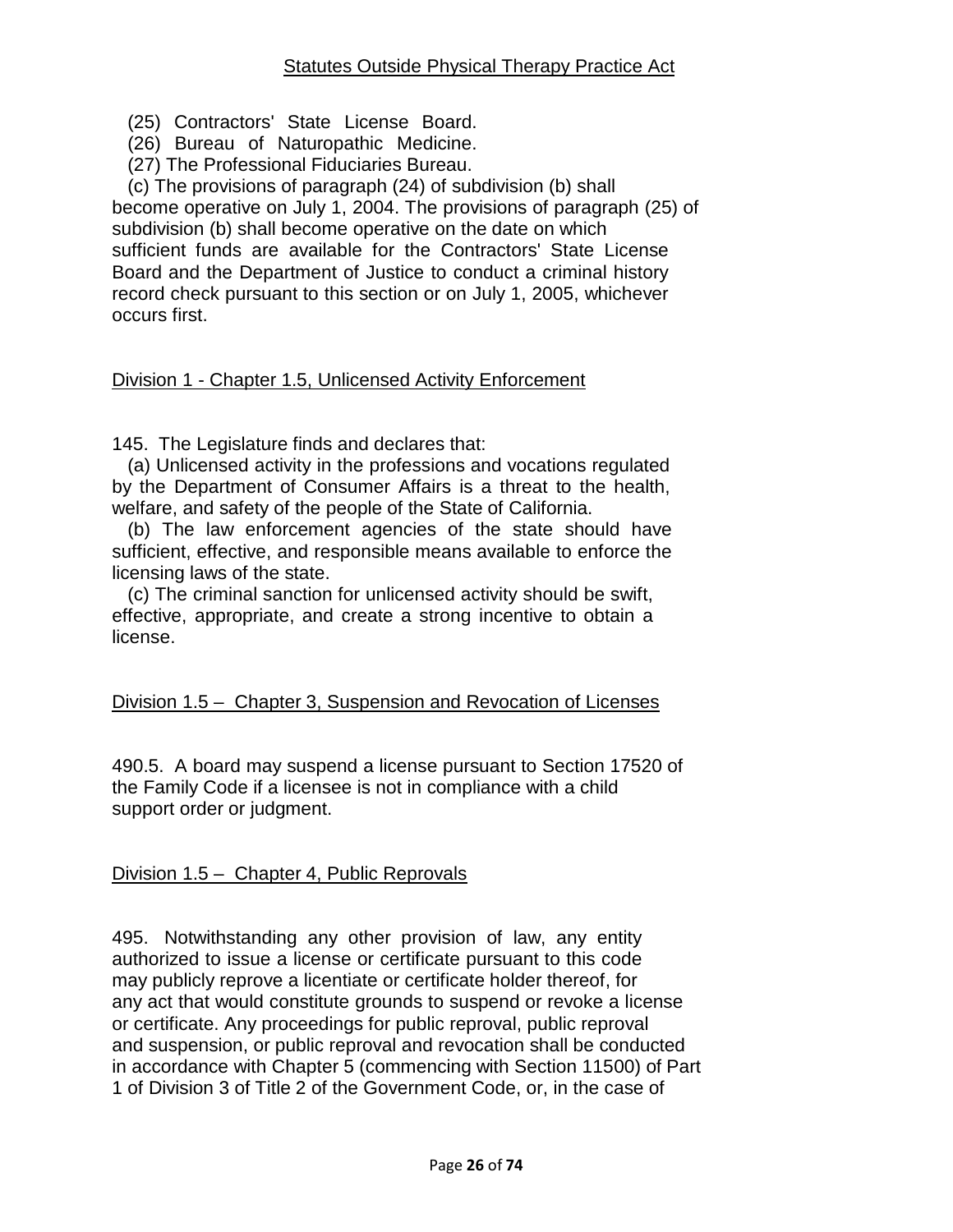a licensee or certificate holder under the jurisdiction of the State Department of Health Services, in accordance with Section 100171 of the Health and Safety Code.

# Division 2 – Chapter 1, Article 6, Unearned Rebates, Refunds and Discounts

650. (a) Except as provided in Chapter 2.3 (commencing with Section 1400) of Division 2 of the Health and Safety Code, the offer, delivery, receipt, or acceptance by any person licensed under this division or the Chiropractic Initiative Act of any rebate, refund, commission, preference, patronage dividend, discount, or other consideration, whether in the form of money or otherwise, as compensation or inducement for referring patients, clients, or customers to any person, irrespective of any membership, proprietary interest, or coownership in or with any person to whom these

patients, clients, or customers are referred is unlawful.

(b) The payment or receipt of consideration for services other than the referral of patients which is based on a percentage of gross revenue or similar type of contractual arrangement shall not be unlawful if the consideration is commensurate with the value of the services furnished or with the fair rental value of any premises or equipment leased or provided by the recipient to the payer.

(c) The offer, delivery, receipt, or acceptance of any consideration between a federally qualified health center, as defined in Section 1396d(l)(2)(B) of Title 42 of the United States Code, and any individual or entity providing goods, items, services, donations, loans, or a combination thereof to the health center entity pursuant to a contract, lease, grant, loan, or other agreement, if that agreement contributes to the ability of the health center entity to maintain or increase the availability, or enhance the quality, of services provided to a medically underserved population served by the health center, shall be permitted only to the extent sanctioned or permitted by federal law.

(d) Except as provided in Chapter 2.3 (commencing with Section 1400) of Division 2 of the Health and Safety Code and in Sections 654.1 and 654.2 of this code, it shall not be unlawful for any person licensed under this division to refer a person to any laboratory, pharmacy, clinic (including entities exempt from licensure pursuant to Section 1206 of the Health and Safety Code), or health care facility solely because the licensee has a proprietary interest or coownership in the laboratory, pharmacy, clinic, or health care facility, provided, however, that the licensee's return on investment for that proprietary interest or coownership shall be based upon the amount of the capital investment or proportional ownership of the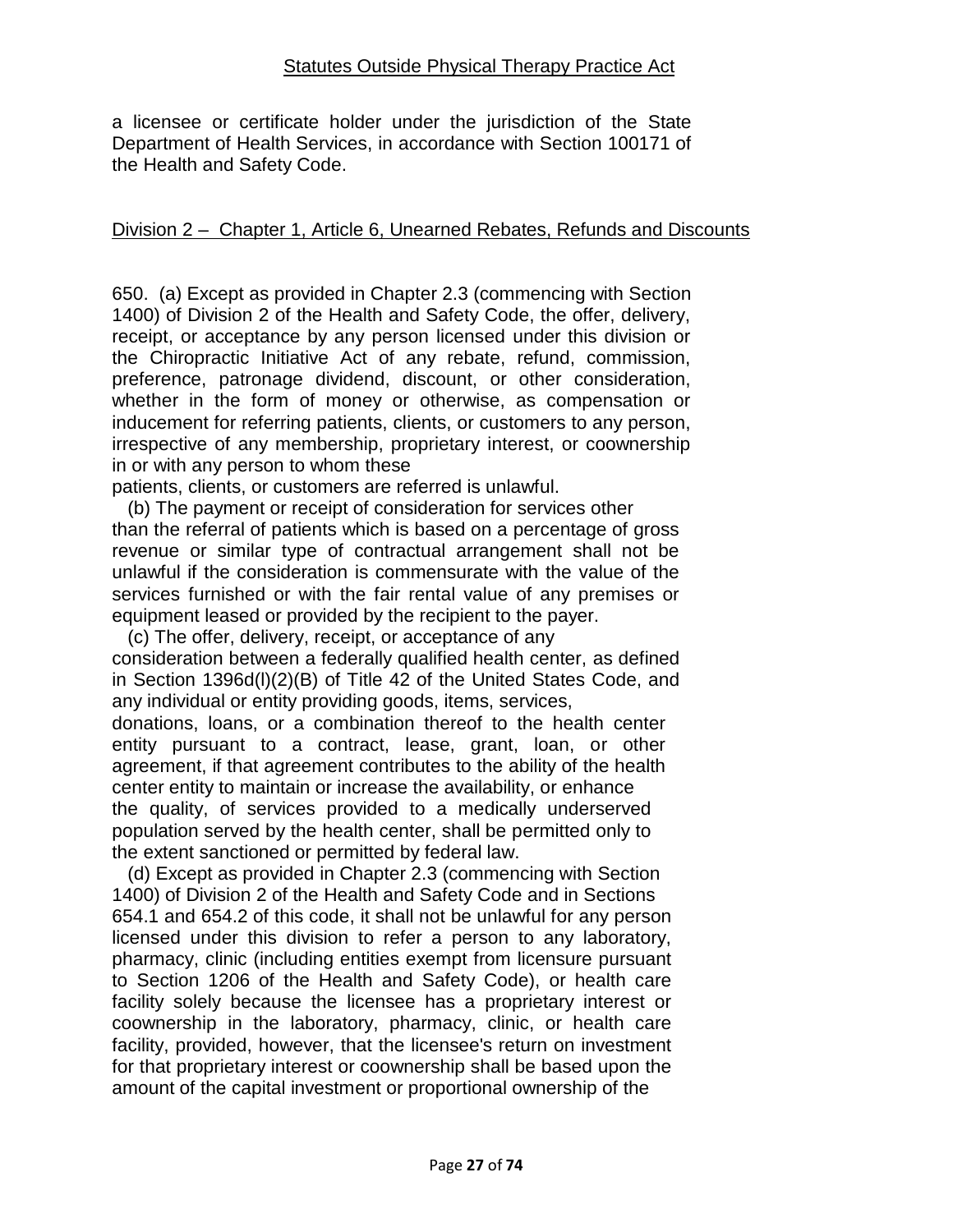licensee which ownership interest is not based on the number or value of any patients referred. Any referral excepted under this section shall be unlawful if the prosecutor proves that there was no valid medical need for the referral.

(e) Except as provided in Chapter 2.3 (commencing with Section 1400) of Division 2 of the Health and Safety Code and in Sections 654.1 and 654.2 of this code, it shall not be unlawful to provide nonmonetary remuneration, in the form of hardware, software, or information technology and training services, as described in subsections (x) and (y) of Section 1001.952 of Title 42 of the Code of Federal Regulations, as amended October 4, 2007, as published in the Federal Register (72 Fed. Reg. 56632 and 56644), and subsequently amended versions.

(f) "Health care facility" means a general acute care hospital, acute psychiatric hospital, skilled nursing facility, intermediate care facility, and any other health facility licensed by the State Department of Public Health under Chapter 2 (commencing with Section 1250) of Division 2 of the Health and Safety Code.

(g) A violation of this section is a public offense and is punishable upon a first conviction by imprisonment in a county jail for not more than one year, or by imprisonment in the state prison, or by a fine not exceeding fifty thousand dollars (\$50,000), or by both that imprisonment and fine. A second or subsequent conviction is punishable by imprisonment in the state prison or by imprisonment in the state prison and a fine of fifty thousand dollars (\$50,000).

651. (a) It is unlawful for any person licensed under this division or under any initiative act referred to in this division to disseminate or cause to be disseminated any form of public communication containing a false, fraudulent, misleading, or deceptive statement, claim, or image for the purpose of or likely to induce, directly or indirectly, the rendering of professional services or furnishing of products in connection with the professional practice or business for which he or she is licensed. A "public communication" as used in this section includes, but is not limited to, communication by means of mail, television, radio, motion picture, newspaper, book, list or directory of healing arts practitioners, Internet, or other electronic communication.

(b) A false, fraudulent, misleading, or deceptive statement, claim, or image includes a statement or claim that does any of the following:

(1) Contains a misrepresentation of fact.

(2) Is likely to mislead or deceive because of a failure to disclose material facts.

(3) (A) Is intended or is likely to create false or unjustified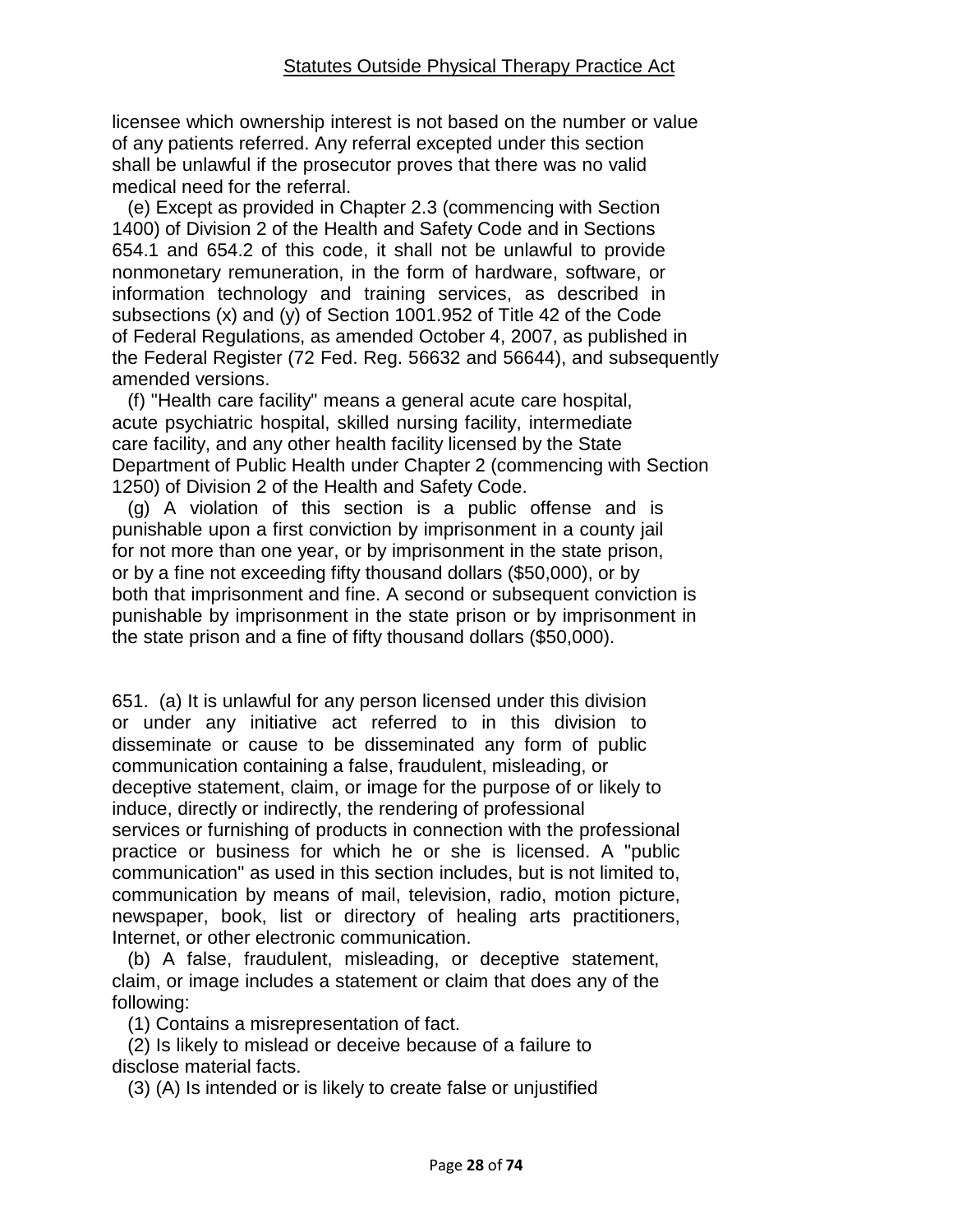expectations of favorable results, including the use of any photograph or other image that does not accurately depict the results of the procedure being advertised or that has been altered in any manner from the image of the actual subject depicted in the photograph or image.

(B) Use of any photograph or other image of a model without clearly stating in a prominent location in easily readable type the fact that the photograph or image is of a model is a violation of subdivision (a). For purposes of this paragraph, a model is anyone other than an actual patient, who has undergone the procedure being advertised, of the licensee who is advertising for his or her services.

(C) Use of any photograph or other image of an actual patient that depicts or purports to depict the results of any procedure, or presents "before" and "after" views of a patient, without specifying in a prominent location in easily readable type size what procedures were performed on that patient is a violation of subdivision (a). Any "before" and "after" views (i) shall be comparable in presentation so that the results are not distorted by favorable poses, lighting, or other features of presentation, and (ii) shall contain a statement that the same "before" and "after" results may not occur for all patients.

(4) Relates to fees, other than a standard consultation fee or a range of fees for specific types of services, without fully and specifically disclosing all variables and other material factors.

(5) Contains other representations or implications that in reasonable probability will cause an ordinarily prudent person to misunderstand or be deceived.

(6) Makes a claim either of professional superiority or of performing services in a superior manner, unless that claim is relevant to the service being performed and can be substantiated with objective scientific evidence.

(7) Makes a scientific claim that cannot be substantiated by reliable, peer reviewed, published scientific studies.

(8) Includes any statement, endorsement, or testimonial that is likely to mislead or deceive because of a failure to disclose material facts.

(c) Any price advertisement shall be exact, without the use of phrases, including, but not limited to, "as low as," "and up," "lowest prices," or words or phrases of similar import. Any advertisement that refers to services, or costs for services, and that uses words of comparison shall be based on verifiable data substantiating the comparison. Any person so advertising shall be prepared to provide information sufficient to establish the accuracy of that comparison. Price advertising shall not be fraudulent, deceitful, or misleading, including statements or advertisements of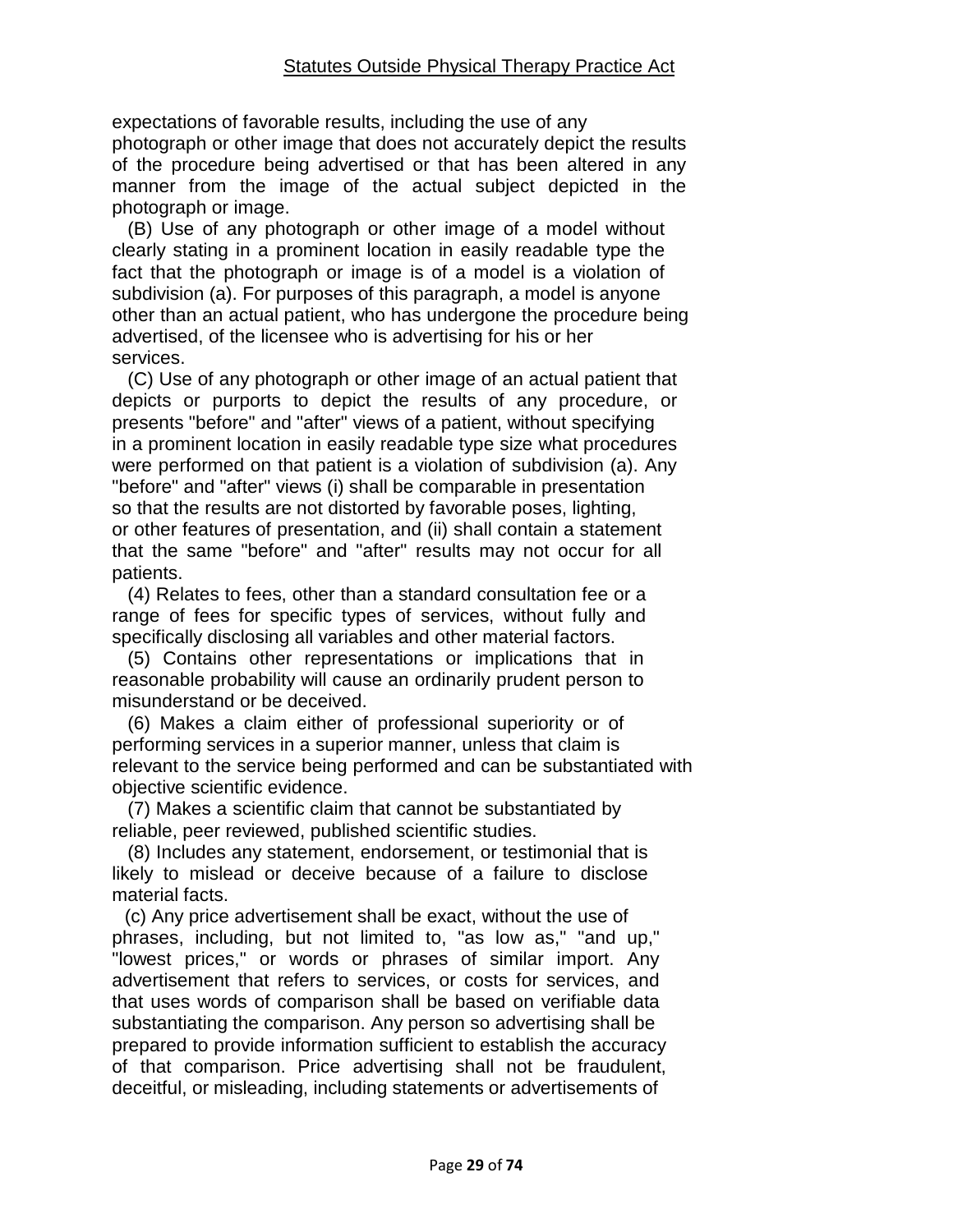bait, discount, premiums, gifts, or any statements of a similar nature. In connection with price advertising, the price for each product or service shall be clearly identifiable. The price advertised for products shall include charges for any related professional services, including dispensing and fitting services, unless the advertisement specifically and clearly indicates otherwise.

(d) Any person so licensed shall not compensate or give anything of value to a representative of the press, radio, television, or other communication medium in anticipation of, or in return for, professional publicity unless the fact of compensation is made known in that publicity.

(e) Any person so licensed may not use any professional card, professional announcement card, office sign, letterhead, telephone directory listing, medical list, medical directory listing, or a similar professional notice or device if it includes a statement or claim that is false, fraudulent, misleading, or deceptive within the meaning of subdivision (b).

(f) Any person so licensed who violates this section is guilty of a misdemeanor. A bona fide mistake of fact shall be a defense to this subdivision, but only to this subdivision.

(g) Any violation of this section by a person so licensed shall constitute good cause for revocation or suspension of his or her license or other disciplinary action.

(h) Advertising by any person so licensed may include the following:

(1) A statement of the name of the practitioner.

(2) A statement of addresses and telephone numbers of the offices maintained by the practitioner.

(3) A statement of office hours regularly maintained by the practitioner.

(4) A statement of languages, other than English, fluently spoken by the practitioner or a person in the practitioner's office.

(5) (A) A statement that the practitioner is certified by a private or public board or agency or a statement that the practitioner limits his or her practice to specific fields.

(i) For the purposes of this section, a dentist licensed under Chapter 4 (commencing with Section 1600) may not hold himself or herself out as a specialist, or advertise membership in or specialty recognition by an accrediting organization, unless the practitioner has completed a specialty education program approved by the American Dental Association and the Commission on Dental Accreditation, is eligible for examination by a national specialty board recognized by the American Dental Association, or is a diplomate of a national specialty board recognized by the American Dental Association.

(ii) A dentist licensed under Chapter 4 (commencing with Section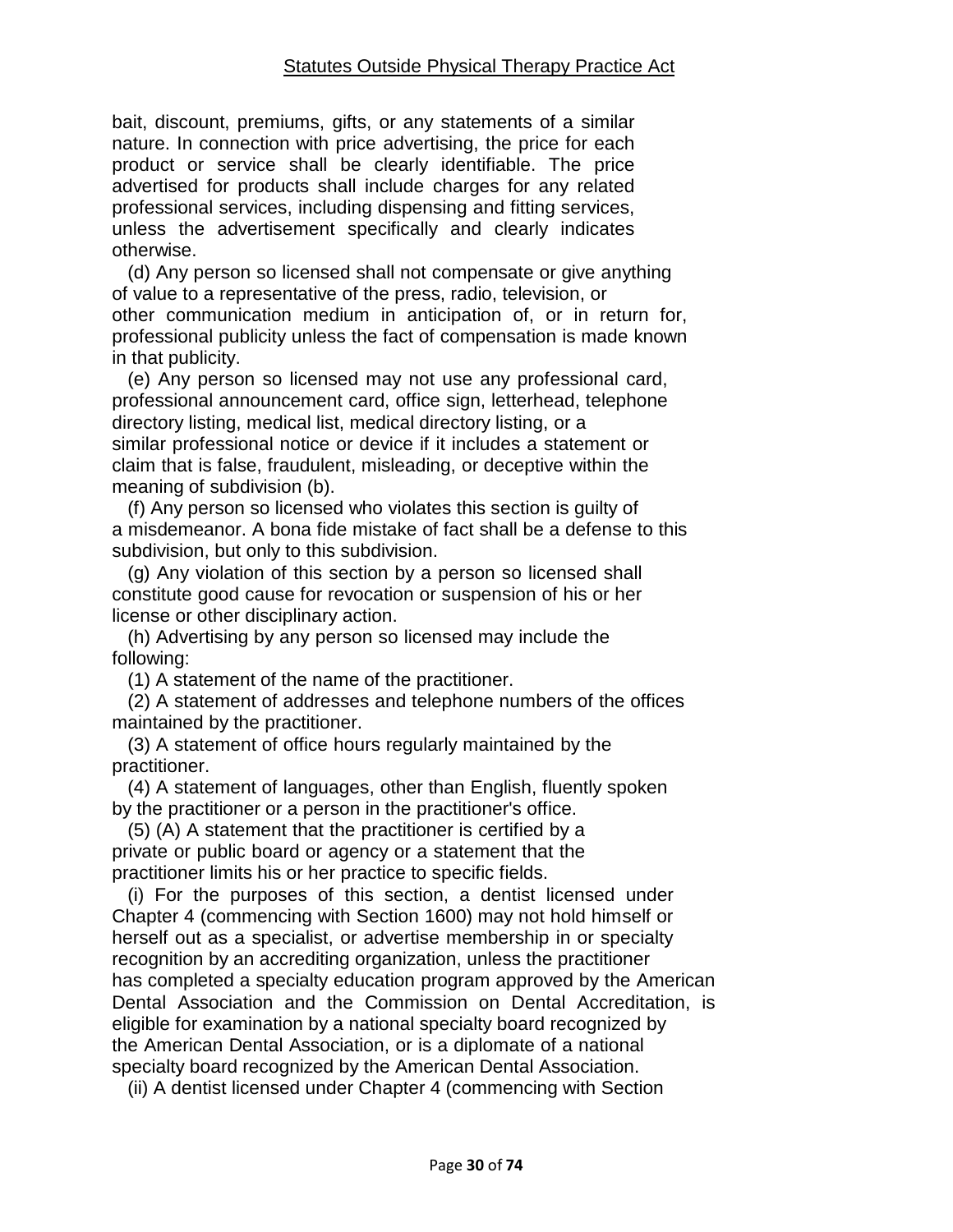1600) shall not represent to the public or advertise accreditation either in a specialty area of practice or by a board not meeting the requirements of clause (i) unless the dentist has attained membership in or otherwise been credentialed by an accrediting organization that is recognized by the board as a bona fide organization for that area of dental practice. In order to be recognized by the board as a bona fide accrediting organization for a specific area of dental practice other than a specialty area of dentistry authorized under clause (i), the organization shall condition membership or credentialing of its members upon all of the following:

(I) Successful completion of a formal, full-time advanced education program that is affiliated with or sponsored by a university based dental school and is beyond the dental degree at a graduate or postgraduate level.

(II) Prior didactic training and clinical experience in the specific area of dentistry that is greater than that of other dentists.

(III) Successful completion of oral and written examinations based on psychometric principles.

(iii) Notwithstanding the requirements of clauses (i) and (ii), a dentist who lacks membership in or certification, diplomate status, other similar credentials, or completed advanced training approved as bona fide either by an American Dental Association recognized accrediting organization or by the board, may announce a practice emphasis in any other area of dental practice only if the dentist incorporates in capital letters or some other manner clearly distinguishable from the rest of the announcement, solicitation, or advertisement that he or she is a general dentist.

(iv) A statement of certification by a practitioner licensed under Chapter 7 (commencing with Section 3000) shall only include a statement that he or she is certified or eligible for certification by a private or public board or parent association recognized by that practitioner's licensing board.

(B) A physician and surgeon licensed under Chapter 5 (commencing with Section 2000) by the Medical Board of California may include a statement that he or she limits his or her practice to specific fields, but shall not include a statement that he or she is certified or eligible for certification by a private or public board or parent association, including, but not limited to, a multidisciplinary board or association, unless that board or association is (i) an American Board of Medical Specialties member board, (ii) a board or association with equivalent requirements approved by that physician and surgeon's licensing board, or (iii) a board or association with an Accreditation Council for Graduate Medical Education approved postgraduate training program that provides complete training in that specialty or subspecialty. A physician and surgeon licensed under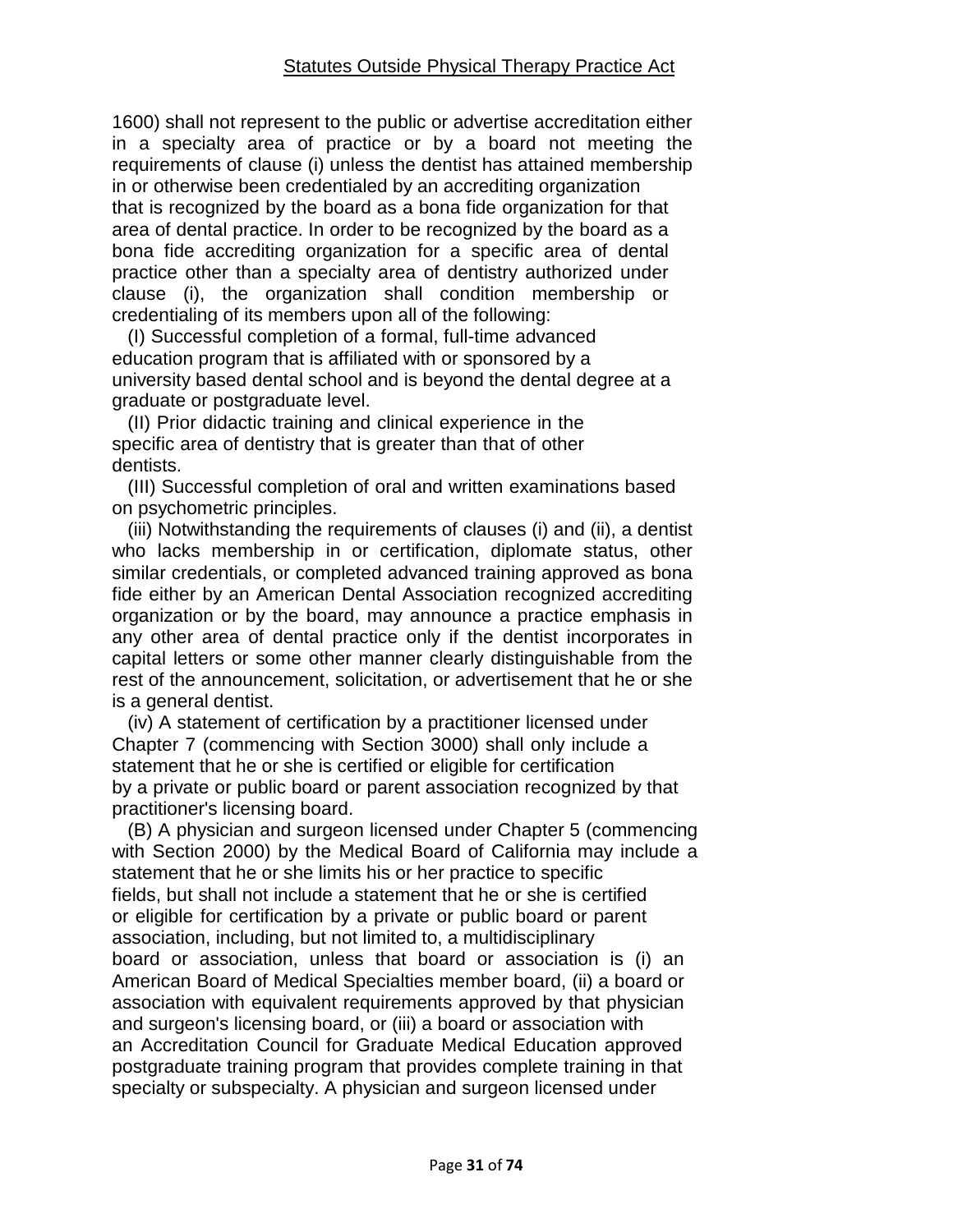Chapter 5 (commencing with Section 2000) by the Medical Board of California who is certified by an organization other than a board or association referred to in clause (i), (ii), or (iii) shall not use

the term "board certified" in reference to that certification, unless the physician and surgeon is also licensed under Chapter 4 (commencing with Section 1600) and the use of the term "board certified" in reference to that certification is in accordance with subparagraph (A). A physician and surgeon licensed under Chapter 5 (commencing with Section 2000) by the Medical Board of California who is certified by a board or association referred to in clause (i),

(ii), or (iii) shall not use the term "board certified" unless the full name of the certifying board is also used and given comparable prominence with the term "board certified" in the statement.

For purposes of this subparagraph, a "multidisciplinary board or association" means an educational certifying body that has a psychometrically valid testing process, as determined by the Medical Board of California, for certifying medical doctors and other health care professionals that is based on the applicant's education, training, and experience.

For purposes of the term "board certified," as used in this subparagraph, the terms "board" and "association" mean an organization that is an American Board of Medical Specialties member board, an organization with equivalent requirements approved by a physician and surgeon's licensing board, or an organization with an Accreditation Council for Graduate Medical Education approved postgraduate training program that provides complete training in a specialty or subspecialty.

The Medical Board of California shall adopt regulations to establish and collect a reasonable fee from each board or association applying for recognition pursuant to this subparagraph. The fee shall not exceed the cost of administering this subparagraph. Notwithstanding Section 2 of Chapter 1660 of the Statutes of 1990, this subparagraph shall become operative July 1, 1993. However, an administrative agency or accrediting organization may take any action contemplated by this subparagraph relating to the establishment or approval of specialist requirements on and after January 1, 1991.

(C) A doctor of podiatric medicine licensed under Chapter 5 (commencing with Section 2000) by the Medical Board of California may include a statement that he or she is certified or eligible or qualified for certification by a private or public board or parent association, including, but not limited to, a multidisciplinary board or association, if that board or association meets one of the following requirements: (i) is approved by the Council on Podiatric Medical Education, (ii) is a board or association with equivalent requirements approved by the California Board of Podiatric Medicine, or (iii) is a board or association with the Council on Podiatric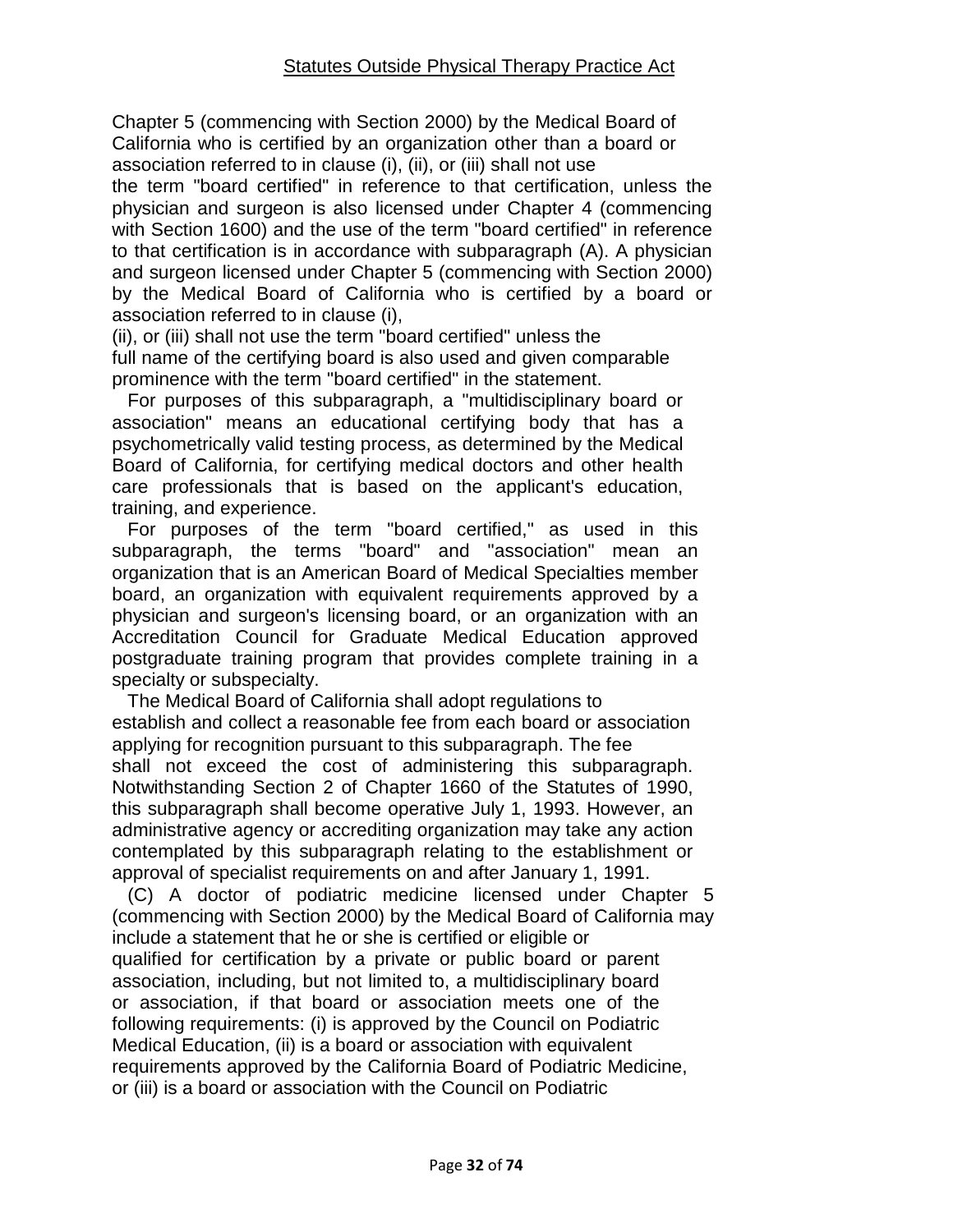Medical Education approved postgraduate training programs that provide training in podiatric medicine and podiatric surgery. A

doctor of podiatric medicine licensed under Chapter 5 (commencing with Section 2000) by the Medical Board of California who is certified by a board or association referred to in clause (i), (ii),

or (iii) shall not use the term "board certified" unless the full name of the certifying board is also used and given comparable prominence with the term "board certified" in the statement. A doctor of podiatric medicine licensed under Chapter 5 (commencing with Section 2000) by the Medical Board of California who is certified by an organization other than a board or association referred to in clause (i), (ii), or (iii) shall not use the term "board certified"

in reference to that certification.

For purposes of this subparagraph, a "multidisciplinary board or association" means an educational certifying body that has a psychometrically valid testing process, as determined by the California Board of Podiatric Medicine, for certifying doctors of podiatric medicine that is based on the applicant's education, training, and experience. For purposes of the term "board certified," as used in this subparagraph, the terms "board" and "association" mean an organization that is a Council on Podiatric Medical Education approved board, an organization with equivalent requirements approved by the California Board of Podiatric Medicine, or an organization with a Council on Podiatric Medical Education approved postgraduate training program that provides training in podiatric medicine and podiatric surgery.

The California Board of Podiatric Medicine shall adopt regulations to establish and collect a reasonable fee from each board or association applying for recognition pursuant to this subparagraph, to be deposited in the State Treasury in the Podiatry Fund, pursuant to Section 2499. The fee shall not exceed the cost of administering this subparagraph.

(6) A statement that the practitioner provides services under a specified private or public insurance plan or health care plan.

(7) A statement of names of schools and postgraduate clinical training programs from which the practitioner has graduated, together with the degrees received.

(8) A statement of publications authored by the practitioner.

(9) A statement of teaching positions currently or formerly held by the practitioner, together with pertinent dates.

(10) A statement of his or her affiliations with hospitals or clinics.

(11) A statement of the charges or fees for services or commodities offered by the practitioner.

(12) A statement that the practitioner regularly accepts installment payments of fees.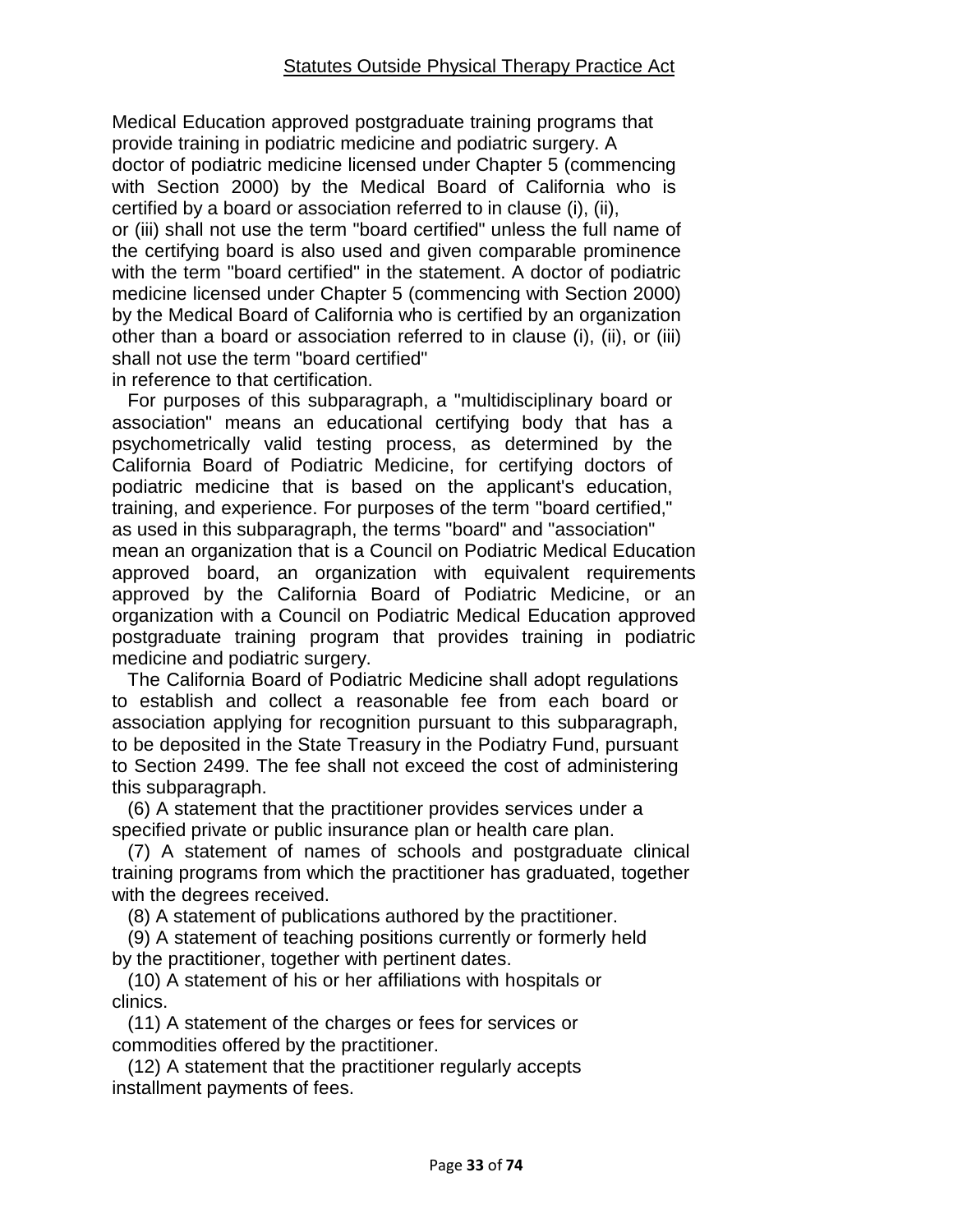(13) Otherwise lawful images of a practitioner, his or her physical facilities, or of a commodity to be advertised.

(14) A statement of the manufacturer, designer, style, make, trade name, brand name, color, size, or type of commodities advertised.

(15) An advertisement of a registered dispensing optician may include statements in addition to those specified in paragraphs (1) to (14), inclusive, provided that any statement shall not violate subdivision (a), (b), (c), or (e) or any other section of this code.

(16) A statement, or statements, providing public health information encouraging preventative or corrective care.

(17) Any other item of factual information that is not false, fraudulent, misleading, or likely to deceive.

(i) Each of the healing arts boards and examining committees within Division 2 shall adopt appropriate regulations to enforce this section in accordance with Chapter 3.5 (commencing with Section 11340) of Part 1 of Division 3 of Title 2 of the Government Code.

Each of the healing arts boards and committees and examining committees within Division 2 shall, by regulation, define those efficacious services to be advertised by businesses or professions under their jurisdiction for the purpose of determining whether advertisements are false or misleading. Until a definition for that service has been issued, no advertisement for that service shall be disseminated. However, if a definition of a service has not been issued by a board or committee within 120 days of receipt of a request from a licensee, all those holding the license may advertise the service. Those boards and committees shall adopt or modify regulations defining what services may be advertised, the manner in which defined services may be advertised, and restricting advertising that would promote the inappropriate or excessive use of health services or commodities. A board or committee shall not, by regulation, unreasonably prevent truthful, nondeceptive price or otherwise lawful forms of advertising of services or commodities, by either outright prohibition or imposition of onerous disclosure requirements. However, any member of a board or committee acting in good faith in the adoption or enforcement of any regulation shall be deemed to be acting as an agent of the state.

(j) The Attorney General shall commence legal proceedings in the appropriate forum to enjoin advertisements disseminated or about to be disseminated in violation of this section and seek other appropriate relief to enforce this section. Notwithstanding any other provision of law, the costs of enforcing this section to the respective licensing boards or committees may be awarded against any licensee found to be in violation of any provision of this section. This shall not diminish the power of district attorneys, county counsels, or city attorneys pursuant to existing law to seek appropriate relief.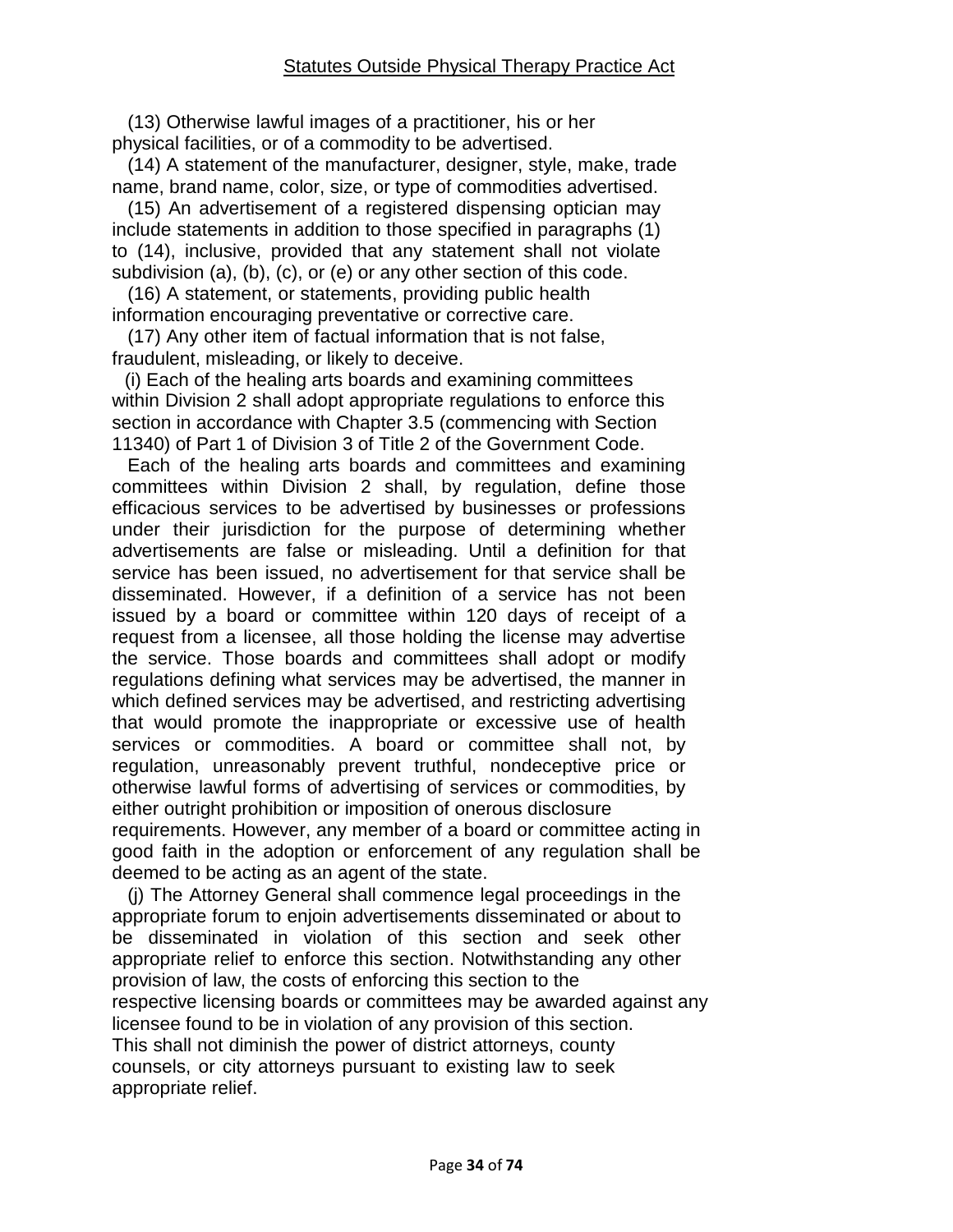(k) A physician and surgeon or doctor of podiatric medicine licensed pursuant to Chapter 5 (commencing with Section 2000) by the Medical Board of California who knowingly and intentionally violates this section may be cited and assessed an administrative fine not to exceed ten thousand dollars (\$10,000) per event. Section 125.9 shall govern the issuance of this citation and fine except that the fine limitations prescribed in paragraph (3) of subdivision (b) of Section 125.9 shall not apply to a fine under this subdivision.

654.2. (a) It is unlawful for any person licensed under this division or under any initiative act referred to in this division to charge, bill, or otherwise solicit payment from a patient on behalf of, or refer a patient to, an organization in which the licensee, or the licensee's immediate family, has a significant beneficial interest, unless the licensee first discloses in writing to the patient, that there is such an interest and advises the patient that the patient may choose any organization for the purpose of obtaining the services ordered or requested by the licensee.

(b) The disclosure requirements of subdivision (a) may be met by posting a conspicuous sign in an area which is likely to be seen by all patients who use the facility or by providing those patients with a written disclosure statement. Where referrals, billings, or other solicitations are between licensees who contract with multispecialty clinics pursuant to subdivision (l) of Section 1206 of the Health and Safety Code or who conduct their practice as members of the same professional corporation or partnership, and the services are rendered on the same physical premises, or under the same professional corporation or partnership name, the requirements of subdivision (a) may be met by posting a conspicuous disclosure statement at a single location which is a common area or registration area or by providing those patients with a written disclosure statement.

(c) On and after July 1, 1987, persons licensed under this division or under any initiative act referred to in this division shall disclose in writing to any third-party payer for the patient, when requested by the payer, organizations in which the licensee, or any member of the licensee's immediate family, has a significant beneficial interest and to which patients are referred. The third-party payer shall not request this information from the provider more than once a year.

Nothing in this section shall be construed to serve as the sole basis for the denial or delay of payment of claims by third party payers.

(d) For the purposes of this section, the following terms have the following meanings: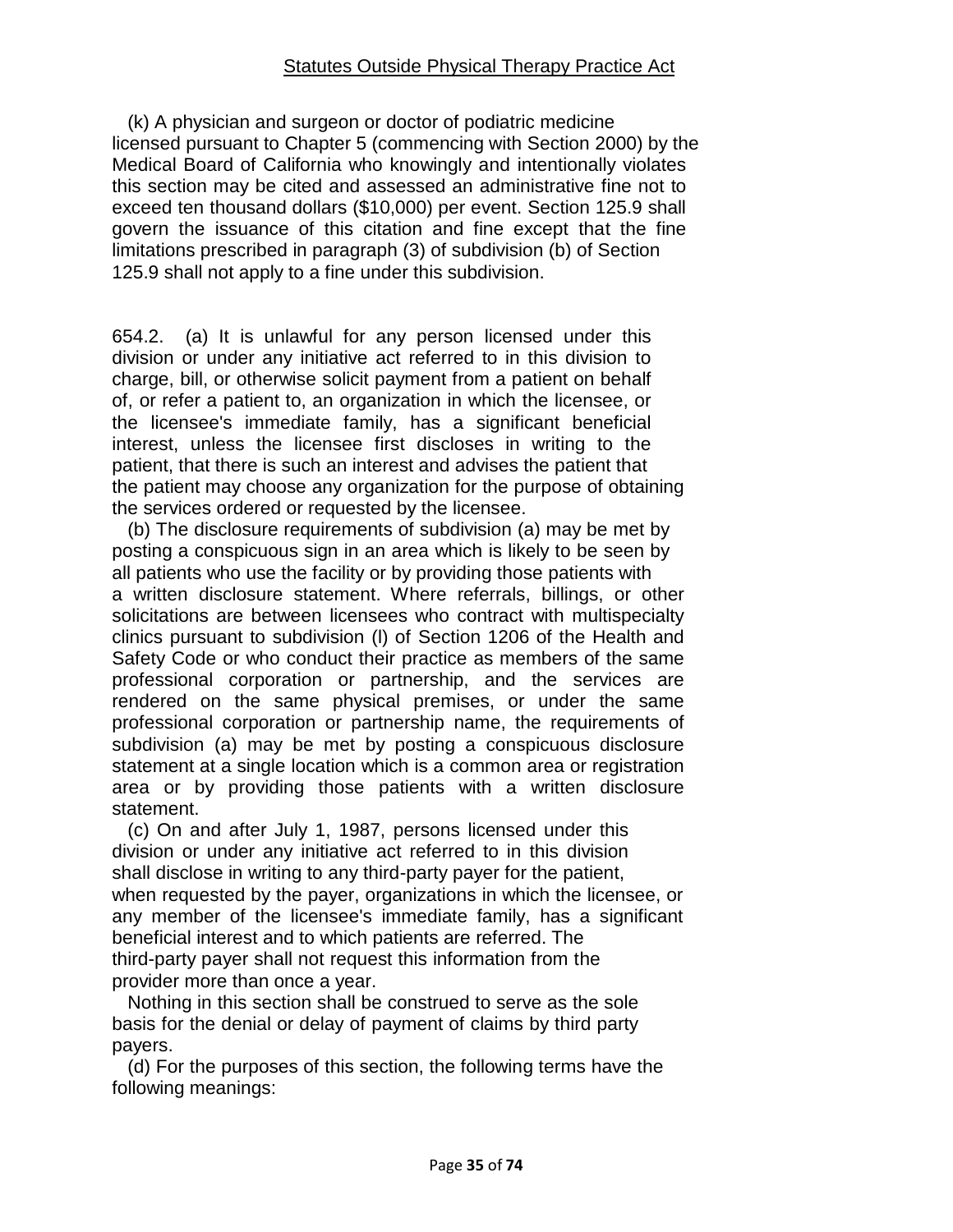(1) "Immediate family" includes the spouse and children of the licensee, the parents of the licensee and licensee's spouse, and the spouses of the children of the licensee.

(2) "Significant beneficial interest" means any financial interest that is equal to or greater than the lesser of the following:

(A) Five percent of the whole.

(B) Five thousand dollars (\$5,000).

(3) A third-party payer includes any health care service plan, self-insured employee welfare benefit plan, disability insurer, nonprofit hospital service plan, or private group or indemnification insurance program.

A third party payer does not include a prepaid capitated plan licensed under the Knox-Keene Health Care Service Plan Act of 1975 or Chapter 11a (commencing with Section 11491) of Part 2 of Division 2 of the Insurance Code.

(e) This section shall not apply to a "significant beneficial interest" which is limited to ownership of a building where the space is leased to the organization at the prevailing rate under a straight lease agreement or to any interest held in publicly traded stocks.

(f) (1) This section does not prohibit the acceptance of evaluation specimens for proficiency testing or referral of specimens or assignment from one clinical laboratory to another clinical laboratory, either licensed or exempt under this chapter, if the report indicates clearly the name of the laboratory performing the test.

(2) This section shall not apply to relationships governed by other provisions of this article nor is this section to be construed as permitting relationships or interests that are prohibited by existing law on the effective date of this section.

(3) The disclosure requirements of this section shall not be required to be given to any patient, customer, or his or her representative, if the licensee, organization, or entity is providing or arranging for health care services pursuant to a prepaid capitated contract with the State Department of Health Services.

657. (a) The Legislature finds and declares all of the following:

(1) Californians spend more than one hundred billion dollars (\$100,000,000,000) annually on health care.

(2) In 1994, an estimated 6.6 million of California's 32 million residents did not have any health insurance and were ineligible for Medi-Cal.

(3) Many of California's uninsured cannot afford basic, preventative health care resulting in these residents relying on emergency rooms for urgent health care, thus driving up health care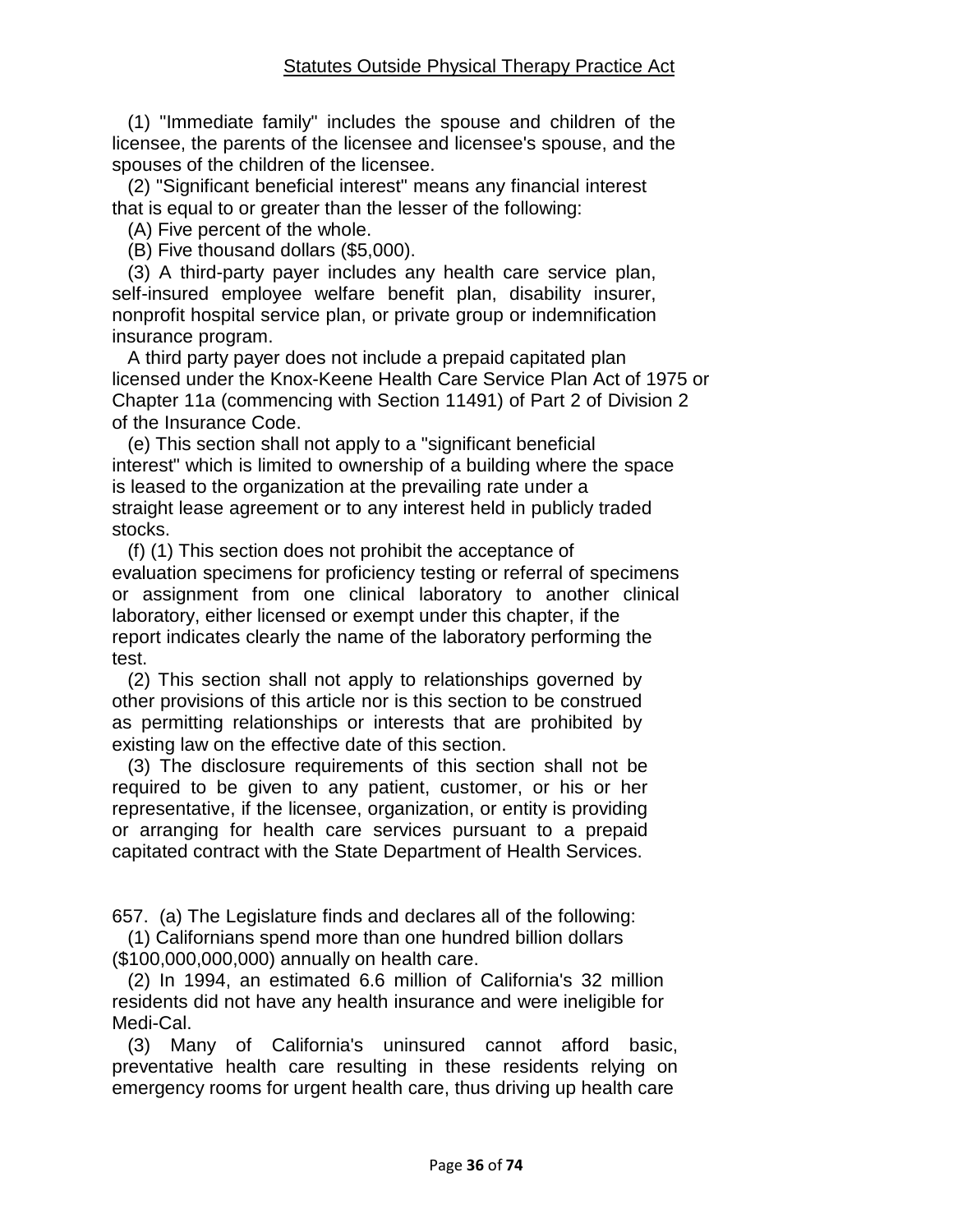costs.

(4) Health care should be affordable and accessible to all Californians.

(5) The public interest dictates that uninsured Californians have access to basic, preventative health care at affordable prices.

(b) To encourage the prompt payment of health or medical care claims, health care providers are hereby expressly authorized to grant discounts in health or medical care claims when payment is made promptly within time limits prescribed by the health care providers or institutions rendering the service or treatment.

(c) Notwithstanding any provision in any health care service plan contract or insurance contract to the contrary, health care providers are hereby expressly authorized to grant discounts for health or medical care provided to any patient the health care provider has reasonable cause to believe is not eligible for, or is not entitled to, insurance reimbursement, coverage under the Medi-Cal program, or coverage by a health care service plan for the health or medical care provided. Any discounted fee granted pursuant to this section shall not be deemed to be the health care provider's usual, customary, or reasonable fee for any other purposes, including, but not limited to, any health care service plan contract or insurance contract.

(d) "Health care provider," as used in this section, means any person licensed or certified pursuant to Division 2 (commencing with Section 500) of the Business and Professions Code, or licensed pursuant to the Osteopathic Initiative Act, or the Chiropractic Initiative Act, or licensed pursuant to Chapter 2.5 (commencing with Section 1440) of Division 2 of the Health and Safety Code; and any clinic, health dispensary, or health facility, licensed pursuant to Division 2 (commencing with Section 1200) of the Health and Safety Code.

### Division 2 – Chapter 1, Article 10.5 Unprofessional Conduct

725. (a) Repeated acts of clearly excessive prescribing, furnishing, dispensing, or administering of drugs or treatment, repeated acts of clearly excessive use of diagnostic procedures, or repeated acts of clearly excessive use of diagnostic or treatment facilities as determined by the standard of the community of licensees is unprofessional conduct for a physician and surgeon, dentist, podiatrist, psychologist, physical therapist, chiropractor, optometrist, speech-language pathologist, or audiologist.

(b) Any person who engages in repeated acts of clearly excessive prescribing or administering of drugs or treatment is guilty of a misdemeanor and shall be punished by a fine of not less than one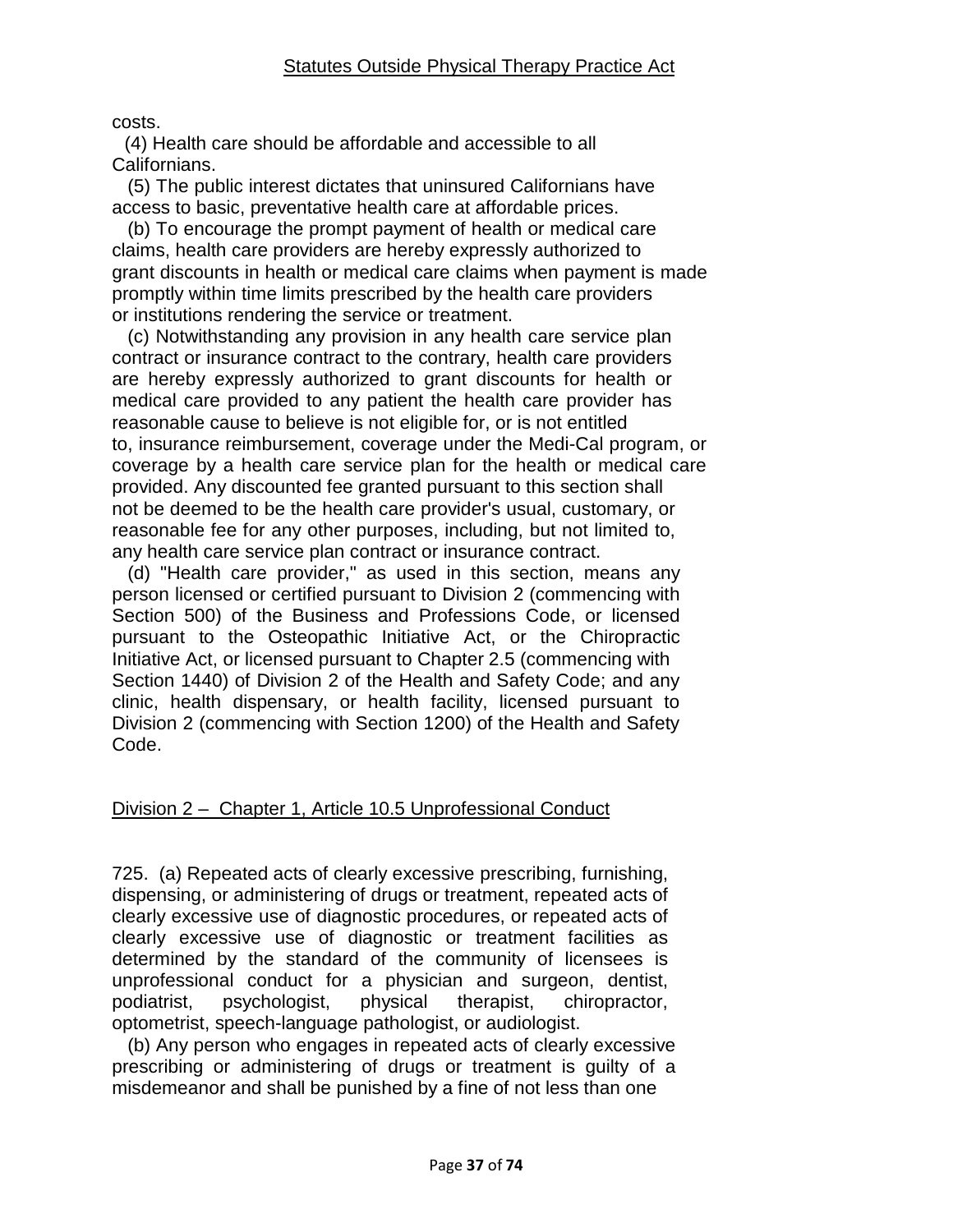hundred dollars (\$100) nor more than six hundred dollars (\$600), or by imprisonment for a term of not less than 60 days nor more than 180 days, or by both that fine and imprisonment.

(c) A practitioner who has a medical basis for prescribing, furnishing, dispensing, or administering dangerous drugs or prescription controlled substances shall not be subject to disciplinary action or prosecution under this section.

(d) No physician and surgeon shall be subject to disciplinary action pursuant to this section for treating intractable pain in compliance with Section 2241.5.

726. The commission of any act of sexual abuse, misconduct, or relations with a patient, client, or customer constitutes unprofessional conduct and grounds for disciplinary action for any person licensed under this division, under any initiative act referred to in this division and under Chapter 17 (commencing with Section 9000) of Division 3.

This section shall not apply to sexual contact between a physician and surgeon and his or her spouse or person in an equivalent domestic relationship when that physician and surgeon provides medical treatment, other than psychotherapeutic treatment, to his or her spouse or person in an equivalent domestic relationship.

## Division 2 – Chapter 1, Article 12, Insurance Fraud

810. (a) It shall constitute unprofessional conduct and grounds for disciplinary action, including suspension or revocation of a license or certificate, for a health care professional to do any of the following in connection with his or her professional activities:

(1) Knowingly present or cause to be presented any false or fraudulent claim for the payment of a loss under a contract of insurance.

(2) Knowingly prepare, make, or subscribe any writing, with intent to present or use the same, or to allow it to be presented or used in support of any false or fraudulent claim.

(b) It shall constitute cause for revocation or suspension of a license or certificate for a health care professional to engage in any conduct prohibited under Section 1871.4 of the Insurance Code or Section 549 or 550 of the Penal Code.

(c) (1) It shall constitute cause for automatic suspension of a license or certificate issued pursuant to Chapter 4 (commencing with Section 1600), Chapter 5 (commencing with Section 2000), Chapter 6.6 (commencing with Section 2900), Chapter 7 (commencing with Section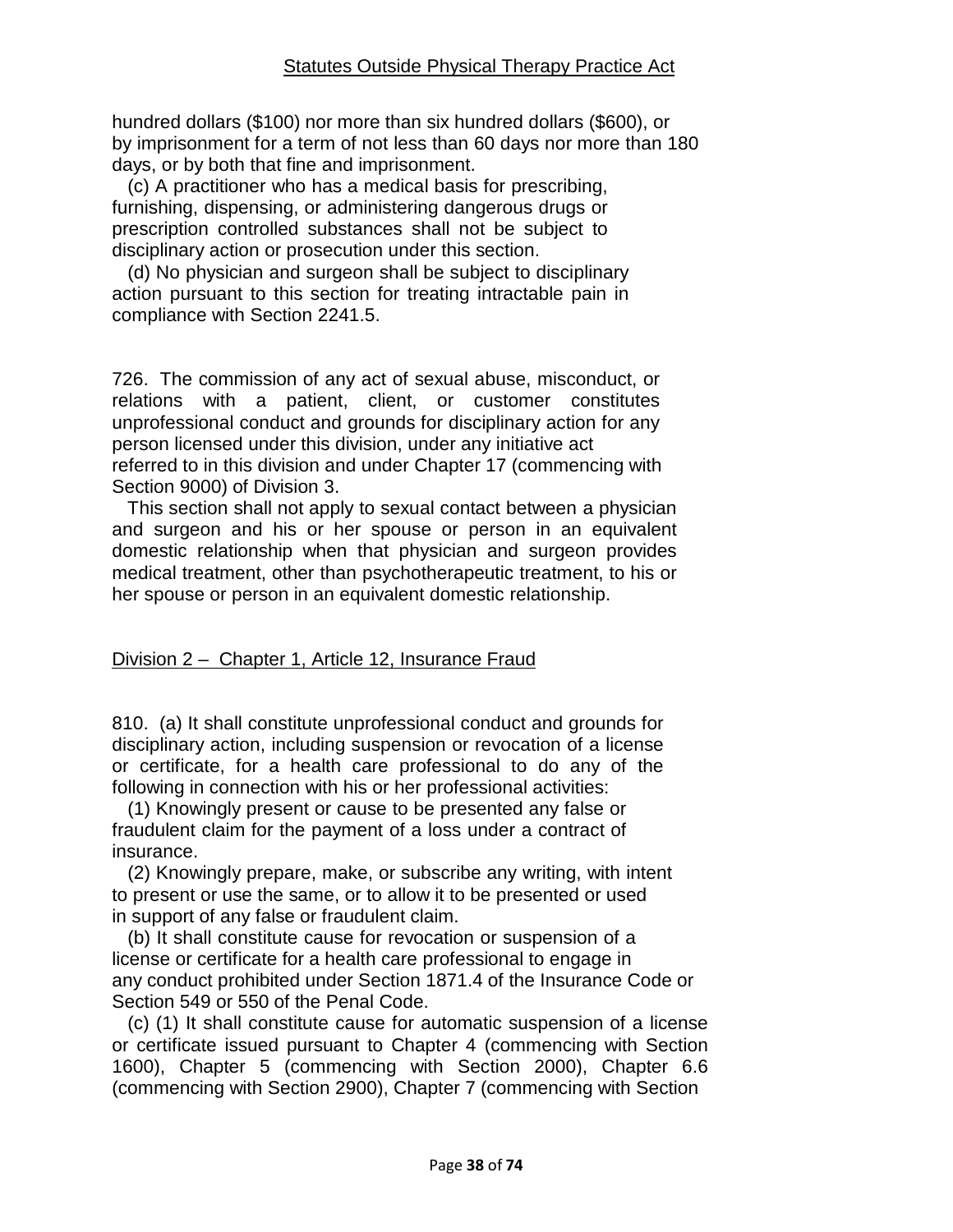3000), or Chapter 9 (commencing with Section 4000), or pursuant to the Chiropractic Act or the Osteopathic Act, if a licensee or certificate holder has been convicted of any felony involving fraud committed by the licensee or certificate holder in conjunction with providing benefits covered by worker's compensation insurance, or has been convicted of any felony involving Medi-Cal fraud committed by the licensee or certificate holder in conjunction with the Medi-Cal program, including the Denti-Cal element of the Medi-Cal program, pursuant to Chapter 7 (commencing with Section 14000), or Chapter 8 (commencing with Section 14200), of Part 3 of Division 9 of the Welfare and Institutions Code. The board shall convene a disciplinary hearing to determine whether or not the license or certificate shall be suspended, revoked, or some other disposition shall be considered, including, but not limited to, revocation with the opportunity to petition for reinstatement, suspension, or other limitations on the license or certificate as the board deems appropriate.

(2) It shall constitute cause for automatic suspension and for revocation of a license or certificate issued pursuant to Chapter 4 (commencing with Section 1600), Chapter 5 (commencing with Section 2000), Chapter 6.6 (commencing with Section 2900), Chapter 7 (commencing with Section 3000), or Chapter 9 (commencing with Section 4000), or pursuant to the Chiropractic Act or the Osteopathic Act, if a licensee or certificate holder has more than one conviction of any felony arising out of separate prosecutions involving fraud committed by the licensee or certificate holder in conjunction with providing benefits covered by worker's compensation insurance, or in conjunction with the Medi-Cal program, including the Denti-Cal element of the Medi-Cal program pursuant to Chapter 7 (commencing with Section 14000), or Chapter 8 (commencing with Section 14200), of Part 3 of Division 9 of the Welfare and Institutions Code. The board shall convene a disciplinary hearing to revoke the license or certificate and an order of revocation shall be issued unless the board finds mitigating circumstances to order some other disposition.

(3) It is the intent of the Legislature that paragraph (2) apply to a licensee or certificate holder who has one or more convictions prior to January 1, 2004, as provided in this subdivision.

(4) Nothing in this subdivision shall preclude a board from suspending or revoking a license or certificate pursuant to any other provision of law.

(5) "Board," as used in this subdivision, means the Dental Board of California, the Medical Board of California, the Board of Psychology, the State Board of Optometry, the California State Board of Pharmacy, the Osteopathic Medical Board of California, and the State Board of Chiropractic Examiners.

(6) "More than one conviction," as used in this subdivision, means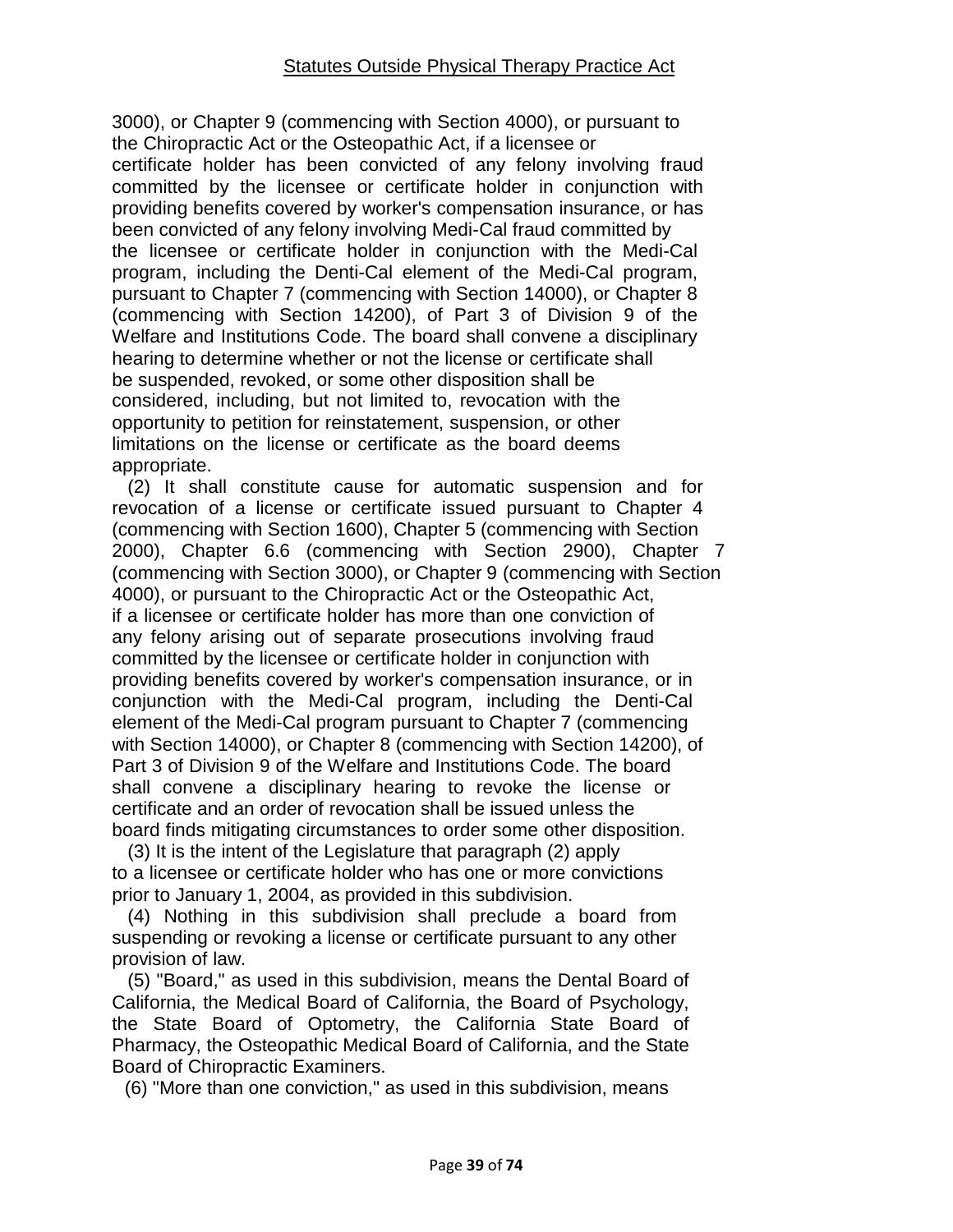that the licensee or certificate holder has one or more convictions prior to January 1, 2004, and at least one conviction on or after that date, or the licensee or certificate holder has two or more convictions on or after January 1, 2004. However, a licensee or certificate holder who has one or more convictions prior to January 1, 2004, but who has no convictions and is currently licensed or holds a certificate after that date, does not have "more than one conviction" for the purposes of this subdivision.

(d) As used in this section, health care professional means any person licensed or certified pursuant to this division, or licensed pursuant to the Osteopathic Initiative Act, or the Chiropractic Initiative Act.

## Division 2 – Chapter 5, Article 3, License Required and Exemptions

2068. This chapter shall not be construed to prohibit any person from providing nutritional advice or giving advice concerning proper nutrition. However, this section confers no authority to practice medicine or surgery or to undertake the prevention, treatment, or cure of disease, pain, injury, deformity, or physical or mental conditions or to state that any product might cure any disease, disorder, or condition in violation of any provision of law.

For purposes of this section the terms "providing nutritional advice or giving advice concerning proper nutrition" means the giving of information as to the use and role of food and food ingredients, including dietary supplements.

Any person in commercial practice providing nutritional advice or giving advice concerning proper nutrition shall post in an easily visible and prominent place the following statement in his or her place of business:

### "NOTICE"

"State law allows any person to provide nutritional advice or give advice concerning proper nutrition--which is the giving of advice as to the role of food and food ingredients, including dietary supplements. This state law does NOT confer authority to practice medicine or to undertake the diagnosis, prevention, treatment, or cure of any disease, pain, deformity, injury, or physical or mental condition and specifically does not authorize any person other than one who is a licensed health practitioner to state that any product might cure any disease, disorder, or condition."

The notice required by this section shall not be smaller than 8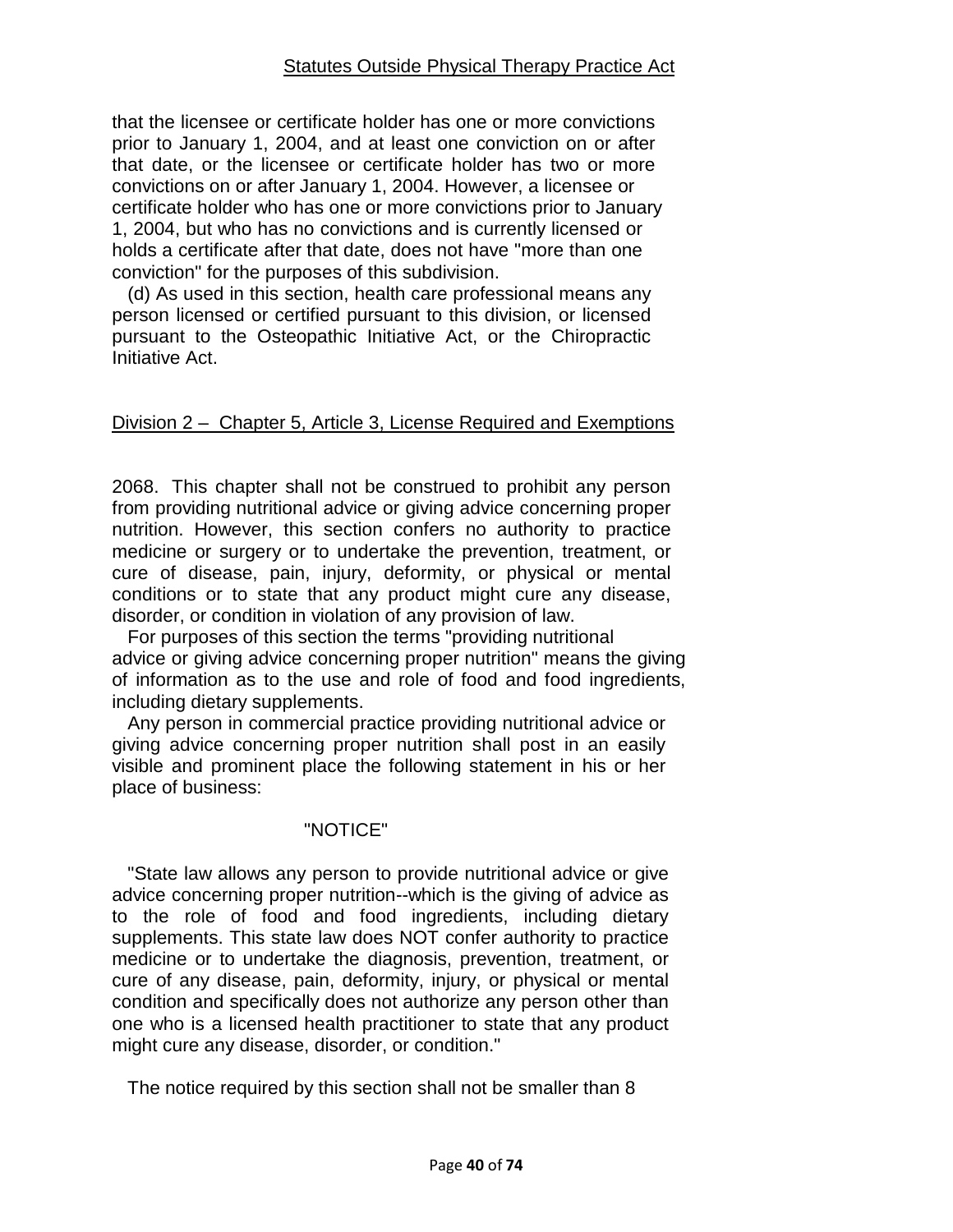1/2 inches by 11 inches and shall be legibly printed with lettering no smaller than 1/2 inch in length, except the lettering of the word "NOTICE" shall not be smaller than 1 inch in length.

2069. (a) (1) Notwithstanding any other provision of law, a medical assistant may administer medication only by intradermal, subcutaneous, or intramuscular injections and perform skin tests and additional technical supportive services upon the specific authorization and supervision of a licensed physician and surgeon or a licensed podiatrist. A medical assistant may also perform all these tasks and services in a clinic licensed pursuant to subdivision (a) of Section 1204 of the Health and Safety Code upon the specific authorization of a physician assistant, a nurse practitioner, or a nurse-midwife.

(2) The supervising physician and surgeon at a clinic described in paragraph (1) may, at his or her discretion, in consultation with the nurse practitioner, nurse-midwife, or physician assistant provide written instructions to be followed by a medical assistant in the performance of tasks or supportive services. These written instructions may provide that the supervisory function for the medical assistant for these tasks or supportive services may be delegated to the nurse practitioner, nurse-midwife, or physician assistant within the standardized procedures or protocol, and that tasks may be performed when the supervising physician and surgeon is not onsite, so long as the following apply:

(A) The nurse practitioner or nurse-midwife is functioning pursuant to standardized procedures, as defined by Section 2725, or protocol. The standardized procedures or protocol shall be developed and approved by the supervising physician and surgeon, the nurse practitioner or nurse-midwife, and the facility administrator or his or her designee.

(B) The physician assistant is functioning pursuant to regulated services defined in Section 3502 and is approved to do so by the supervising physician or surgeon.

(b) As used in this section and Sections 2070 and 2071, the following definitions shall apply:

(1) "Medical assistant" means a person who may be unlicensed, who performs basic administrative, clerical, and technical supportive services in compliance with this section and Section 2070 for a licensed physician and surgeon or a licensed podiatrist, or group thereof, for a medical or podiatry corporation, for a physician assistant, a nurse practitioner, or a nurse-midwife as provided in subdivision (a), or for a health care service plan, who is at least 18 years of age, and who has had at least the minimum amount of hours of appropriate training pursuant to standards established by the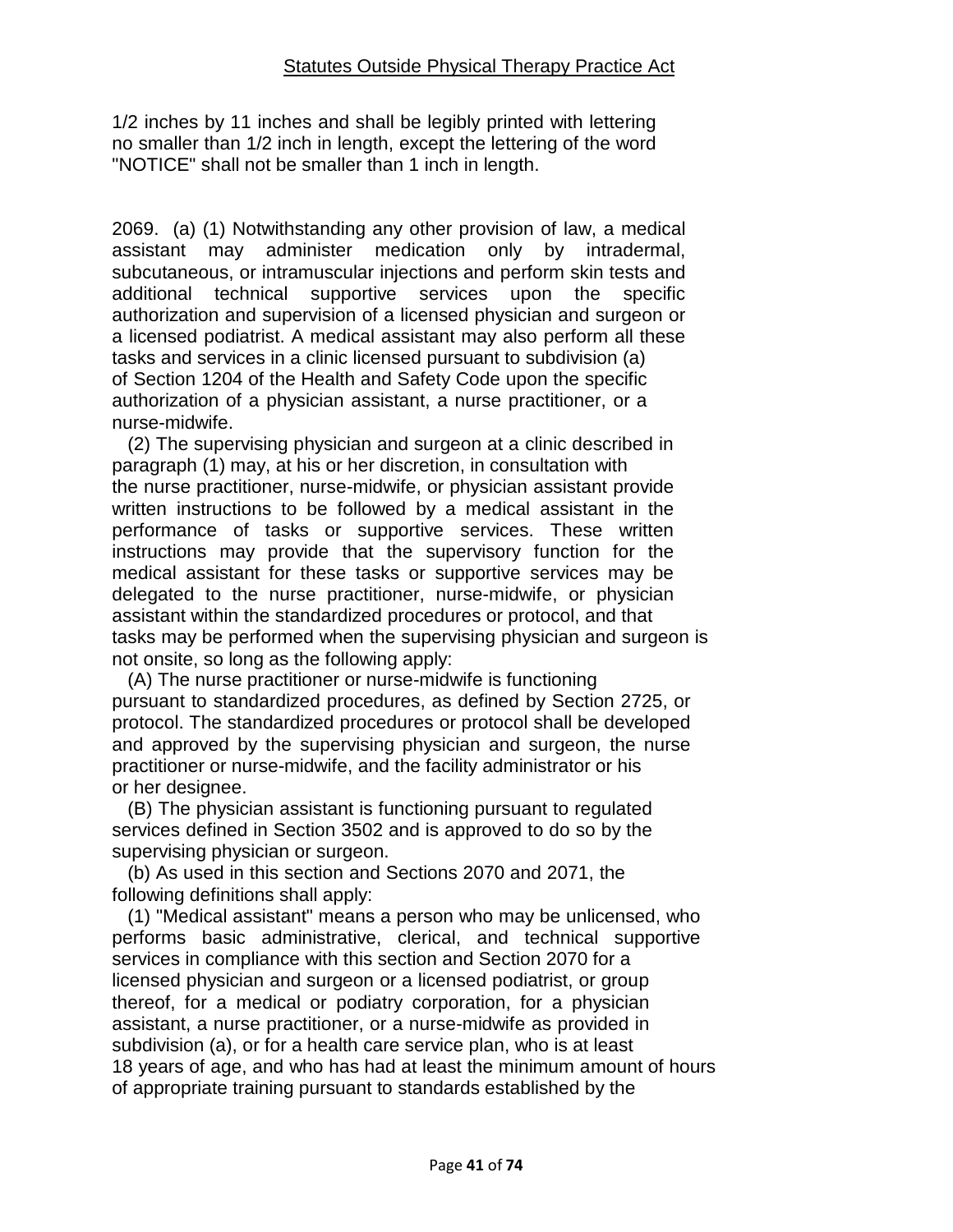Division of Licensing. The medical assistant shall be issued a certificate by the training institution or instructor indicating satisfactory completion of the required training. A copy of the certificate shall be retained as a record by each employer of the medical assistant.

(2) "Specific authorization" means a specific written order prepared by the supervising physician and surgeon or the supervising podiatrist, or the physician assistant, the nurse practitioner, or the nurse-midwife as provided in subdivision (a), authorizing the procedures to be performed on a patient, which shall be placed in the patient's medical record, or a standing order prepared by the supervising physician and surgeon or the supervising podiatrist, or the physician assistant, the nurse practitioner, or the nurse-midwife as provided in subdivision (a), authorizing the procedures to be performed, the duration of which shall be consistent with accepted medical practice. A notation of the standing order shall be placed on the patient's medical record.

(3) "Supervision" means the supervision of procedures authorized by this section by the following practitioners, within the scope of their respective practices, who shall be physically present in the treatment facility during the performance of those procedures:

(A) A licensed physician and surgeon.

(B) A licensed podiatrist.

(C) A physician assistant, nurse practitioner, or nurse-midwife as provided in subdivision (a).

(4) "Technical supportive services" means simple routine medical tasks and procedures that may be safely performed by a medical assistant who has limited training and who functions under the supervision of a licensed physician and surgeon or a licensed podiatrist, or a physician assistant, a nurse practitioner, or a nurse-midwife as provided in subdivision (a).

(c) Nothing in this section shall be construed as authorizing the licensure of medical assistants. Nothing in this section shall be construed as authorizing the administration of local anesthetic agents by a medical assistant. Nothing in this section shall be construed as authorizing the division to adopt any regulations that violate the prohibitions on diagnosis or treatment in Section 2052.

(d) Notwithstanding any other provision of law, a medical assistant may not be employed for inpatient care in a licensed general acute care hospital as defined in subdivision (a) of Section 1250 of the Health and Safety Code.

(e) Nothing in this section shall be construed as authorizing a medical assistant to perform any clinical laboratory test or examination for which he or she is not authorized by Chapter 3 (commencing with Section 1206.5). Nothing in this section shall be construed as authorizing a nurse practitioner, nurse-midwife, or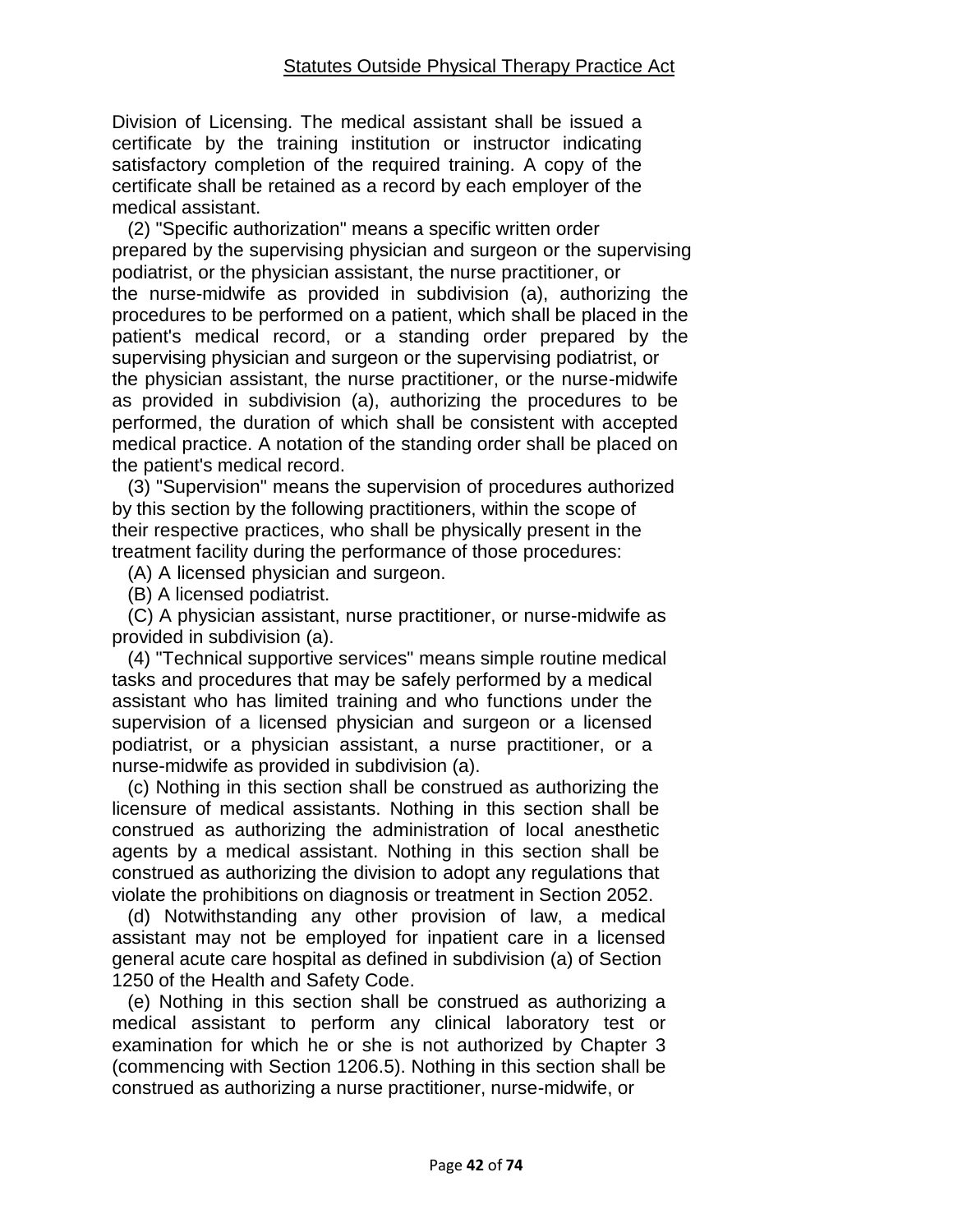physician assistant to be a laboratory director of a clinical laboratory, as those terms are defined in paragraph (7) of subdivision (a) of Section 1206 and subdivision (a) of Section 1209.

## Division 2 – Chapter 5, Article 17, Exemptions from Liability

2395. No licensee, who in good faith renders emergency care at the scene of an emergency, shall be liable for any civil damages as a result of any acts or omissions by such person in rendering the emergency care.

"The scene of an emergency" as used in this section shall include, but not be limited to, the emergency rooms of hospitals in the event of a medical disaster. "Medical disaster" means a duly proclaimed state of emergency or local emergency declared pursuant to the California Emergency Services Act (Chapter 7 (commencing with Section 8550) of Division 1 of Title 2 of the Government Code).

Acts or omissions exempted from liability pursuant to this section shall include those acts or omissions which occur after the declaration of a medical disaster and those which occurred prior to such declaration but after the commencement of such medical disaster. The immunity granted in this section shall not apply in the event of a willful act or omission.

### Division 2 – Chapter 5, Article 19, Renewal of License

2420. The provisions of this article apply to, determine the expiration of, and govern the renewal of, each of the following certificates, licenses, registrations, and permits issued by or under the Medical Board of California: physician's and surgeon's certificates, certificates to practice podiatric medicine, physical therapy licenses and approvals, registrations of research psychoanalysts, registrations of dispensing opticians, registrations of nonresident contact lens sellers, registrations of spectacle lens dispensers, registrations of contact lens dispensers, certificates to practice midwifery, and fictitious-name permits.

2428. (a) A person who fails to renew his or her license within five years after its expiration may not renew it, and it may not be reissued, reinstated, or restored thereafter, but that person may apply for and obtain a new license if he or she:

(1) Has not committed any acts or crimes constituting grounds for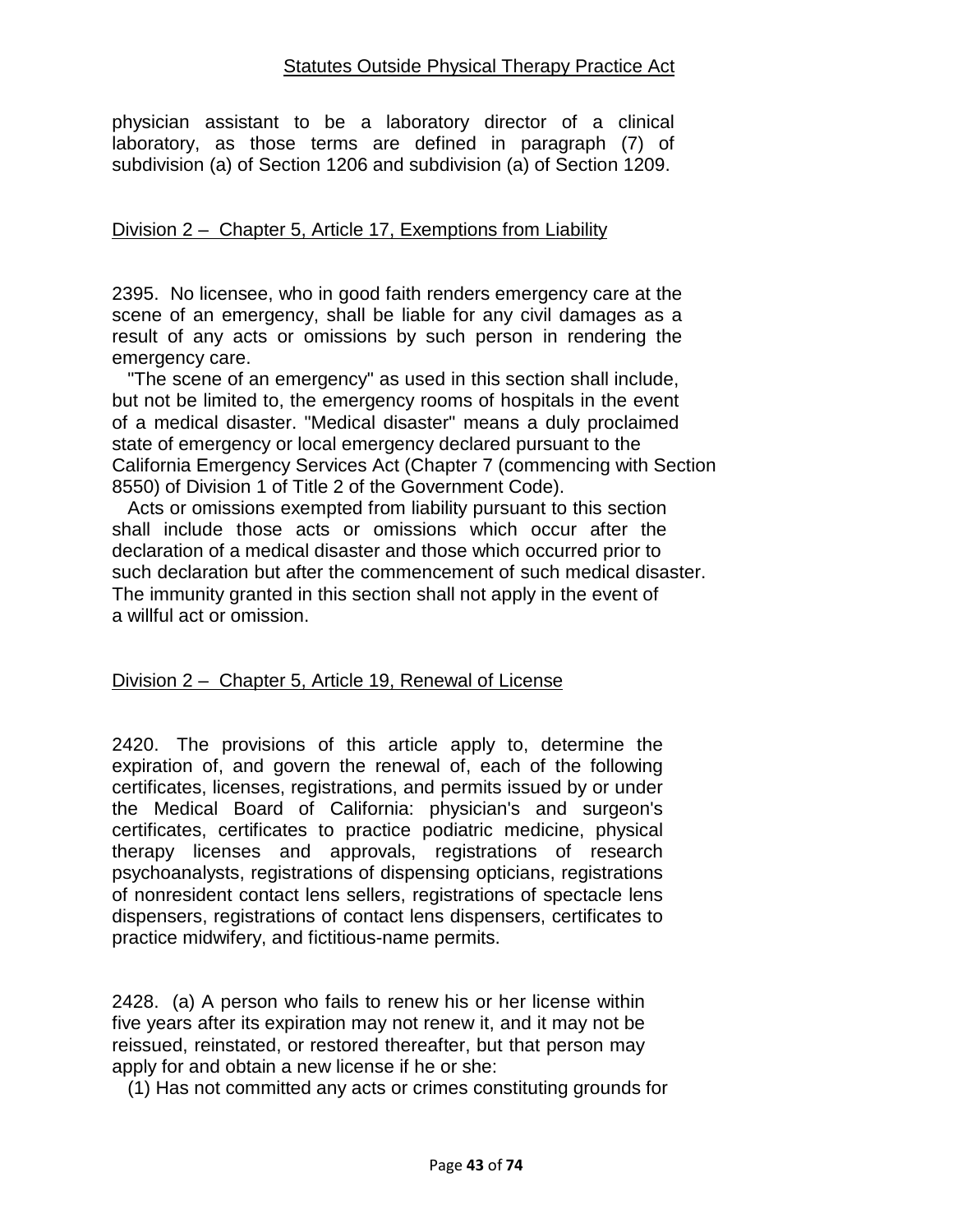denial of licensure under Division 1.5 (commencing with Section 475).

(2) Takes and passes the examination, if any, which would be required of him or her if application for licensure was being made for the first time, or otherwise establishes to the satisfaction of the licensing authority that passes on the qualifications of applicants for the license that, with due regard for the public interest, he or she is qualified to practice the profession or activity for which the applicant was originally licensed.

(3) Pays all of the fees that would be required if application for licensure was being made for the first time.

The licensing authority may provide for the waiver or refund of all or any part of an examination fee in those cases in which a license is issued without an examination pursuant to this section.

Nothing in this section shall be construed to authorize the issuance of a license for a professional activity or system or mode of healing for which licenses are no longer required.

(b) In addition to the requirements set forth in subdivision (a), an applicant shall establish that he or she meets one of the following requirements: (1) satisfactory completion of at least two years of approved postgraduate training; (2) certification by a specialty board approved by the American Board of Medical Specialties or approved by the Division of Licensing pursuant to subdivision (h) of Section 651; or (3) passing of the clinical competency written examination.

(c) Subdivision (a) shall apply to persons who held licenses to practice podiatric medicine except that those persons who failed to renew their licenses within three years after its expiration may not renew it, and it may not be reissued, reinstated, or restored, except in accordance with subdivision (a).

2429. (a) A license which is suspended for unprofessional conduct is subject to expiration and shall be renewed as provided in this article, but such renewal does not entitle the licensee, while the license remains suspended, and until it is reinstated, to engage in the licensed activity, or in any other activity or conduct in violation of the order or judgment by which the license was suspended.

(b) A license which is revoked for unprofessional conduct is subject to expiration as provided in this article, but it shall not be renewed. If it is reinstated by the licensing authority after its expiration, the licensee, as a condition precedent to reinstatement or restoration of licensure, shall pay a reinstatement fee which is an amount equal to the current renewal fee, plus the delinquency fee, if any.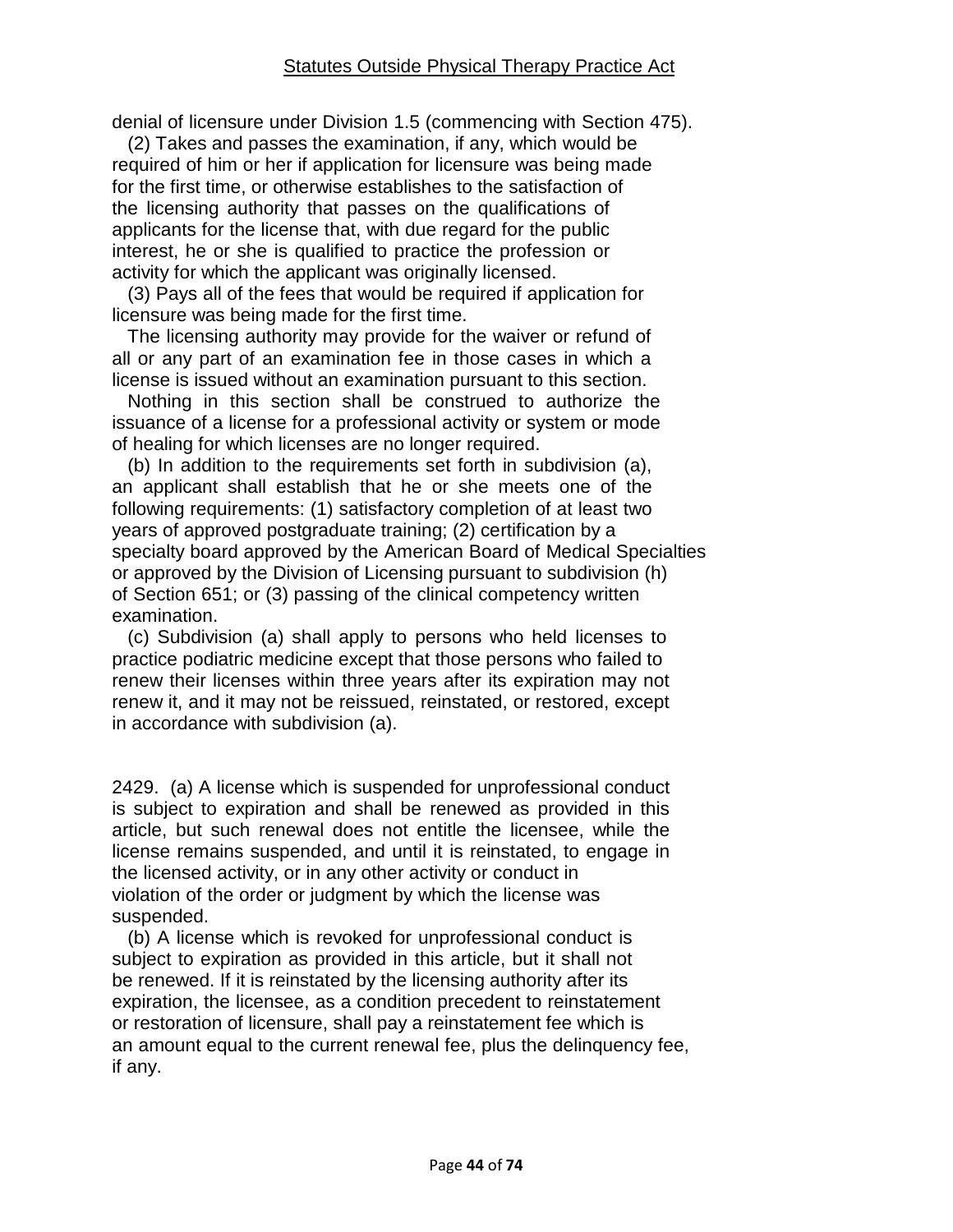## California Constitution – Article 7, Public Officers and Employees

SEC. 4. The following are exempt from civil service:

(a) Officers and employees appointed or employed by the Legislature, either house, or legislative committees.

(b) Officers and employees appointed or employed by councils, commissions or public corporations in the judicial branch or by a court of record or officer thereof.

(c) Officers elected by the people and a deputy and an employee selected by each elected officer.

(d) Members of boards and commissions.

(e) A deputy or employee selected by each board or commission either appointed by the Governor or authorized by statute.

(f) State officers directly appointed by the Governor with or without the consent or confirmation of the Senate and the employees of the Governor's office, and the employees of the Lieutenant Governor's office directly appointed or employed by the Lieutenant Governor.

(g) A deputy or employee selected by each officer, except members of boards and commissions, exempted under Section 4(f).

(h) Officers and employees of the University of California and the California State Colleges.

(i) The teaching staff of schools under the jurisdiction of the Department of Education or the Superintendent of Public Instruction.

(j) Member, inmate, and patient help in state homes, charitable or correctional institutions, and state facilities for mentally ill or retarded persons.

(k) Members of the militia while engaged in military service.

(l) Officers and employees of district agricultural associations employed less than 6 months in a calendar year.

(m) In addition to positions exempted by other provisions of this section, the Attorney General may appoint or employ six deputies or employees, the Public Utilities Commission may appoint or employ one deputy or employee, and the Legislative Counsel may appoint or employ two deputies or employees.

### Code of Civil Procedures – Title 7, Other Provisional Remedies in Civil Action

**525**. An injunction is a writ or order requiring a person to refrain from a particular act. It may be granted by the court in which the action is brought, or by a judge thereof; and when granted by a judge, it may be enforced as an order of the court.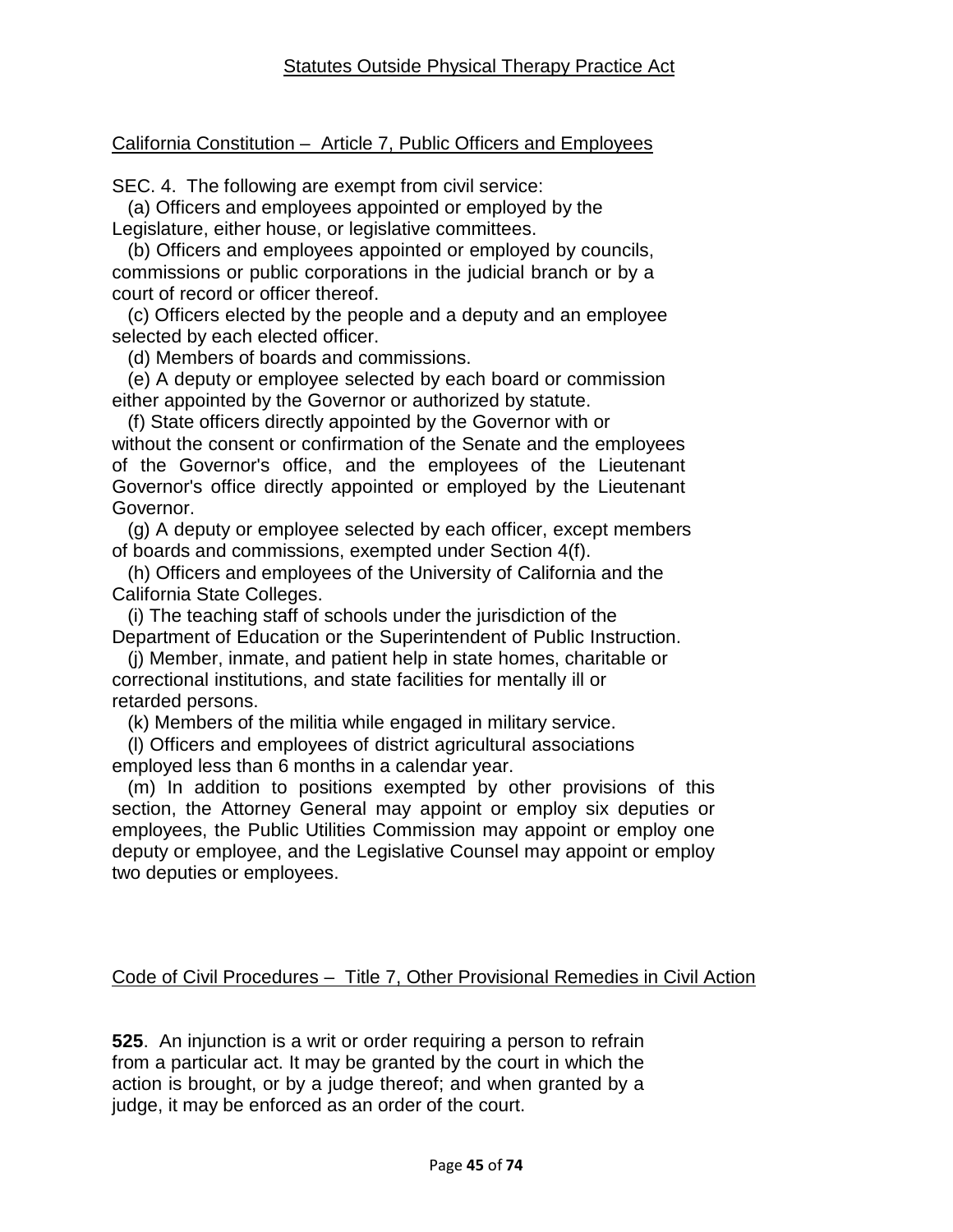## Corporations Code of California – Part 4, Professional Corporation

**13400**. This part shall be known and may be cited as the "Moscone-Knox Professional Corporation Act."

13401. As used in this part:

(a) "Professional services" means any type of professional services that may be lawfully rendered only pursuant to a license, certification, or registration authorized by the Business and Professions **Code**, the Chiropractic Act, or the Osteopathic Act.

(b) "Professional corporation" means a corporation organized under the General Corporation Law or pursuant to subdivision (b) of Section 13406 that is engaged in rendering professional services in a single profession, except as otherwise authorized in Section 13401.5, pursuant to a certificate of registration issued by the governmental agency regulating the profession as herein provided and that in its practice or business designates itself as a professional or other corporation as may be required by statute. However, any professional corporation or foreign professional corporation rendering professional services by persons duly licensed by the Medical Board of California or any examining committee under the jurisdiction of the board, the Osteopathic Medical Board of California, the Dental Board of California, the California State Board of Pharmacy, the Veterinary Medical Board, the California Architects Board, the Court Reporters Board of California, the Board of Behavioral Sciences, the Speech-Language Pathology and Audiology Board, the Board of Registered Nursing, or the State Board of Optometry shall not be required to obtain a certificate of registration in order to render those professional services.

(c) "Foreign professional corporation" means a corporation organized under the laws of a state of the United States other than this state that is engaged in a profession of a type for which there is authorization in the Business and Professions **Code** for the performance of professional services by a foreign professional corporation.

(d) "Licensed person" means any natural person who is duly licensed under the provisions of the Business and Professions **Code**, the Chiropractic Act, or the Osteopathic Act to render the same professional services as are or will be rendered by the professional corporation or foreign professional corporation of which he or she is or intends to become, an officer, director, shareholder, or employee.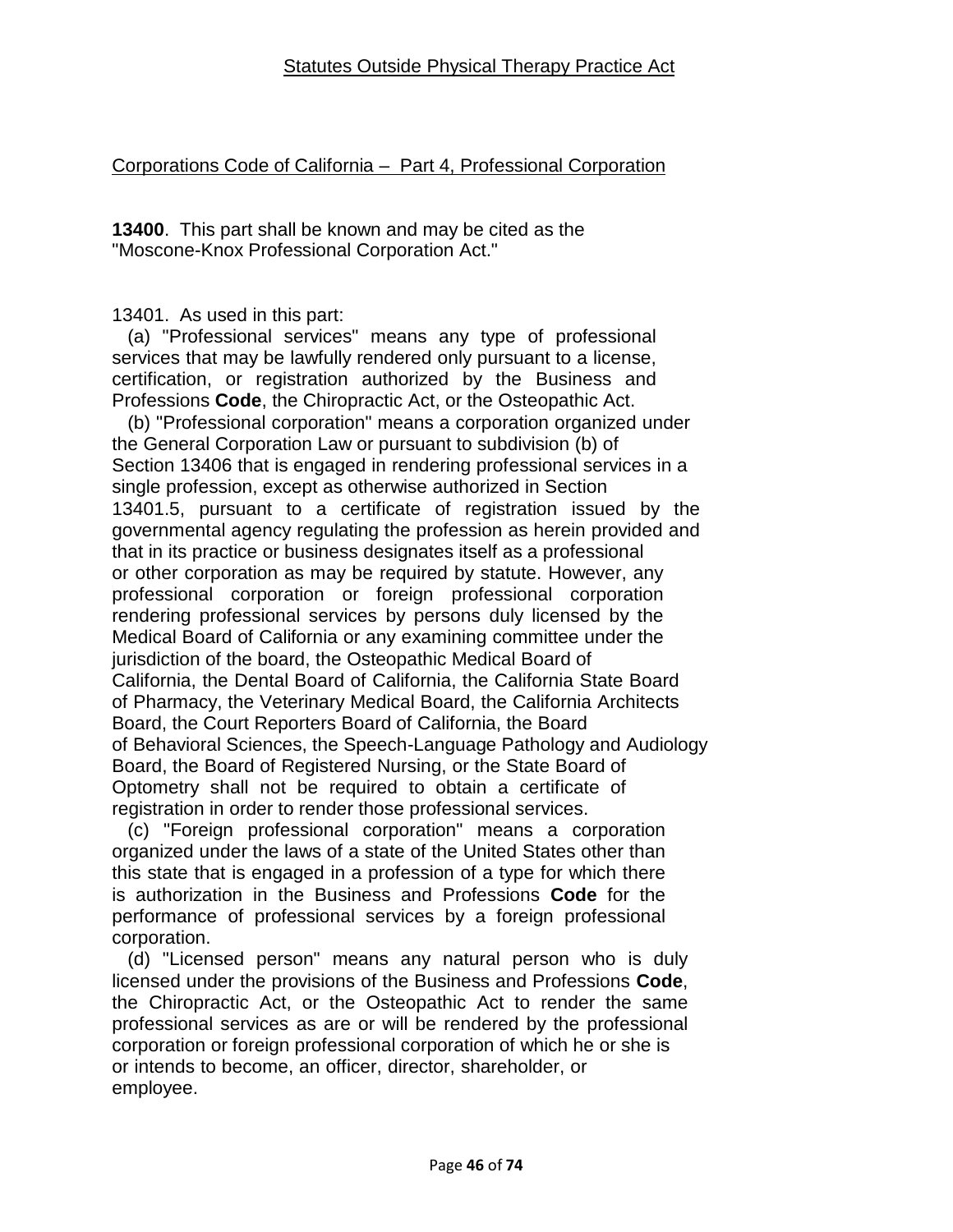(e) "Disqualified person" means a licensed person who for any reason becomes legally disqualified (temporarily or permanently) to render the professional services that the particular professional corporation or foreign professional corporation of which he or she is an officer, director, shareholder, or employee is or was rendering.

13401.3. As used in this part, "professional services" also means any type of professional services that may be lawfully rendered only pursuant to a license, certification, or registration authorized by the Yacht and Ship Brokers Act (Article 2 (commencing with Section 700) of Chapter 5 of Division 3 of the Harbors and Navigation **Code**).

13401.5. Notwithstanding subdivision (d) of Section 13401 and any other provision of law, the following licensed persons may be shareholders, officers, directors, or professional employees of the professional **corporations** designated in this section so long as the sum of all shares owned by those licensed persons does not exceed 49 percent of the total number of shares of the professional corporation so designated herein, and so long as the number of those licensed persons owning shares in the professional corporation so designated herein does not exceed the number of persons licensed by the governmental agency regulating the designated professional corporation:

- (a) Medical corporation.
- (1) Licensed doctors of podiatric medicine.
- (2) Licensed psychologists.
- (3) Registered nurses.
- (4) Licensed optometrists.
- (5) Licensed marriage and family therapists.
- (6) Licensed clinical social workers.
- (7) Licensed physician assistants.
- (8) Licensed chiropractors.
- (9) Licensed acupuncturists.
- (10) Naturopathic doctors.
- (b) Podiatric medical corporation.
- (1) Licensed physicians and surgeons.
- (2) Licensed psychologists.
- (3) Registered nurses.
- (4) Licensed optometrists.
- (5) Licensed chiropractors.
- (6) Licensed acupuncturists.
- (7) Naturopathic doctors.
- (c) Psychological corporation.
- (1) Licensed physicians and surgeons.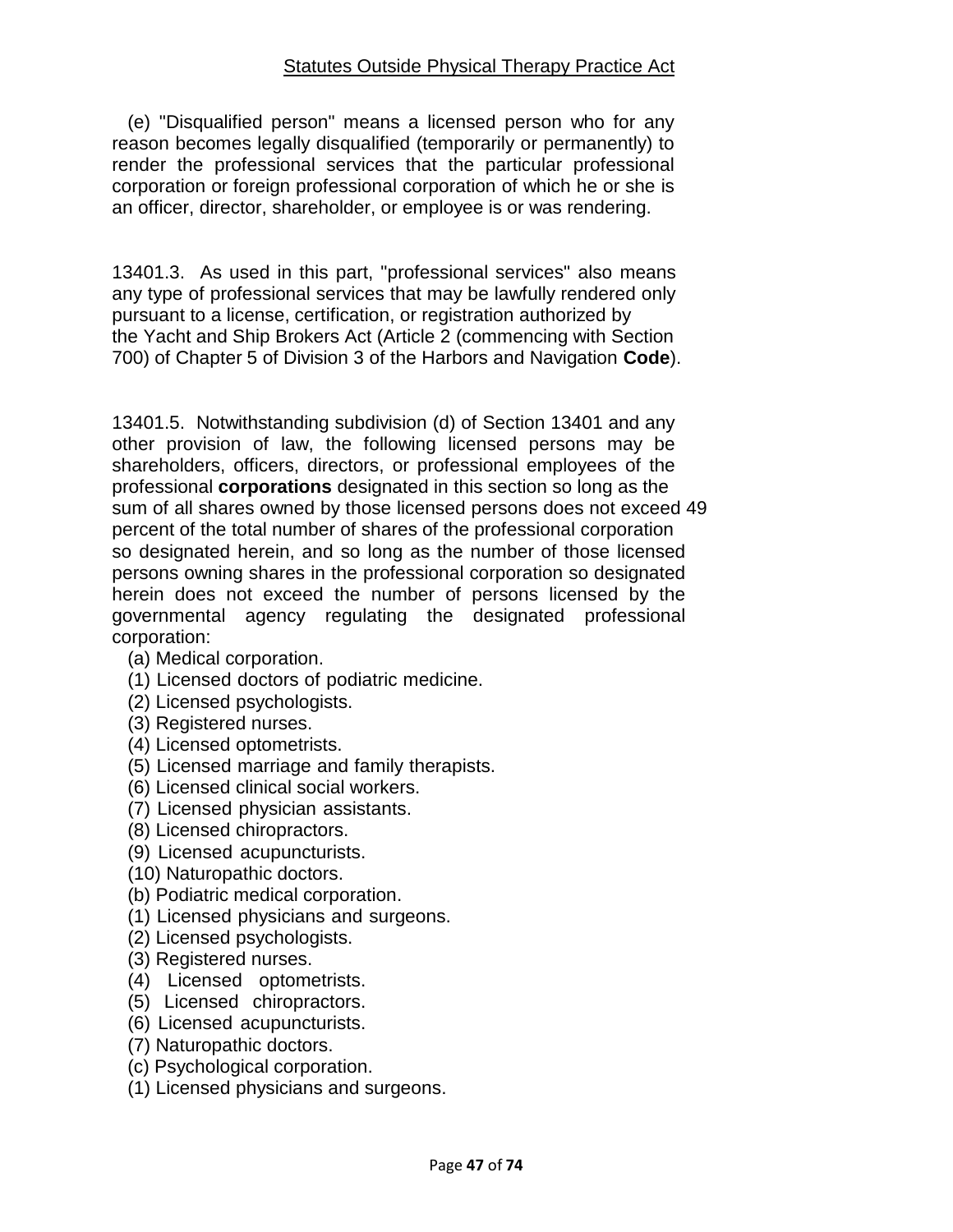- (2) Licensed doctors of podiatric medicine.
- (3) Registered nurses.
- (4) Licensed optometrists.
- (5) Licensed marriage and family therapists.
- (6) Licensed clinical social workers.
- (7) Licensed chiropractors.
- (8) Licensed acupuncturists.
- (9) Naturopathic doctors.
- (d) Speech-language pathology corporation.
- (1) Licensed audiologists.
- (e) Audiology corporation.
- (1) Licensed speech-language pathologists.
- (f) Nursing corporation.
- (1) Licensed physicians and surgeons.
- (2) Licensed doctors of podiatric medicine.
- (3) Licensed psychologists.
- (4) Licensed optometrists.
- (5) Licensed marriage and family therapists.
- (6) Licensed clinical social workers.
- (7) Licensed physician assistants.
- (8) Licensed chiropractors.
- (9) Licensed acupuncturists.
- (10) Naturopathic doctors.
- (g) Marriage and family therapy corporation.
- (1) Licensed physicians and surgeons.
- (2) Licensed psychologists.
- (3) Licensed clinical social workers.
- (4) Registered nurses.
- (5) Licensed chiropractors.
- (6) Licensed acupuncturists.
- (7) Naturopathic doctors.
- (h) Licensed clinical social worker corporation.
- (1) Licensed physicians and surgeons.
- (2) Licensed psychologists.
- (3) Licensed marriage and family therapists.
- (4) Registered nurses.
- (5) Licensed chiropractors.
- (6) Licensed acupuncturists.
- (7) Naturopathic doctors.
- (i) Physician assistants corporation.
- (1) Licensed physicians and surgeons.
- (2) Registered nurses.
- (3) Licensed acupuncturists.
- (4) Naturopathic doctors.
- (j) Optometric corporation.
- (1) Licensed physicians and surgeons.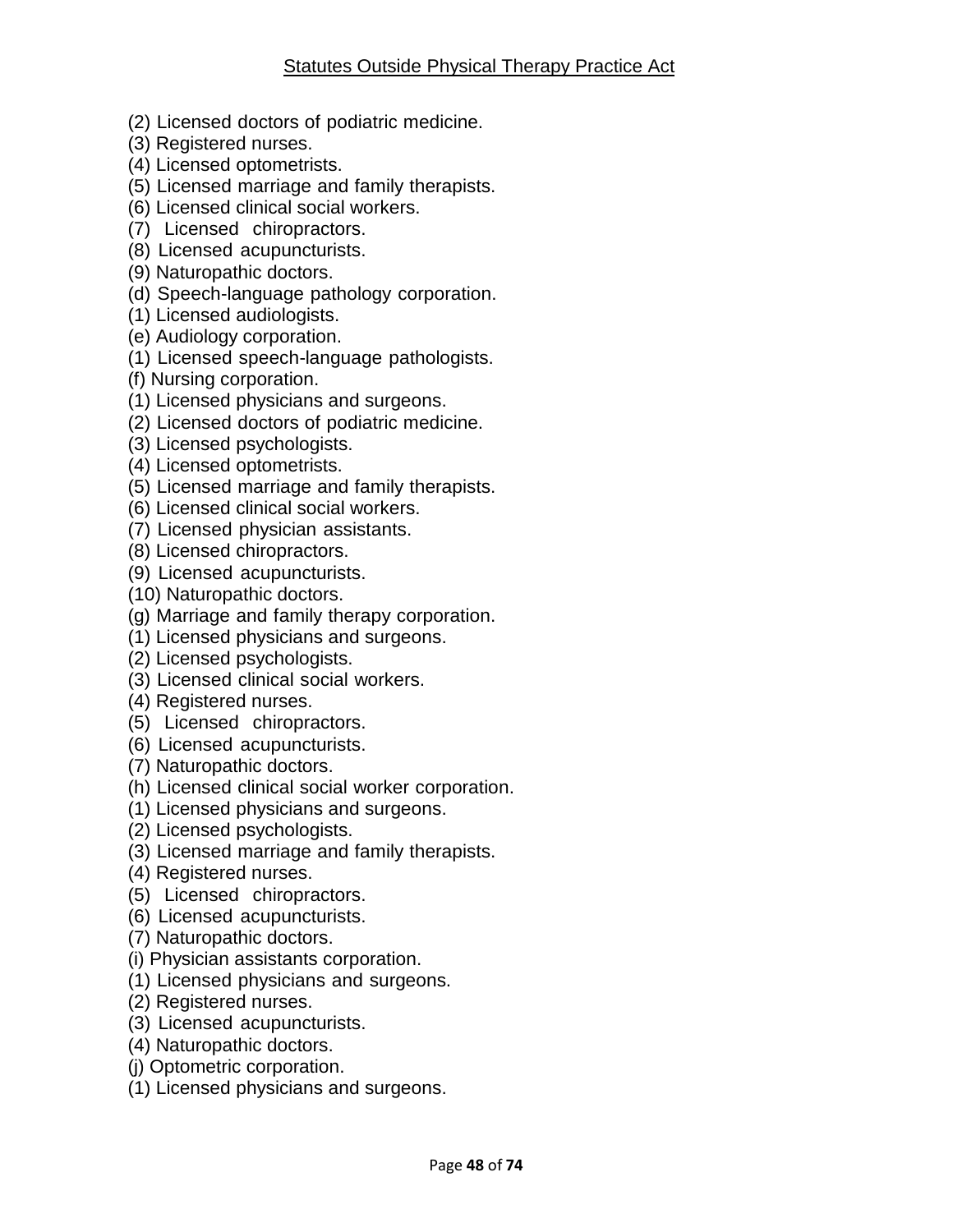- (2) Licensed doctors of podiatric medicine.
- (3) Licensed psychologists.
- (4) Registered nurses.
- (5) Licensed chiropractors.
- (6) Licensed acupuncturists.
- (7) Naturopathic doctors.
- (k) Chiropractic corporation.
- (1) Licensed physicians and surgeons.
- (2) Licensed doctors of podiatric medicine.
- (3) Licensed psychologists.
- (4) Registered nurses.
- (5) Licensed optometrists.
- (6) Licensed marriage and family therapists.
- (7) Licensed clinical social workers.
- (8) Licensed acupuncturists.
- (9) Naturopathic doctors.
- (l) Acupuncture corporation.
- (1) Licensed physicians and surgeons.
- (2) Licensed doctors of podiatric medicine.
- (3) Licensed psychologists.
- (4) Registered nurses.
- (5) Licensed optometrists.
- (6) Licensed marriage and family therapists.
- (7) Licensed clinical social workers.
- (8) Licensed physician assistants.
- (9) Licensed chiropractors.
- (10) Naturopathic doctors.
- (m) Naturopathic doctor corporation.
- (1) Licensed physicians and surgeons.
- (2) Licensed psychologists.
- (3) Registered nurses.
- (4) Licensed physician assistants.
- (5) Licensed chiropractors.
- (6) Licensed acupuncturists.
- (7) Licensed physical therapists.
- (8) Licensed doctors of podiatric medicine.
- (9) Licensed marriage, family, and child counselors.
- (10) Licensed clinical social workers.
- (11) Licensed optometrists.
- (n) Dental corporation.
- (1) Licensed physicians and surgeons.
- (2) Dental assistants.
- (3) Registered dental assistants.
- (4) Registered dental assistants in extended functions.
- (5) Registered dental hygienists.
- (6) Registered dental hygienists in extended functions.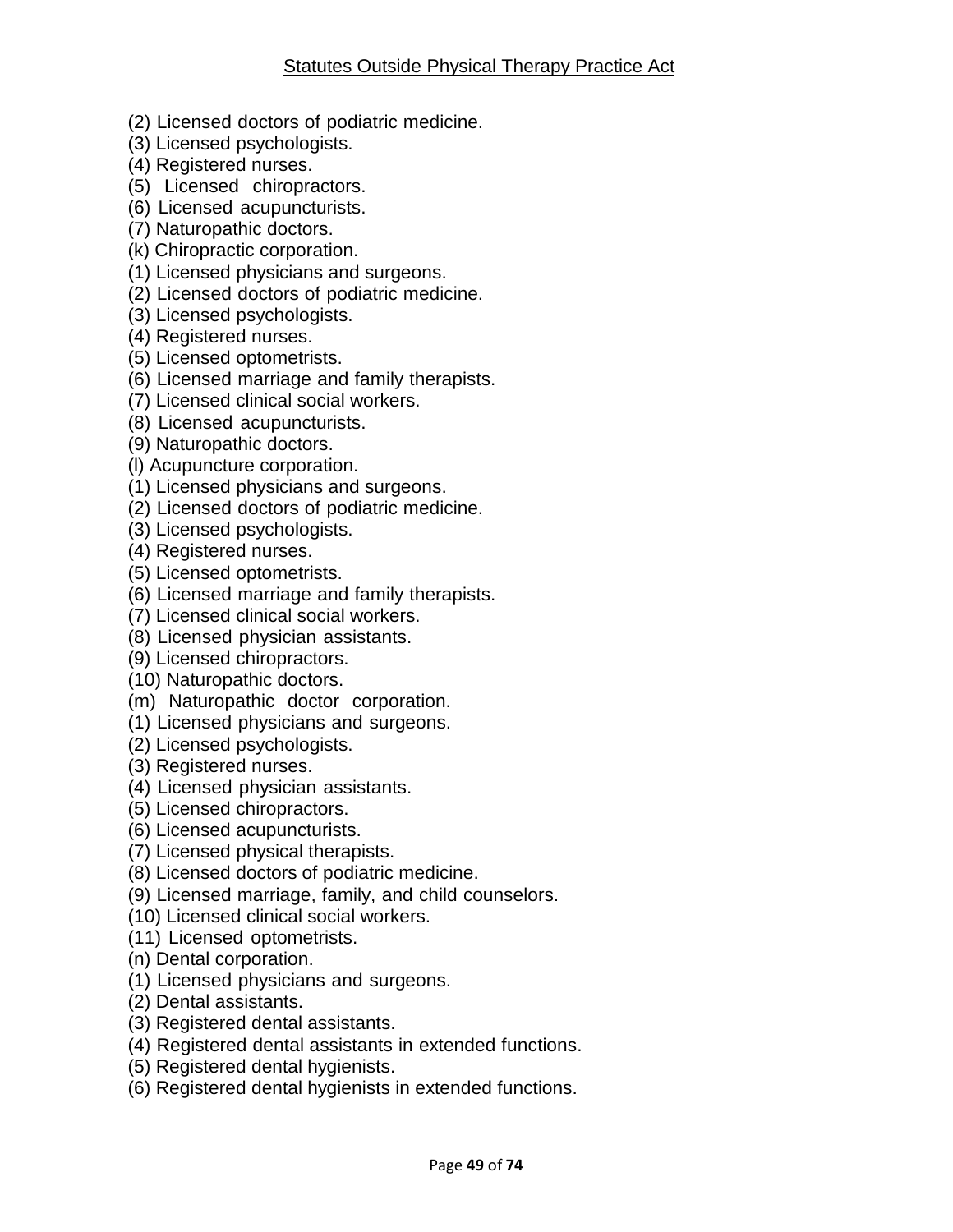(7) Registered dental hygienists in alternative practice.

# Family Code Section – Division 17, Support Services, Chapter 2, Child Support **Services**

17520. (a) As used in this section:

(1) "Applicant" means any person applying for issuance or renewal of a license.

(2) "Board" means any entity specified in Section 101 of the Business and Professions Code, the entities referred to in Sections 1000 and 3600 of the Business and Professions Code, the State Bar, the Department of Real Estate, the Department of Motor Vehicles, the Secretary of State, the Department of Fish and Game, and any other state commission, department, committee, examiner, or agency that issues a license, certificate, credential, permit, registration, or any other authorization to engage in a business, occupation, or profession, or to the extent required by federal law or regulations, for recreational purposes. This term includes all boards, commissions, departments, committees, examiners, entities, and agencies that issue a license, certificate, credential, permit, registration, or any other authorization to engage in a business, occupation, or profession. The failure to specifically name a particular board, commission, department, committee, examiner, entity, or agency that issues a license, certificate, credential, permit, registration, or any other authorization to engage in a business, occupation, or profession does not exclude that board, commission, department, committee, examiner, entity, or agency from this term.

(3) "Certified list" means a list provided by the local child support agency to the Department of Child Support Services in which the local child support agency verifies, under penalty of perjury, that the names contained therein are support obligors found to be out of compliance with a judgment or order for support in a case being enforced under Title IV-D of the Social Security Act.

(4) "Compliance with a judgment or order for support" means that, as set forth in a judgment or order for child or family support, the obligor is no more than 30 calendar days in arrears in making payments in full for current support, in making periodic payments in full, whether court ordered or by agreement with the local child support agency, on a support arrearage, or in making periodic payments in full, whether court ordered or by agreement with the local child support agency, on a judgment for reimbursement for public assistance, or has obtained a judicial finding that equitable estoppel as provided in statute or case law precludes enforcement of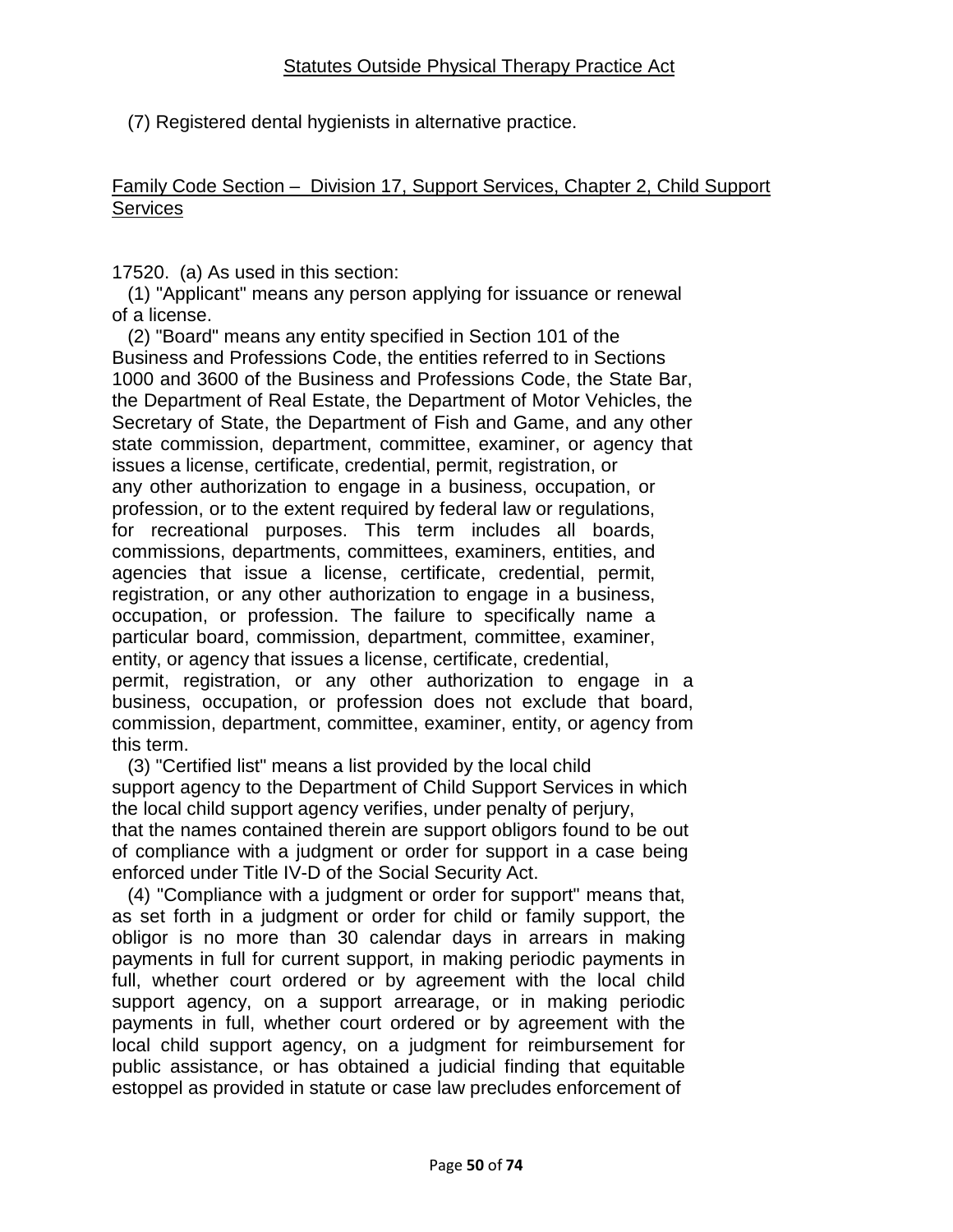the order. The local child support agency is authorized to use this section to enforce orders for spousal support only when the local child support agency is also enforcing a related child support obligation owed to the obligee parent by the same obligor, pursuant to Sections 17400 and 17604.

(5) "License" includes membership in the State Bar, and a certificate, credential, permit, registration, or any other authorization issued by a board that allows a person to engage in a business, occupation, or profession, or to operate a commercial motor vehicle, including appointment and commission by the Secretary of State as a notary public. "License" also includes any driver's license issued by the Department of Motor Vehicles, any commercial fishing license issued by the Department of Fish and Game, and to the extent required by federal law or regulations, any license used for recreational purposes. This term includes all licenses, certificates, credentials, permits, registrations, or any other authorization issued by a board that allows a person to engage in a business, occupation, or profession. The failure to specifically name a particular type of license, certificate, credential, permit, registration, or other authorization issued by a board that allows a person to engage in a business, occupation, or profession, does not exclude that license, certificate, credential, permit, registration, or other authorization from this term.

(6) "Licensee" means any person holding a license, certificate, credential, permit, registration, or other authorization issued by a board, to engage in a business, occupation, or profession, or a commercial driver's license as defined in Section 15210 of the Vehicle Code, including an appointment and commission by the Secretary of State as a notary public. "Licensee" also means any person holding a driver's license issued by the Department of Motor Vehicles, any person holding a commercial fishing license issued by the Department of Fish and Game, and to the extent required by federal law or regulations, any person holding a license used for recreational purposes. This term includes all persons holding a license, certificate, credential, permit, registration, or any other authorization to engage in a business, occupation, or profession, and the failure to specifically name a particular type of license, certificate, credential, permit, registration, or other authorization issued by a board does not exclude that person from this term. For licenses issued to an entity that is not an individual person, "licensee" includes any individual who is either listed on the license or who qualifies for the license.

(b) The local child support agency shall maintain a list of those persons included in a case being enforced under Title IV-D of the Social Security Act against whom a support order or judgment has been rendered by, or registered in, a court of this state, and who are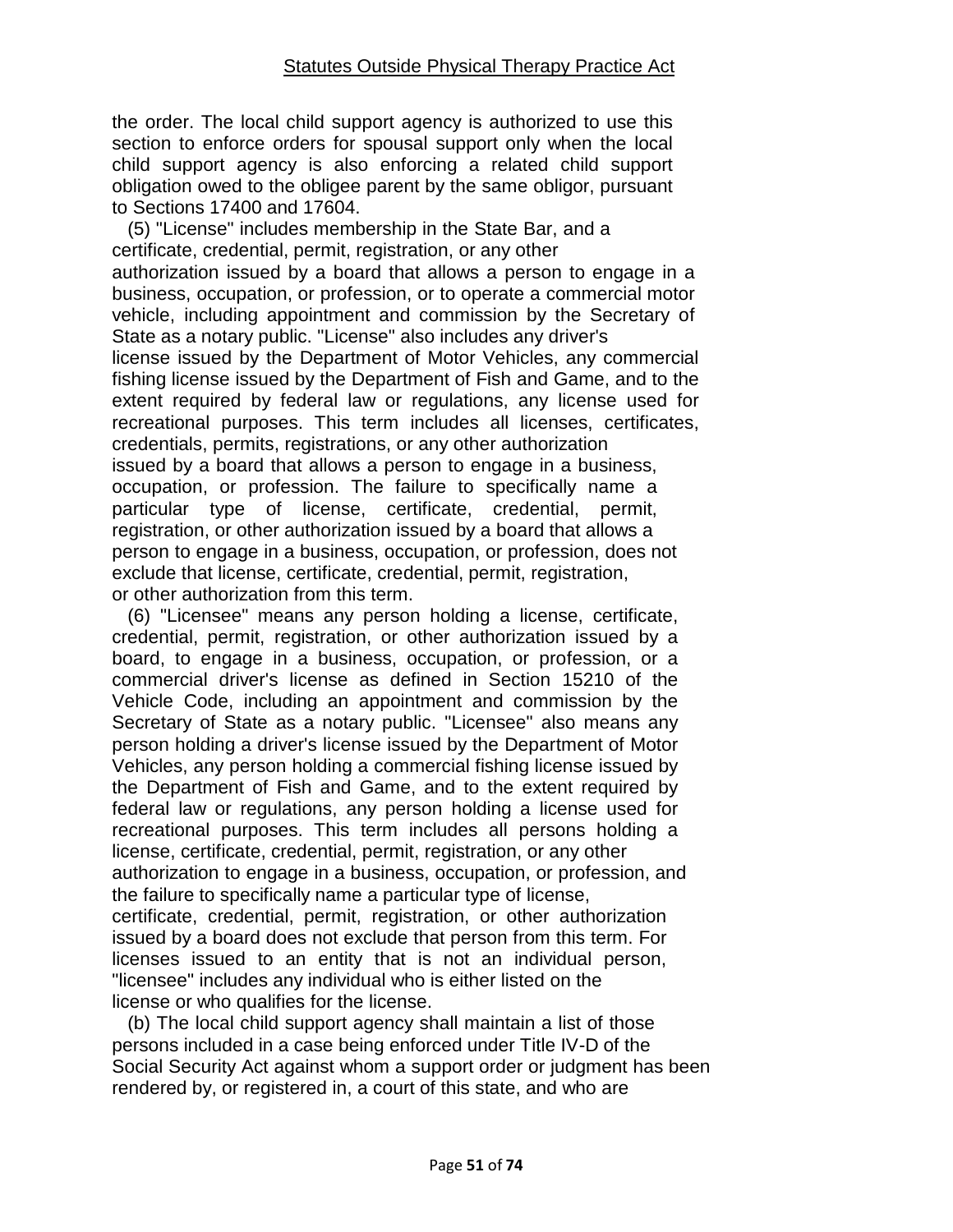not in compliance with that order or judgment. The local child support agency shall submit a certified list with the names, social security numbers, and last known addresses of these persons and the name, address, and telephone number of the local child support agency who certified the list to the department. The local child support

agency shall verify, under penalty of perjury, that the persons listed are subject to an order or judgment for the payment of support and that these persons are not in compliance with the order or judgment. The local child support agency shall submit to the department an updated certified list on a monthly basis.

(c) The department shall consolidate the certified lists received from the local child support agencies and, within 30 calendar days of receipt, shall provide a copy of the consolidated list to each board that is responsible for the regulation of licenses, as specified in this section.

(d) On or before November 1, 1992, or as soon thereafter as economically feasible, as determined by the department, all boards subject to this section shall implement procedures to accept and process the list provided by the department, in accordance with this section. Notwithstanding any other law, all boards shall collect social security numbers from all applicants for the purposes of matching the names of the certified list provided by the department to applicants and licensees and of responding to requests for this information made by child support agencies.

(e) (1) Promptly after receiving the certified consolidated list from the department, and prior to the issuance or renewal of a license, each board shall determine whether the applicant is on the most recent certified consolidated list provided by the department. The board shall have the authority to withhold issuance or renewal of the license of any applicant on the list.

(2) If an applicant is on the list, the board shall immediately serve notice as specified in subdivision (f) on the applicant of the board's intent to withhold issuance or renewal of the license. The notice shall be made personally or by mail to the applicant's last known mailing address on file with the board. Service by mail shall be complete in accordance with Section 1013 of the Code of Civil Procedure.

(A) The board shall issue a temporary license valid for a period of 150 days to any applicant whose name is on the certified list if the applicant is otherwise eligible for a license.

(B) Except as provided in subparagraph (D), the 150-day time period for a temporary license shall not be extended. Except as provided in subparagraph (D), only one temporary license shall be issued during a regular license term and it shall coincide with the first 150 days of that license term. As this paragraph applies to commercial driver's licenses, "license term" shall be deemed to be 12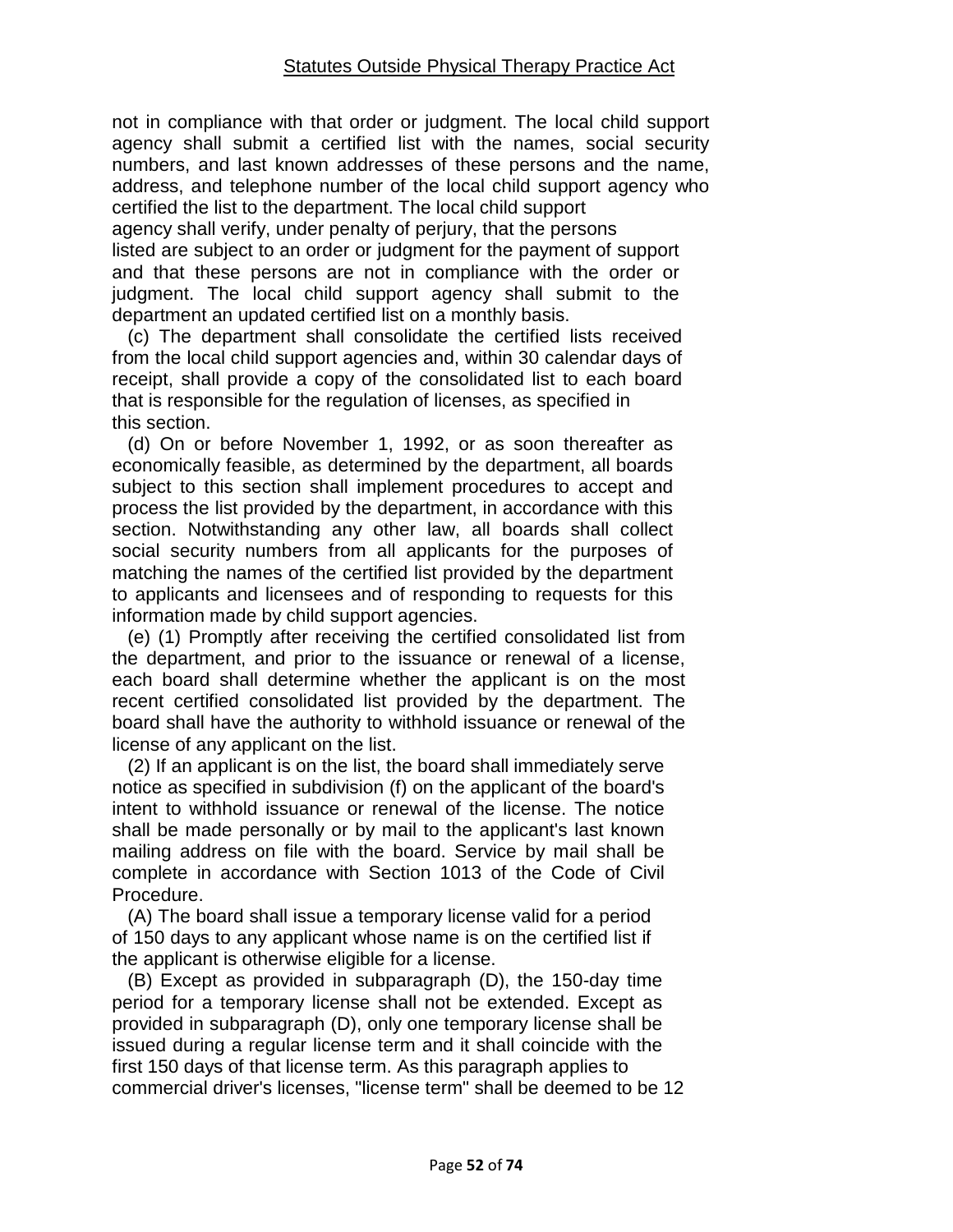months from the date the application fee is received by the Department of Motor Vehicles. A license for the full or remainder of the license term shall be issued or renewed only upon compliance with this section.

(C) In the event that a license or application for a license or the renewal of a license is denied pursuant to this section, any funds paid by the applicant or licensee shall not be refunded by the board.

(D) This paragraph shall apply only in the case of a driver's license, other than a commercial driver's license. Upon the request of the local child support agency or by order of the court upon a showing of good cause, the board shall extend a 150-day temporary license for a period not to exceed 150 extra days.

(3) (A) The department may, when it is economically feasible for the department and the boards to do so as determined by the department, in cases where the department is aware that certain child support obligors listed on the certified lists have been out of compliance with a judgment or order for support for more than four months, provide a supplemental list of these obligors to each board with which the department has an interagency agreement to implement this paragraph. Upon request by the department, the licenses of these obligors shall be subject to suspension, provided that the licenses would not otherwise be eligible for renewal within six months from the date of the request by the department. The board shall have the authority to suspend the license of any licensee on this supplemental list.

(B) If a licensee is on a supplemental list, the board shall immediately serve notice as specified in subdivision (f) on the licensee that his or her license will be automatically suspended 150 days after notice is served, unless compliance with this section is achieved. The notice shall be made personally or by mail to the licensee's last known mailing address on file with the board. Service by mail shall be complete in accordance with Section 1013 of the Code of Civil Procedure.

(C) The 150-day notice period shall not be extended.

(D) In the event that any license is suspended pursuant to this section, any funds paid by the licensee shall not be refunded by the board.

(E) This paragraph shall not apply to licenses subject to annual renewal or annual fee.

(f) Notices shall be developed by each board in accordance with guidelines provided by the department and subject to approval by the department. The notice shall include the address and telephone number of the local child support agency that submitted the name on the certified list, and shall emphasize the necessity of obtaining a release from that local child support agency as a condition for the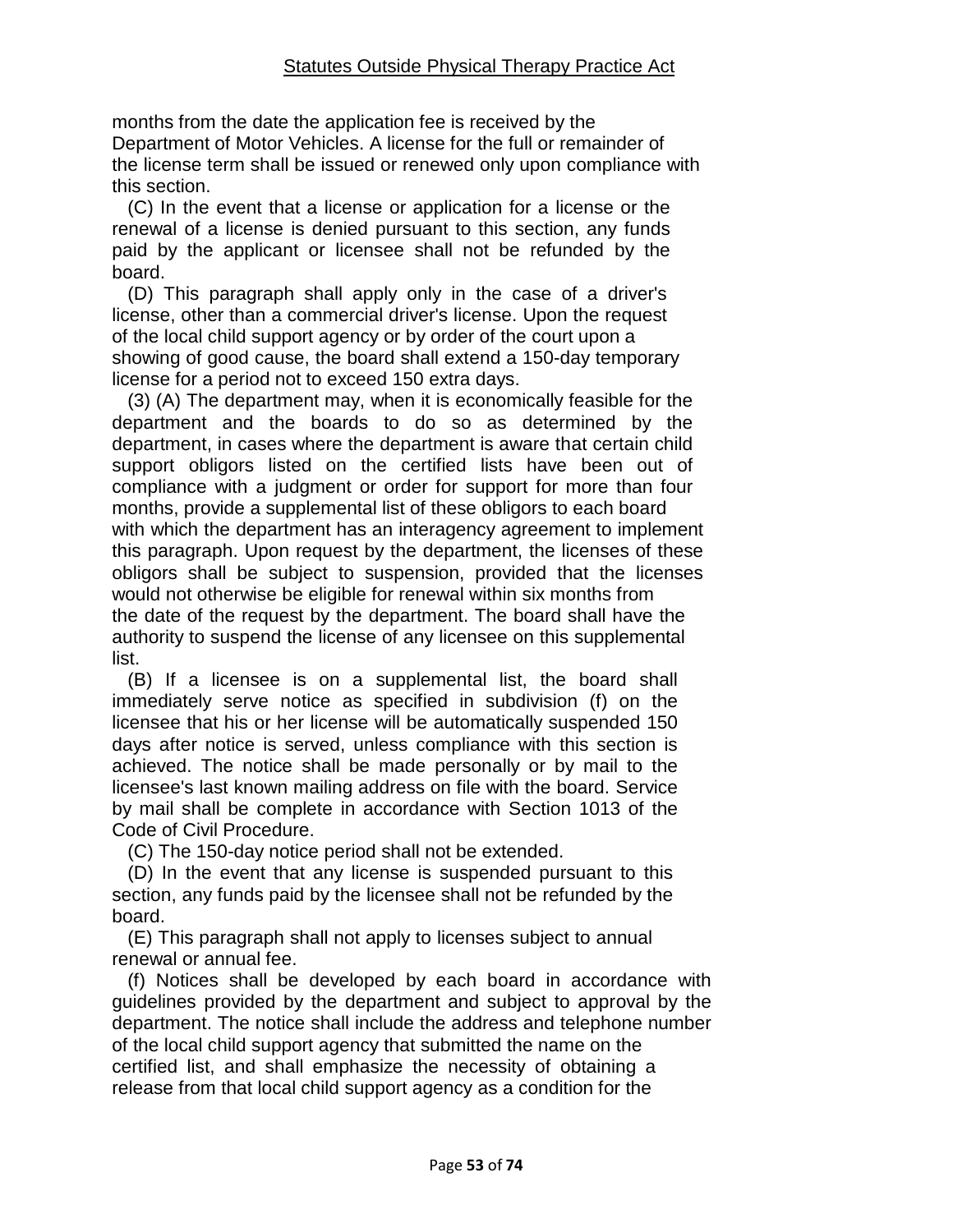issuance, renewal, or continued valid status of a license or licenses.

(1) In the case of applicants not subject to paragraph (3) of subdivision (e), the notice shall inform the applicant that the board shall issue a temporary license, as provided in subparagraph (A) of paragraph (2) of subdivision (e), for 150 calendar days if the applicant is otherwise eligible and that upon expiration of that time period the license will be denied unless the board has received a release from the local child support agency that submitted the name on the certified list.

(2) In the case of licensees named on a supplemental list, the notice shall inform the licensee that his or her license will continue in its existing status for no more than 150 calendar days from the date of mailing or service of the notice and thereafter will be suspended indefinitely unless, during the 150-day notice period, the board has received a release from the local child support agency that submitted the name on the certified list. Additionally, the notice shall inform the licensee that any license suspended under this section will remain so until the expiration of the remaining license term, unless the board receives a release along with applications and fees, if applicable, to reinstate the license during the license term.

(3) The notice shall also inform the applicant or licensee that if an application is denied or a license is suspended pursuant to this section, any funds paid by the applicant or licensee shall not be refunded by the board. The Department of Child Support Services shall also develop a form that the applicant shall use to request a review by the local child support agency. A copy of this form shall be

included with every notice sent pursuant to this subdivision.

(g) (1) Each local child support agency shall maintain review procedures consistent with this section to allow an applicant to have the underlying arrearage and any relevant defenses investigated, to provide an applicant information on the process of obtaining a modification of a support order, or to provide an applicant assistance in the establishment of a payment schedule on arrearages if the circumstances so warrant.

(2) It is the intent of the Legislature that a court or local child support agency, when determining an appropriate payment schedule for arrearages, base its decision on the facts of the particular case and the priority of payment of child support over other debts. The payment schedule shall also recognize that certain expenses may be essential to enable an obligor to be employed. Therefore, in reaching its decision, the court or the local child support agency shall consider both of these goals in setting a payment schedule for arrearages.

(h) If the applicant wishes to challenge the submission of his or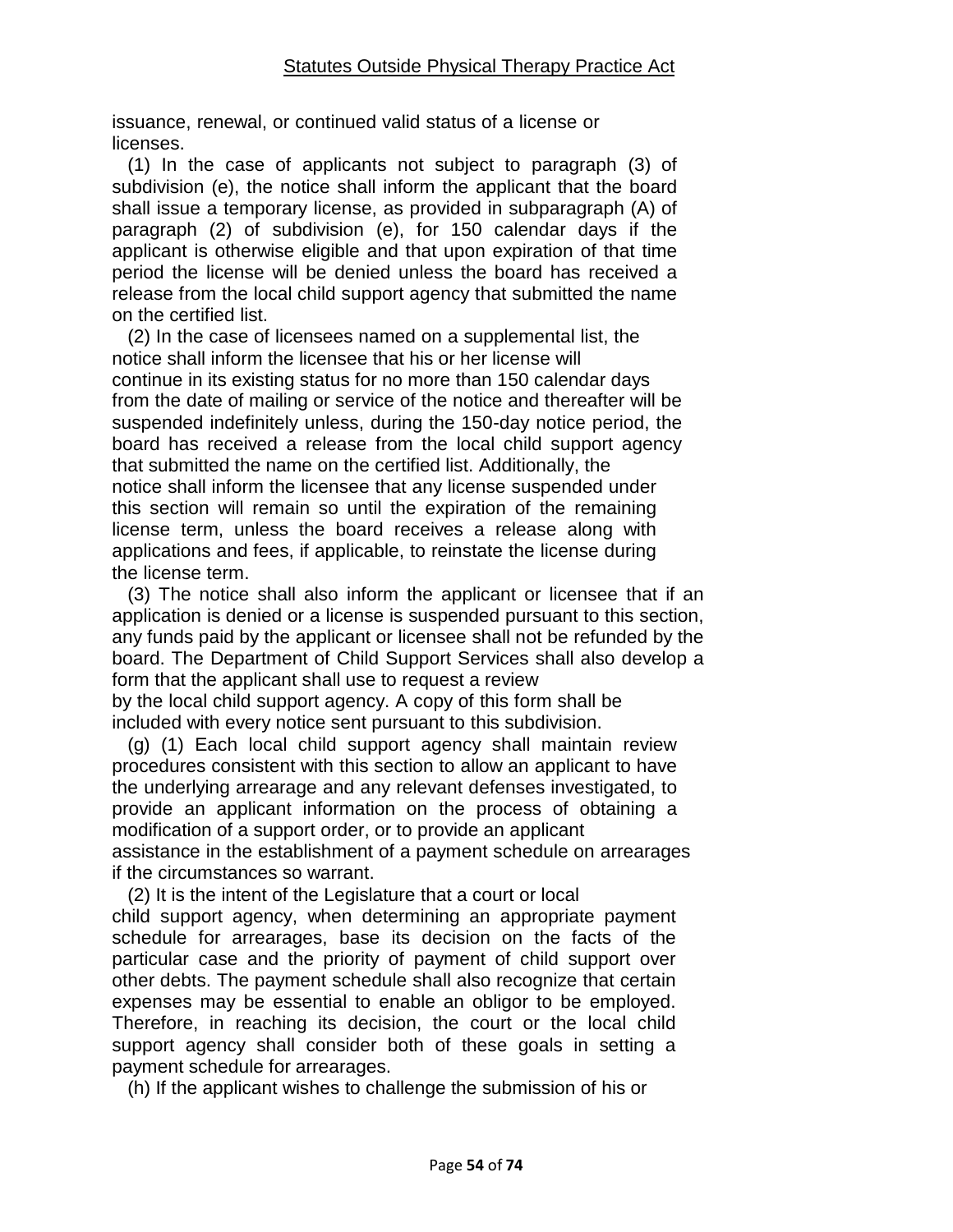her name on the certified list, the applicant shall make a timely written request for review to the local child support agency who certified the applicant's name. A request for review pursuant to this section shall be resolved in the same manner and timeframe provided for resolution of a complaint pursuant to Section 17800. The local child support agency shall immediately send a release to the appropriate board and the applicant, if any of the following conditions are met:

(1) The applicant is found to be in compliance or negotiates an agreement with the local child support agency for a payment schedule on arrearages or reimbursement.

(2) The applicant has submitted a request for review, but the local child support agency will be unable to complete the review and send notice of its findings to the applicant within the time specified in Section 17800.

(3) The applicant has filed and served a request for judicial review pursuant to this section, but a resolution of that review will not be made within 150 days of the date of service of notice pursuant to subdivision (f). This paragraph applies only if the delay in completing the judicial review process is not the result of the applicant's failure to act in a reasonable, timely, and diligent manner upon receiving the local child support agency's notice of findings.

(4) The applicant has obtained a judicial finding of compliance as defined in this section.

(i) An applicant is required to act with diligence in responding to notices from the board and the local child support agency with the recognition that the temporary license will lapse or the license suspension will go into effect after 150 days and that the local child support agency and, where appropriate, the court must have time to act within that period. An applicant's delay in acting, without good cause, which directly results in the inability of the local child support agency to complete a review of the applicant's request or the court to hear the request for judicial review within the 150-day period shall not constitute the diligence required under this section which would justify the issuance of a release.

(j) Except as otherwise provided in this section, the local child support agency shall not issue a release if the applicant is not in compliance with the judgment or order for support. The local child support agency shall notify the applicant in writing that the applicant may, by filing an order to show cause or notice of motion, request any or all of the following:

(1) Judicial review of the local child support agency's decision not to issue a release.

(2) A judicial determination of compliance.

(3) A modification of the support judgment or order.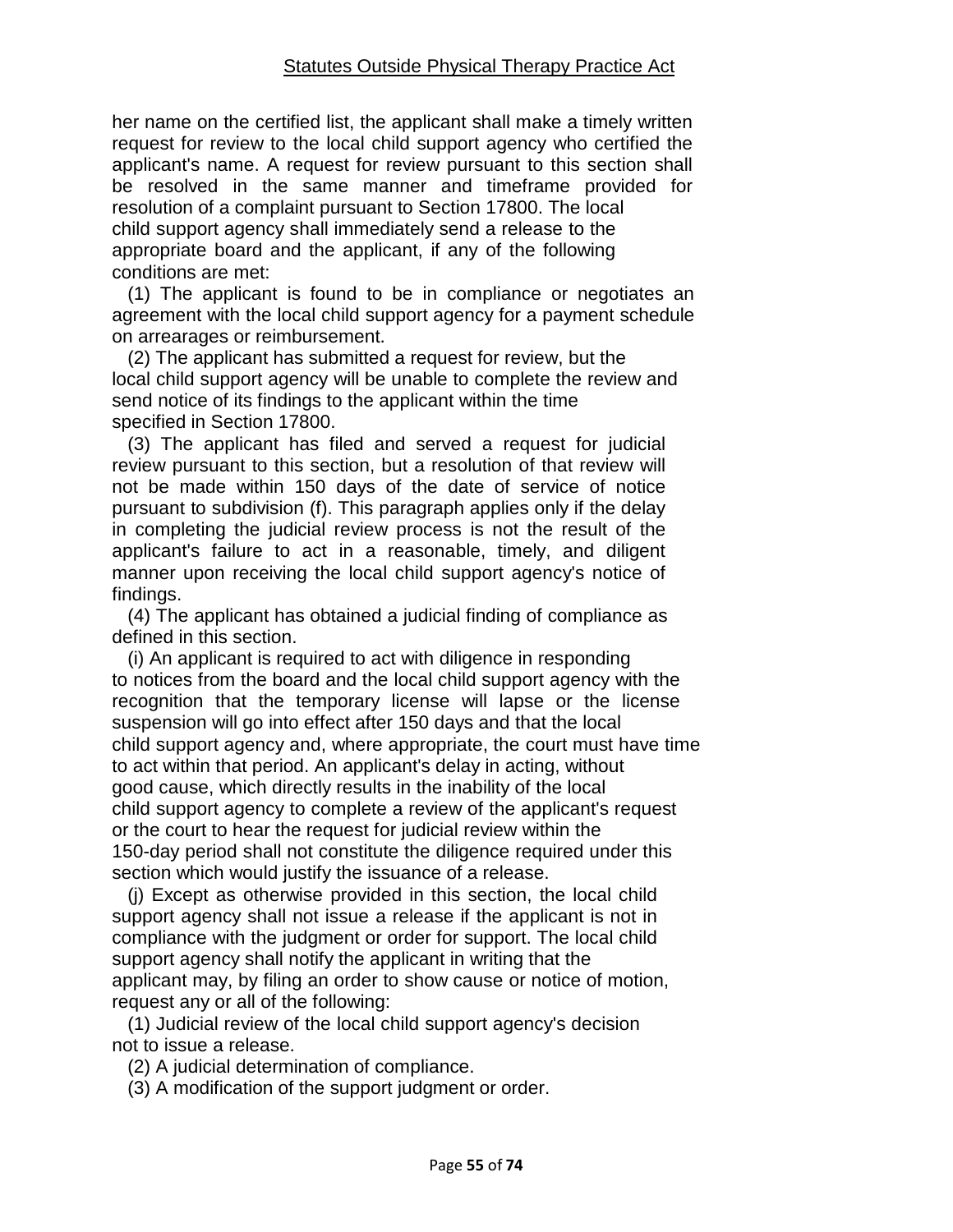The notice shall also contain the name and address of the court in which the applicant shall file the order to show cause or notice of motion and inform the applicant that his or her name shall remain on the certified list if the applicant does not timely request judicial review. The applicant shall comply with all statutes and rules of court regarding orders to show cause and notices of motion.

Nothing in this section shall be deemed to limit an applicant from filing an order to show cause or notice of motion to modify a support judgment or order or to fix a payment schedule on arrearages accruing under a support judgment or order or to obtain a court finding of compliance with a judgment or order for support.

(k) The request for judicial review of the local child support agency's decision shall state the grounds for which review is requested and judicial review shall be limited to those stated grounds. The court shall hold an evidentiary hearing within 20 calendar days of the filing of the request for review. Judicial review of the local child support agency's decision shall be limited to a determination of each of the following issues:

(1) Whether there is a support judgment, order, or payment schedule on arrearages or reimbursement.

(2) Whether the petitioner is the obligor covered by the support judgment or order.

(3) Whether the support obligor is or is not in compliance with the judgment or order of support.

(4) (A) The extent to which the needs of the obligor, taking into account the obligor's payment history and the current circumstances of both the obligor and the obligee, warrant a conditional release as described in this subdivision.

(B) The request for judicial review shall be served by the applicant upon the local child support agency that submitted the applicant's name on the certified list within seven calendar days of the filing of the petition. The court has the authority to uphold the action, unconditionally release the license, or conditionally release the license.

(C) If the judicial review results in a finding by the court that the obligor is in compliance with the judgment or order for support, the local child support agency shall immediately send a release in accordance with subdivision (l) to the appropriate board and the applicant. If the judicial review results in a finding by the court that the needs of the obligor warrant a conditional release, the court shall make findings of fact stating the basis for the release and the payment necessary to satisfy the unrestricted issuance or renewal of the license without prejudice to a later judicial determination of the amount of support arrearages, including interest, and shall specify payment terms, compliance with which are necessary to allow the release to remain in effect.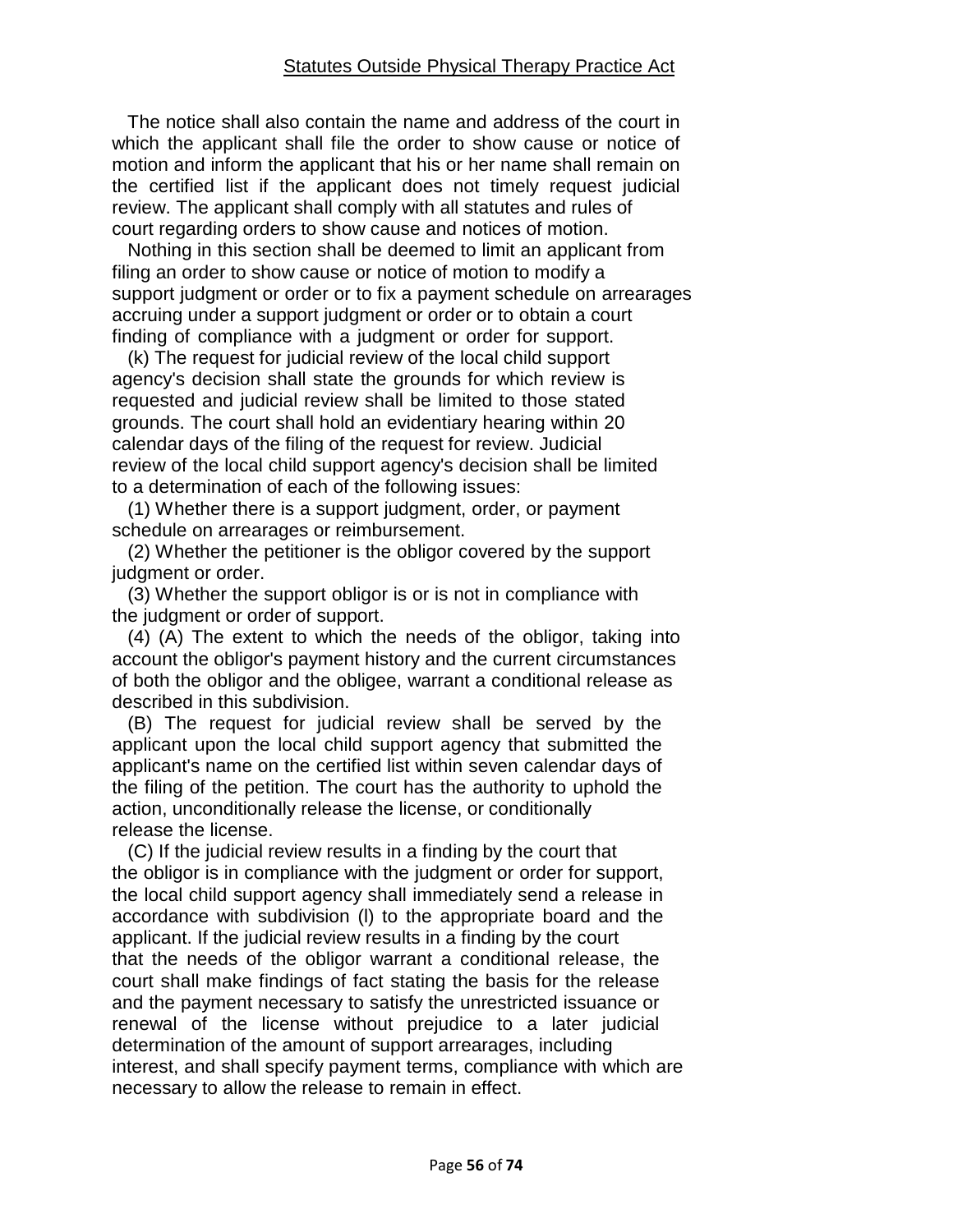(l) The department shall prescribe release forms for use by local child support agencies. When the obligor is in compliance, the local child support agency shall mail to the applicant and the appropriate board a release stating that the applicant is in compliance. The receipt of a release shall serve to notify the applicant and the board that, for the purposes of this section, the applicant is in compliance with the judgment or order for support. Any board that has received a release from the local child support agency pursuant to this subdivision shall process the release within five business days of its receipt.

If the local child support agency determines subsequent to the issuance of a release that the applicant is once again not in compliance with a judgment or order for support, or with the terms of repayment as described in this subdivision, the local child support agency may notify the board, the obligor, and the department in a format prescribed by the department that the obligor is not in compliance.

The department may, when it is economically feasible for the department and the boards to develop an automated process for complying with this subdivision, notify the boards in a manner prescribed by the department, that the obligor is once again not in compliance. Upon receipt of this notice, the board shall immediately notify the obligor on a form prescribed by the department that the obligor's license will be suspended on a specific date, and this date shall be no longer than 30 days from the date the form is mailed. The obligor shall be further notified that the license will remain suspended until a new release is issued in accordance with subdivision (h). Nothing in this section shall be deemed to limit the obligor from seeking judicial review of suspension pursuant to the procedures described in subdivision (k).

(m) The department may enter into interagency agreements with the state agencies that have responsibility for the administration of boards necessary to implement this section, to the extent that it is cost-effective to implement this section. These agreements shall provide for the receipt by the other state agencies and boards of federal funds to cover that portion of costs allowable in federal law and regulation and incurred by the state agencies and boards in implementing this section. Notwithstanding any other provision of law, revenue generated by a board or state agency shall be used to fund the nonfederal share of costs incurred pursuant to this section. These agreements shall provide that boards shall reimburse the department for the nonfederal share of costs incurred by the department in implementing this section. The boards shall reimburse the department for the nonfederal share of costs incurred pursuant to this section from moneys collected from applicants and licensees.

(n) Notwithstanding any other provision of law, in order for the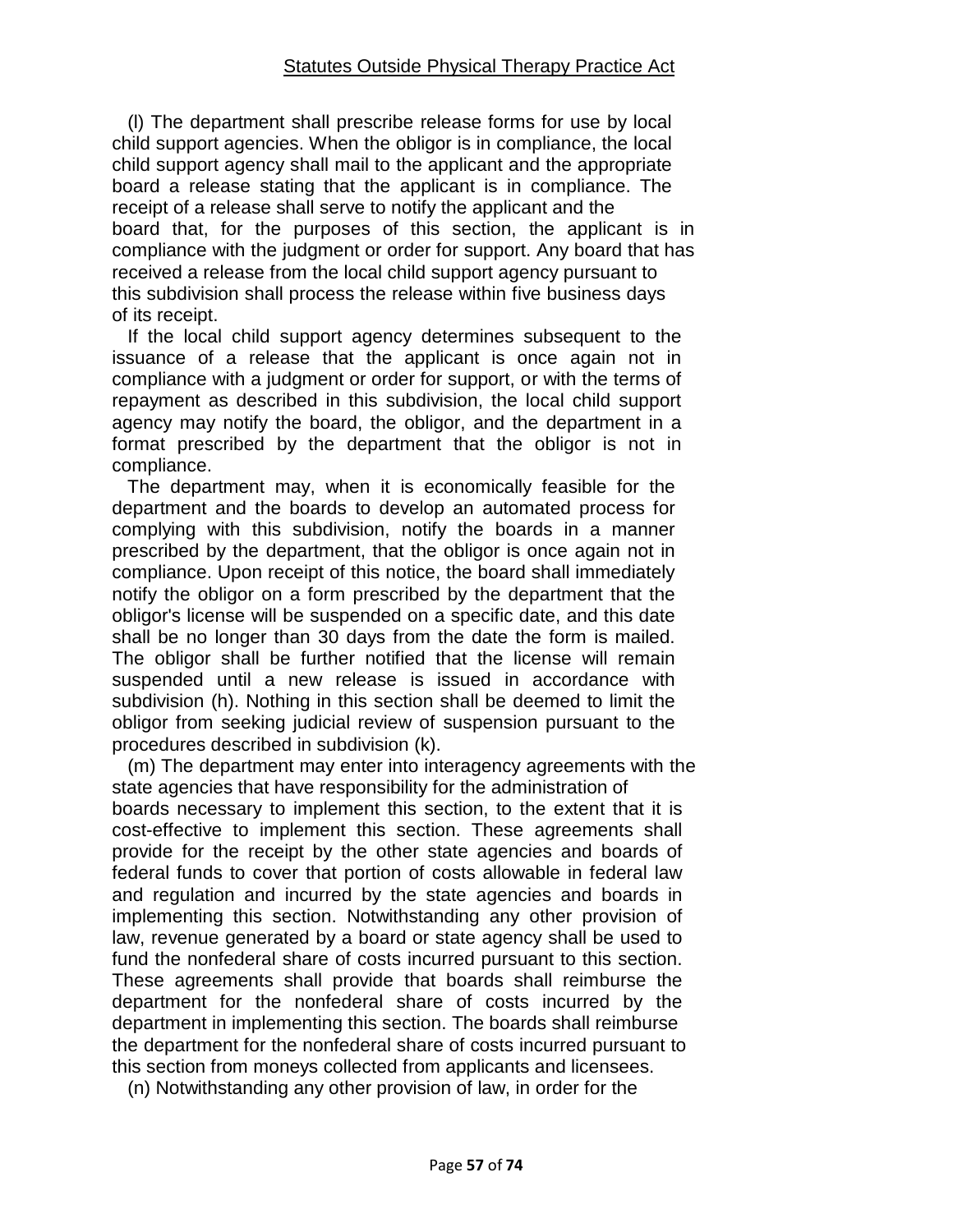boards subject to this section to be reimbursed for the costs incurred in administering its provisions, the boards may, with the approval of the appropriate department director, levy on all licensees and applicants a surcharge on any fee or fees collected pursuant to law, or, alternatively, with the approval of the appropriate department director, levy on the applicants or licensees named on a certified list or supplemental list, a special fee.

(o) The process described in subdivision (h) shall constitute the sole administrative remedy for contesting the issuance of a temporary license or the denial or suspension of a license under this section. The procedures specified in the administrative adjudication provisions of the Administrative Procedure Act (Chapter 4.5 (commencing with Section 11400) and Chapter 5 (commencing with Section 11500) of Part 1 of Division 3 of Title 2 of the Government Code) shall not apply to the denial, suspension, or failure to issue or renew a license or the issuance of a temporary license pursuant to this section.

(p) In furtherance of the public policy of increasing child support enforcement and collections, on or before November 1, 1995, the State Department of Social Services shall make a report to the Legislature and the Governor based on data collected by the boards and the district attorneys in a format prescribed by the State Department of Social Services. The report shall contain all of the following:

(1) The number of delinquent obligors certified by district attorneys under this section.

(2) The number of support obligors who also were applicants or licensees subject to this section.

(3) The number of new licenses and renewals that were delayed, temporary licenses issued, and licenses suspended subject to this section and the number of new licenses and renewals granted and licenses reinstated following board receipt of releases as provided by subdivision (h) by May 1, 1995.

(4) The costs incurred in the implementation and enforcement of this section.

(q) Any board receiving an inquiry as to the licensed status of an applicant or licensee who has had a license denied or suspended under this section or has been granted a temporary license under this section shall respond only that the license was denied or suspended or the temporary license was issued pursuant to this section. Information collected pursuant to this section by any state agency, board, or department shall be subject to the Information Practices Act of 1977 (Chapter 1 (commencing with Section 1798) of Title 1.8 of Part 4 of Division 3 of the Civil Code).

(r) Any rules and regulations issued pursuant to this section by any state agency, board, or department may be adopted as emergency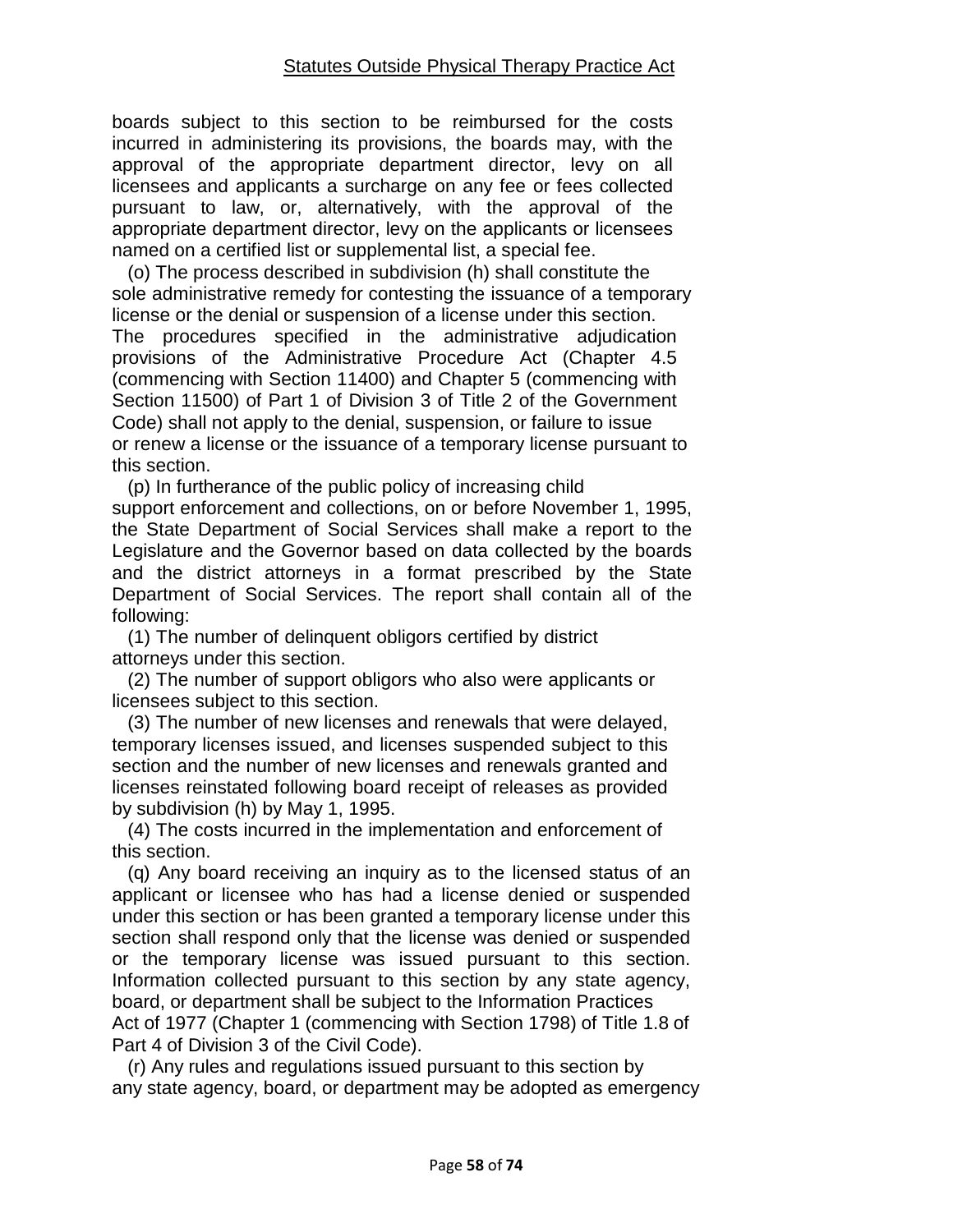regulations in accordance with the rulemaking provisions of the Administrative Procedure Act (Chapter 3.5 (commencing with Section 11340) of Part 1 of Division 3 of Title 2 of the Government Code). The adoption of these regulations shall be deemed an emergency and necessary for the immediate preservation of the public peace, health, and safety, or general welfare. The regulations shall become effective immediately upon filing with the Secretary of State.

(s) The department and boards, as appropriate, shall adopt regulations necessary to implement this section.

(t) The Judicial Council shall develop the forms necessary to implement this section, except as provided in subdivisions (f) and (l).

(u) The release or other use of information received by a board pursuant to this section, except as authorized by this section, is punishable as a misdemeanor.

(v) The State Board of Equalization shall enter into interagency agreements with the department and the Franchise Tax Board that will require the department and the Franchise Tax Board to maximize the use of information collected by the State Board of Equalization, for child support enforcement purposes, to the extent it is cost-effective and permitted by the Revenue and Taxation Code.

(w) (1) The suspension or revocation of any driver's license, including a commercial driver's license, under this section shall not subject the licensee to vehicle impoundment pursuant to Section 14602.6 of the Vehicle Code.

(2) Notwithstanding any other provision of law, the suspension or revocation of any driver's license, including a commercial driver's license, under this section shall not subject the licensee to increased costs for vehicle liability insurance.

(x) If any provision of this section or the application thereof to any person or circumstance is held invalid, that invalidity shall not affect other provisions or applications of this section which can be given effect without the invalid provision or application, and to this end the provisions of this section are severable.

(y) All rights to administrative and judicial review afforded by this section to an applicant shall also be afforded to a licensee.

Government Code – Division 3, Executive Department, Part 1, State Department and Agencies, Chapter 3.5, Administrative Regulations and Rulemaking, Article 1, General

11340. The Legislature finds and declares as follows:

(a) There has been an unprecedented growth in the number of administrative regulations in recent years.

(b) The language of many regulations is frequently unclear and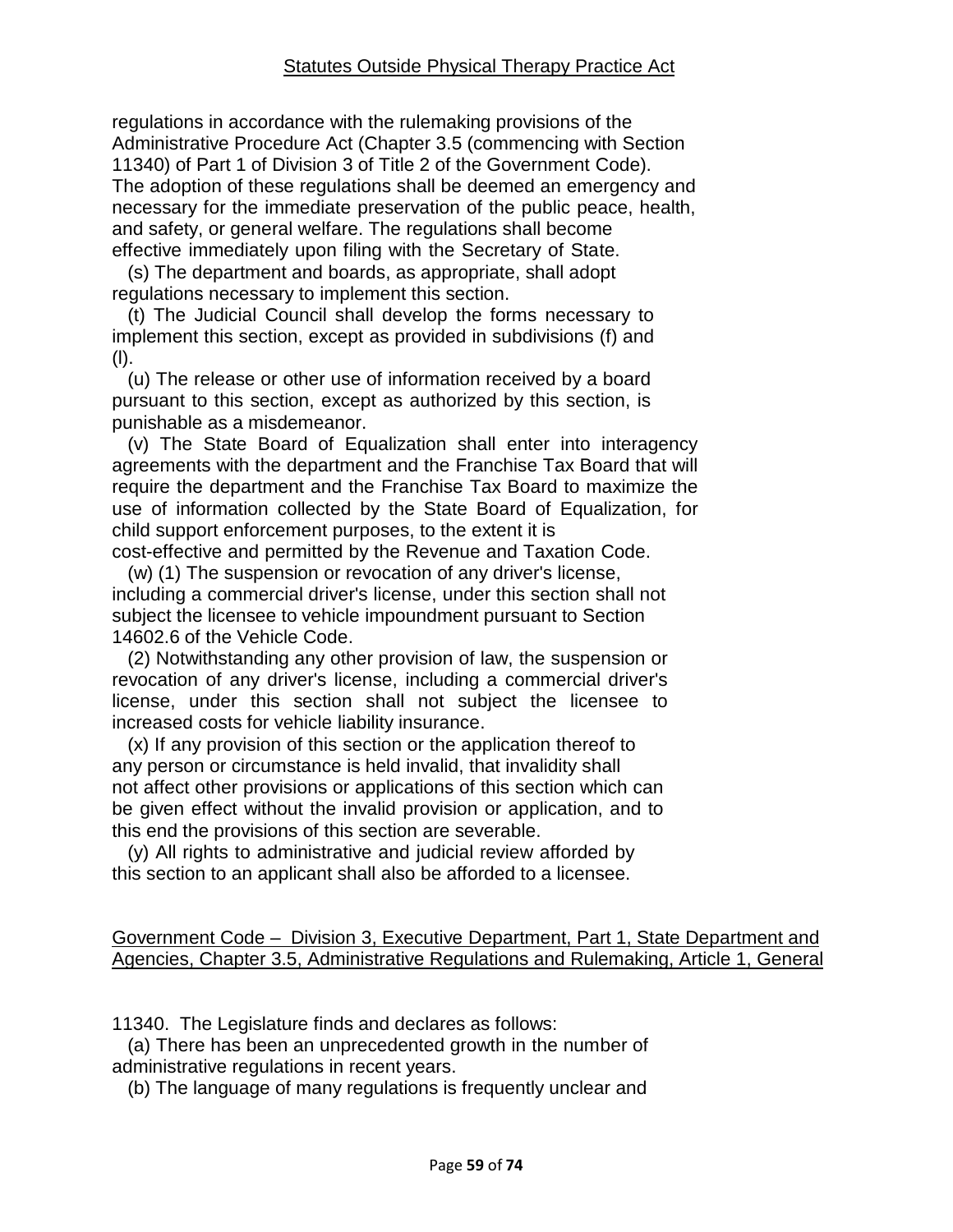unnecessarily complex, even when the complicated and technical nature of the subject matter is taken into account. The language is often confusing to the persons who must comply with the regulations.

(c) Substantial time and public funds have been spent in adopting regulations, the necessity for which has not been established.

(d) The imposition of prescriptive standards upon private persons and entities through regulations where the establishment of performance standards could reasonably be expected to produce the same result has placed an unnecessary burden on California citizens and discouraged innovation, research, and development of improved means of achieving desirable social goals.

(e) There exists no central office in state government with the power and duty to review regulations to ensure that they are written in a comprehensible manner, are authorized by statute, and are consistent with other law.

(f) Correcting the problems that have been caused by the unprecedented growth of regulations in California requires the direct involvement of the Legislature as well as that of the executive branch of state government.

(g) The complexity and lack of clarity in many regulations put small businesses, which do not have the resources to hire experts to assist them, at a distinct disadvantage.

Government Code – Division 3, Executive Department, Part 1, State Department and Agencies, Chapter 4, Office of Administrative Hearings, Article 1, General Provisions

11370. Chapter 3.5 (commencing with Section 11340), Chapter 4 (commencing with Section 11370), Chapter 4.5 (commencing with Section 11400), and Chapter 5 (commencing with Section 11500) constitute, and may be cited as, the Administrative Procedure Act.

11370.1. As used in the Administrative Procedure Act "director" means the executive officer of the Office of Administrative Hearings. 11370.2. (a) There is in the Department of General Services the Office of Administrative Hearings which is under the direction and control of an executive officer who shall be known as the director.

(b) The director shall have the same qualifications as administrative law judges, and shall be appointed by the Governor subject to the confirmation of the Senate.

(c) Any and all references in any law to the Office of Administrative Procedure shall be deemed to be the Office of Administrative Hearings.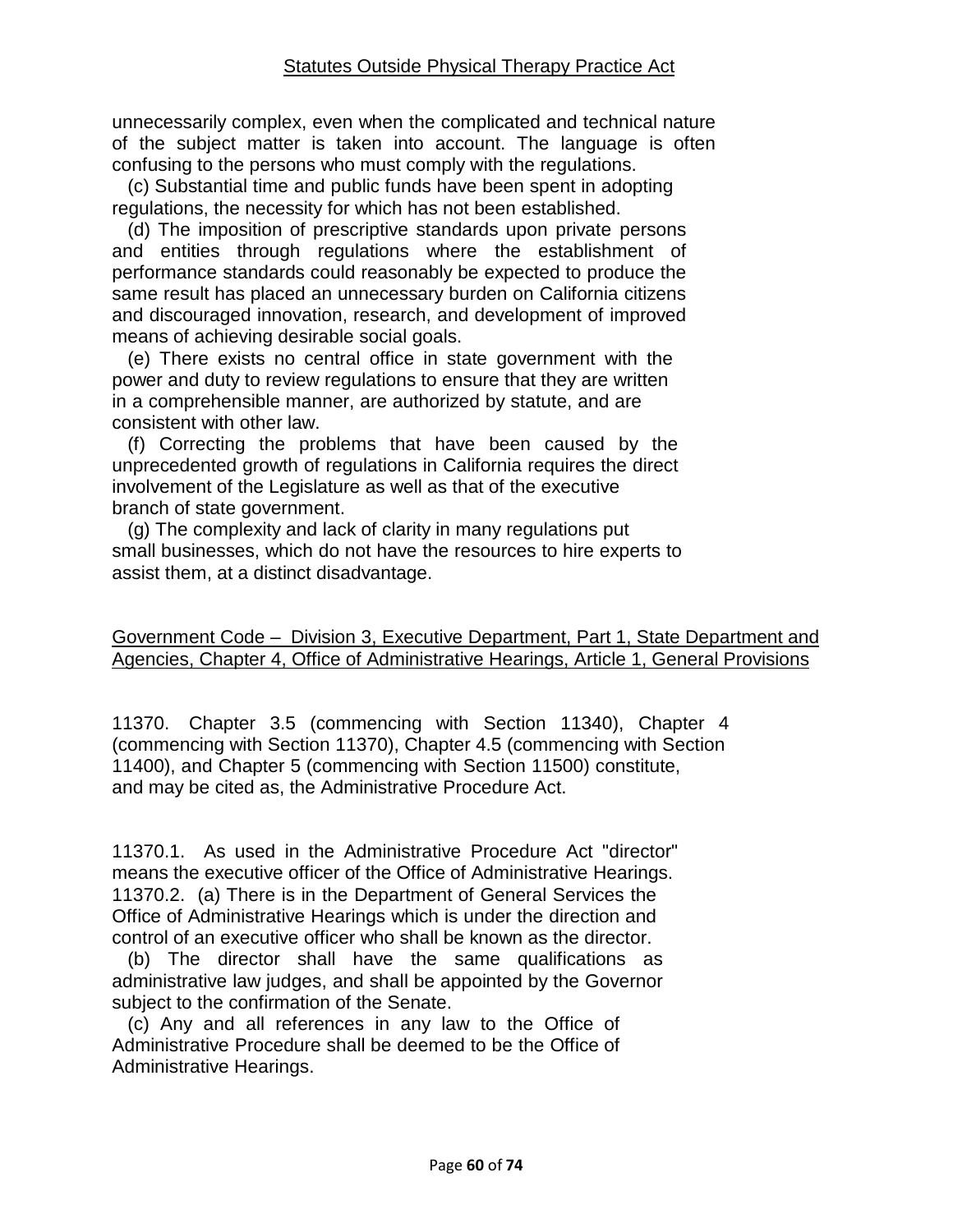11370.3. The director shall appoint and maintain a staff of full-time, and may appoint pro tempore part-time, administrative law judges qualified under Section 11502 which is sufficient to fill the needs of the various state agencies. The director shall also appoint any other technical and clerical personnel as may be required to perform the duties of the office. The director shall assign an administrative law judge for any proceeding arising under Chapter 5 (commencing with Section 11500) and, upon request from any agency, may assign an administrative law judge to conduct other administrative proceedings not arising under that chapter and shall assign hearing reporters as required. Any administrative law judge or other employee so assigned shall be deemed an employee of the office and not of the agency to which he or she is assigned. When not engaged in hearing cases, administrative law judges may be assigned by the director to perform other duties vested in or required of the office, including those provided for in Section 11370.5.

11370.4. The total cost to the state of maintaining and operating the Office of Administrative Hearings shall be determined by, and collected by the Department of General Services in advance or upon such other basis as it may determine from the state or other public agencies for which services are provided by the office.

11370.5. (a) The office is authorized and directed to study the subject of administrative adjudication in all its aspects; to submit its suggestions to the various agencies in the interests of fairness, uniformity and the expedition of business; and to report its recommendations to the Governor and Legislature. All departments, agencies, officers, and employees of the state shall give the office ready access to their records and full information and reasonable assistance in any matter of research requiring recourse to them or to data within their knowledge or control. Nothing in this section authorizes an agency to provide access to records required by statute to be kept confidential.

(b) The office may adopt rules and regulations to carry out the functions and duties of the office under the Administrative Procedure Act. The regulations are subject to Chapter 3.5 (commencing with Section 11340).

Government Code – Division 3, Executive Department, Part 1, State Department and Agencies, Chapter 5, Administrative Adjudication on Formal Hearings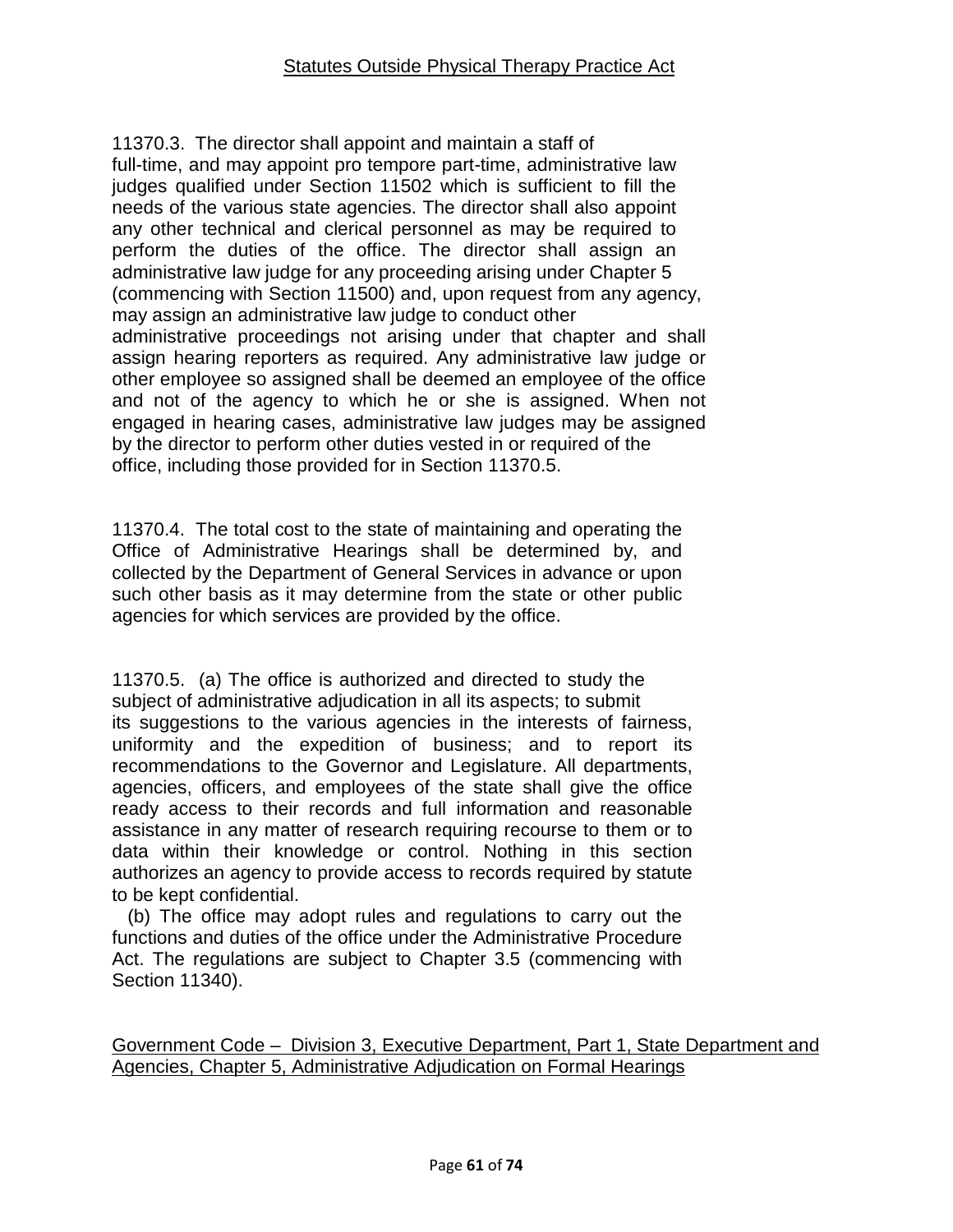11500. In this chapter unless the context or subject matter otherwise requires:

(a) "Agency" includes the state boards, commissions, and officers to which this chapter is made applicable by law, except that wherever the word "agency" alone is used the power to act may be delegated by the agency, and wherever the words "agency itself" are used the power to act shall not be delegated unless the statutes relating to the particular agency authorize the delegation of the agency's power to hear and decide.

(b) "Party" includes the agency, the respondent, and any person, other than an officer or an employee of the agency in his or her official capacity, who has been allowed to appear or participate in the proceeding.

(c) "Respondent" means any person against whom an accusation is filed pursuant to Section 11503 or against whom a statement of issues is filed pursuant to Section 11504.

(d) "Administrative law judge" means an individual qualified under Section 11502.

(e) "Agency member" means any person who is a member of any agency to which this chapter is applicable and includes any person who himself or herself constitutes an agency.

11501. (a) This chapter applies to any agency as determined by the statutes relating to that agency.

(b) This chapter applies to an adjudicative proceeding of an agency created on or after July 1, 1997, unless the statutes relating to the proceeding provide otherwise.

(c) Chapter 4.5 (commencing with Section 11400) applies to an adjudicative proceeding required to be conducted under this chapter, unless the statutes relating to the proceeding provide otherwise.

11502. (a) All hearings of state agencies required to be conducted under this chapter shall be conducted by administrative law judges on the staff of the Office of Administrative Hearings. This subdivision applies to a hearing required to be conducted under this chapter that is conducted under the informal hearing or emergency decision procedure provided in Chapter 4.5 (commencing with Section 11400).

(b) The Director of the Office of Administrative Hearings has power to appoint a staff of administrative law judges for the office as provided in Section 11370.3. Each administrative law judge shall have been admitted to practice law in this state for at least five years immediately preceding his or her appointment and shall possess any additional qualifications established by the State Personnel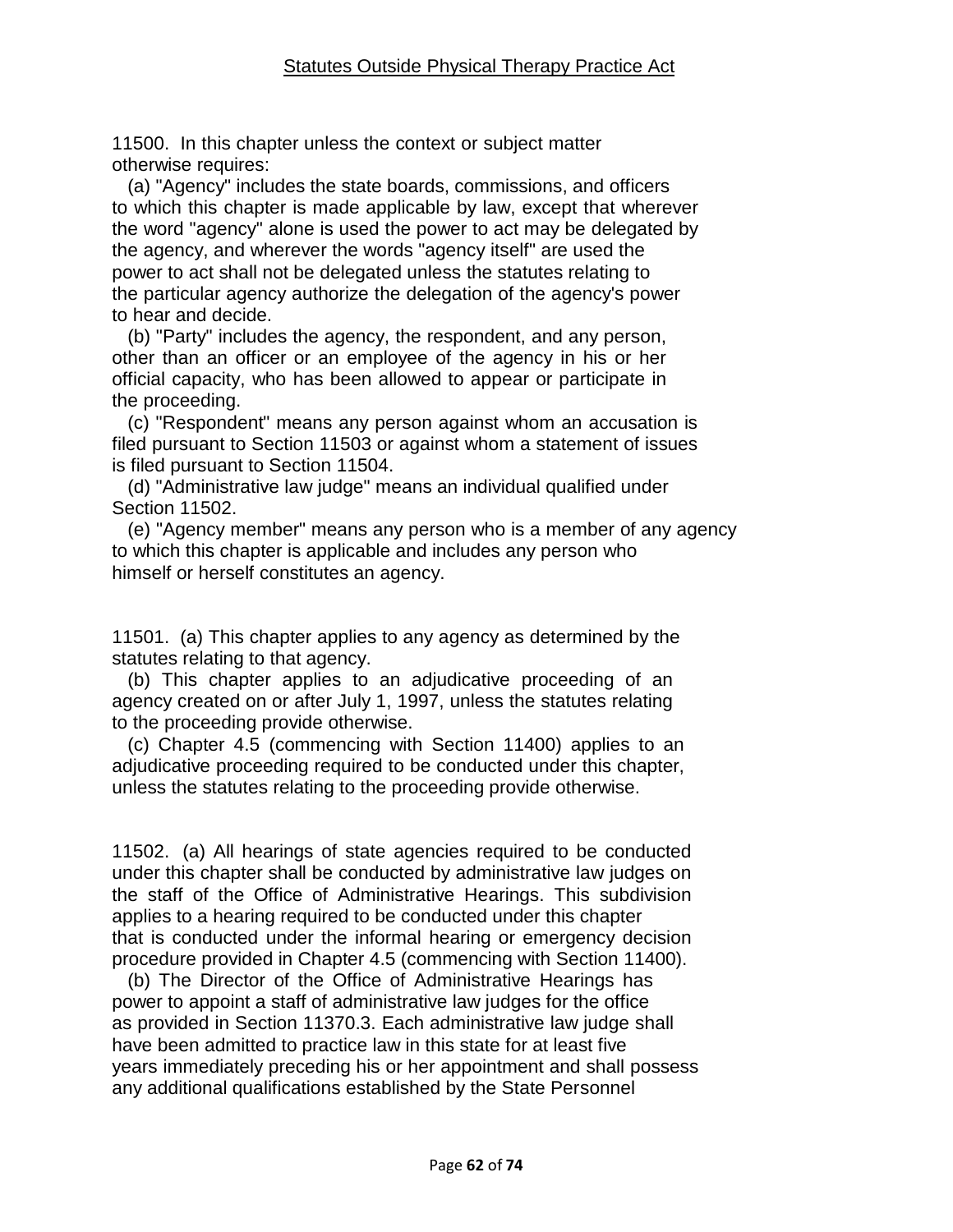Board for the particular class of position involved.

11503. A hearing to determine whether a right, authority, license or privilege should be revoked, suspended, limited or conditioned shall be initiated by filing an accusation. The accusation shall be a written statement of charges which shall set forth in ordinary and concise language the acts or omissions with which the respondent is charged, to the end that the respondent will be able to prepare his defense. It shall specify the statutes and rules which the respondent is alleged to have violated, but shall not consist merely of charges phrased in the language of such statutes and rules. The accusation shall be verified unless made by a public officer acting in his official capacity or by an employee of the agency before which the proceeding is to be held. The verification may be on information and belief.

11504. A hearing to determine whether a right, authority, license, or privilege should be granted, issued, or renewed shall be initiated by filing a statement of issues. The statement of issues shall be a written statement specifying the statutes and rules with which the respondent must show compliance by producing proof at the hearing and, in addition, any particular matters that have come to the attention of the initiating party and that would authorize a denial of the agency action sought. The statement of issues shall be verified unless made by a public officer acting in his or her official capacity or by an employee of the agency before which the proceeding is to be held. The verification may be on information and belief. The statement of issues shall be served in the same manner as an accusation, except that, if the hearing is held at the request of the respondent, Sections 11505 and 11506 shall not apply and the statement of issues together with the notice of hearing shall be delivered or mailed to the parties as provided in Section 11509. Unless a statement to respondent is served pursuant to Section 11505, a copy of Sections 11507.5, 11507.6, and 11507.7, and the name and address of the person to whom requests permitted by Section 11505 may be made, shall be served with the statement of issues.

11504.5. In the following sections of this chapter, all references to accusations shall be deemed to be applicable to statements of issues except in those cases mentioned in subdivision (a) of Section 11505 and Section 11506 where compliance is not required.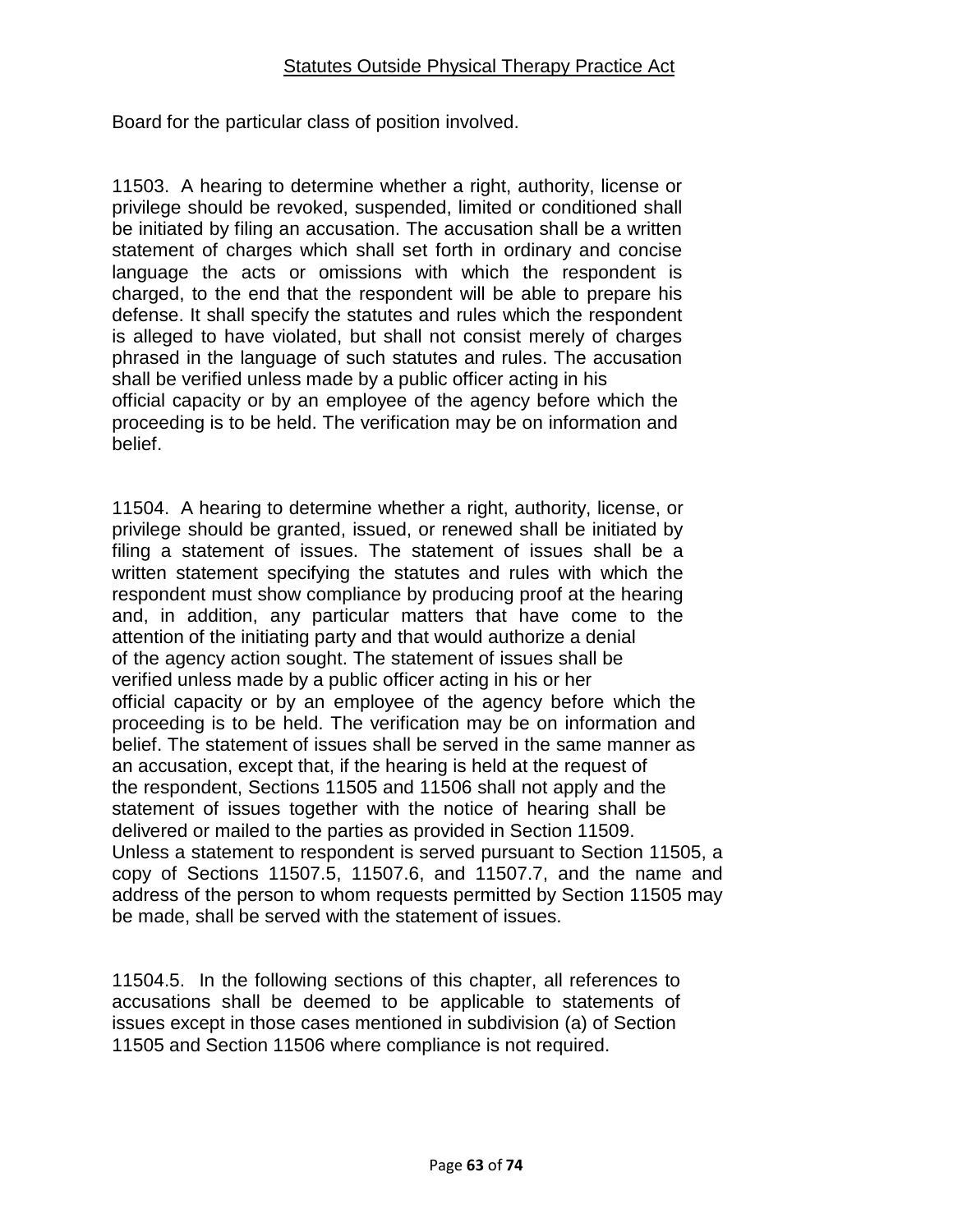11505. (a) Upon the filing of the accusation the agency shall serve a copy thereof on the respondent as provided in subdivision (c). The agency may include with the accusation any information which it deems appropriate, but it shall include a post card or other form entitled Notice of Defense which, when signed by or on behalf of the respondent and returned to the agency, will acknowledge service of the accusation and constitute a notice of defense under Section 11506. The copy of the accusation shall include or be accompanied by (1) a statement that respondent may request a hearing by filing a notice of defense as provided in Section 11506 within 15 days after service upon the respondent of the accusation, and that failure to do so will constitute a waiver of the respondent's right to a hearing, and (2) copies of Sections 11507.5, 11507.6, and 11507.7.

(b) The statement to respondent shall be substantially in the following form:

Unless a written request for a hearing signed by or on behalf of the person named as respondent in the accompanying accusation is delivered or mailed to the agency within 15 days after the accusation was personally served on you or mailed to you, (here insert name of agency) may proceed upon the accusation without a hearing. The request for a hearing may be made by delivering or mailing the enclosed form entitled Notice of Defense, or by delivering or mailing a notice of defense as provided by Section 11506 of the Government Code to: (here insert name and address of agency). You may, but need not, be represented by counsel at any or all stages of these proceedings.

If you desire the names and addresses of witnesses or an opportunity to inspect and copy the items mentioned in Section Penal Code of California – Part 4, Title 1, Chapter 2, Control of Crimes

11160. (a) Any health practitioner employed in a health facility, clinic, physician's office, local or state public health department, or a clinic or other type of facility operated by a local or state public health department who, in his or her professional capacity or within the scope of his or her employment, provides medical services for a physical condition to a patient whom he or she knows or reasonably suspects is a person described as follows, shall immediately make a report in accordance with subdivision (b):

(1) Any person suffering from any wound or other physical injury inflicted by his or her own act or inflicted by another where the injury is by means of a firearm.

(2) Any person suffering from any wound or other physical injury inflicted upon the person where the injury is the result of assaultive or abusive conduct.

(b) Any health practitioner employed in a health facility, clinic,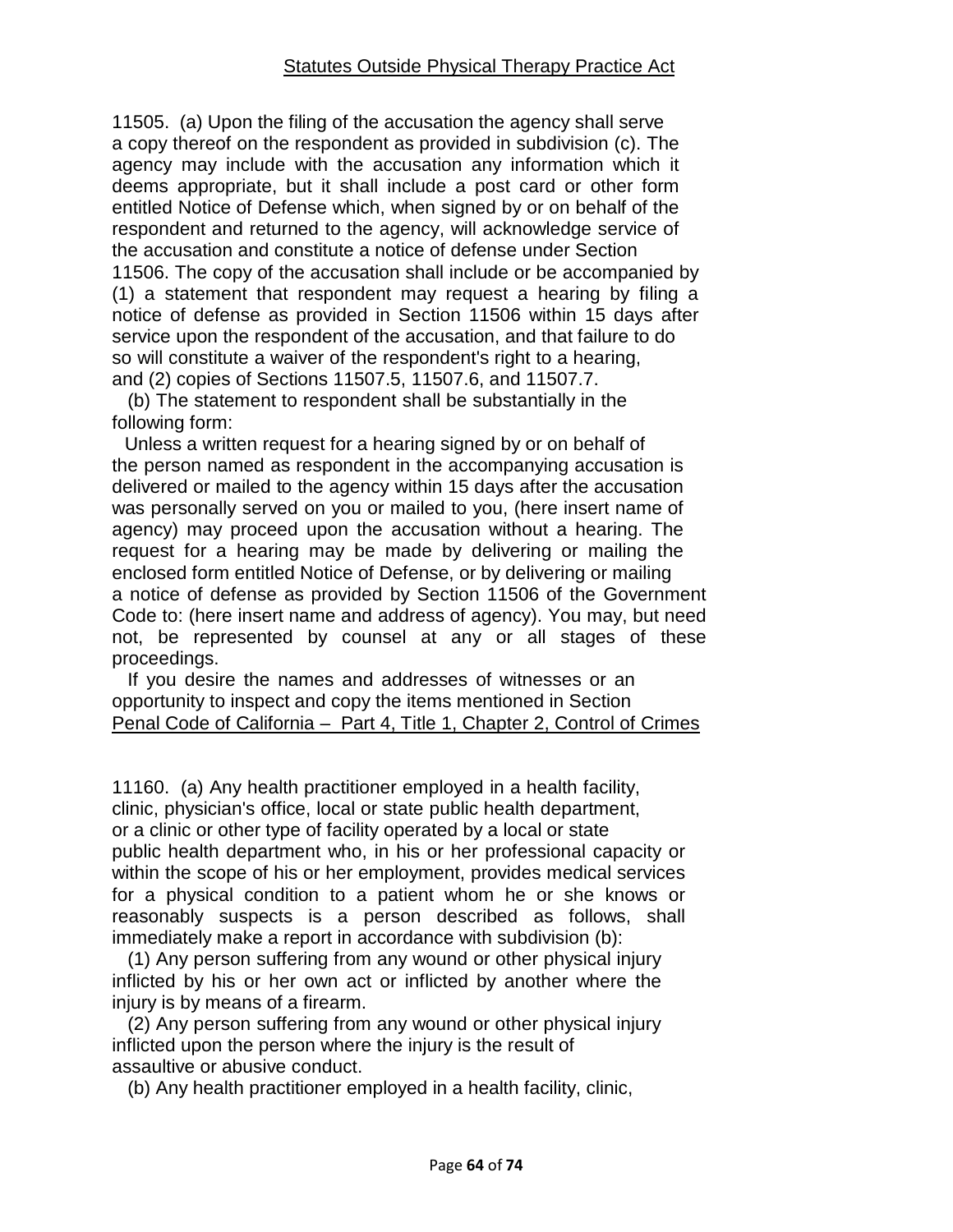physician's office, local or state public health department, or a clinic or other type of facility operated by a local or state public health department shall make a report regarding persons described in subdivision (a) to a local law enforcement agency as follows:

(1) A report by telephone shall be made immediately or as soon as practically possible.

(2) A written report shall be prepared on the standard form developed in compliance with paragraph (4) of this subdivision, and Section 11160.2, and adopted by the California Emergency Management Agency, or on a form developed and adopted by another state agency that otherwise fulfills the requirements of the standard form. The completed form shall be sent to a local law enforcement agency within two working days of receiving the information regarding the person.

(3) A local law enforcement agency shall be notified and a written report shall be prepared and sent pursuant to paragraphs (1) and (2) even if the person who suffered the wound, other injury, or assaultive or abusive conduct has expired, regardless of whether or not the wound, other injury, or assaultive or abusive conduct was a factor contributing to the death, and even if the evidence of the conduct of the perpetrator of the wound, other injury, or assaultive or abusive conduct was discovered during an autopsy.

(4) The report shall include, but shall not be limited to, the following:

(A) The name of the injured person, if known.

(B) The injured person's whereabouts.

(C) The character and extent of the person's injuries.

(D) The identity of any person the injured person alleges inflicted the wound, other injury, or assaultive or abusive conduct upon the injured person.

(c) For the purposes of this section, "injury" shall not include any psychological or physical condition brought about solely through the voluntary administration of a narcotic or restricted dangerous drug.

(d) For the purposes of this section, "assaultive or abusive conduct" shall include any of the following offenses:

(1) Murder, in violation of Section 187.

(2) Manslaughter, in violation of Section 192 or 192.5.

(3) Mayhem, in violation of Section 203.

(4) Aggravated mayhem, in violation of Section 205.

(5) Torture, in violation of Section 206.

(6) Assault with intent to commit mayhem, rape, sodomy, or oral copulation, in violation of Section 220.

(7) Administering controlled substances or anesthetic to aid in commission of a felony, in violation of Section 222.

(8) Battery, in violation of Section 242.

(9) Sexual battery, in violation of Section 243.4.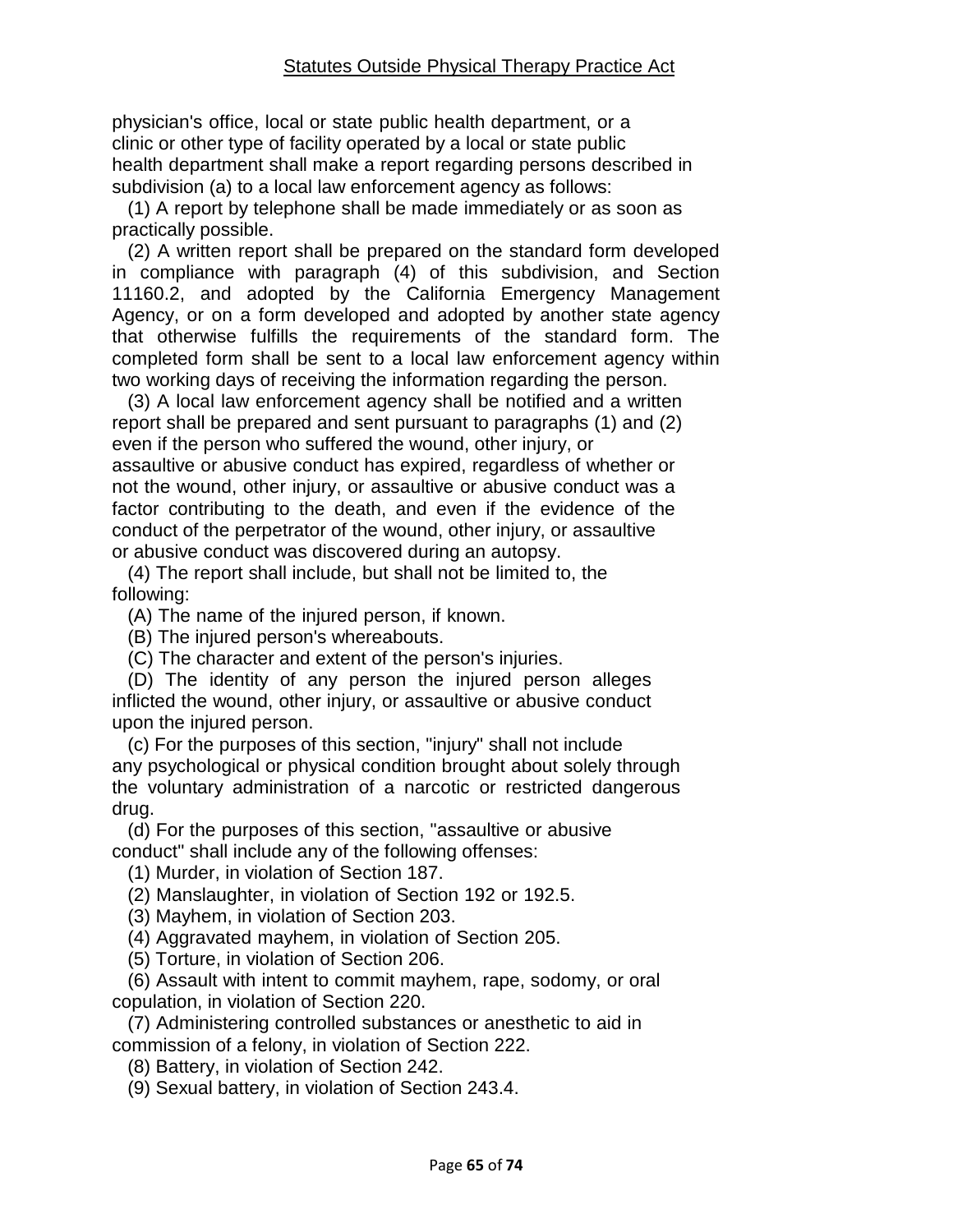(10) Incest, in violation of Section 285.

(11) Throwing any vitriol, corrosive acid, or caustic chemical with intent to injure or disfigure, in violation of Section 244.

(12) Assault with a stun gun or taser, in violation of Section 244.5.

(13) Assault with a deadly weapon, firearm, assault weapon, or machinegun, or by means likely to produce great bodily injury, in violation of Section 245.

(14) Rape, in violation of Section 261.

(15) Spousal rape, in violation of Section 262.

(16) Procuring any female to have sex with another man, in violation of Section 266, 266a, 266b, or 266c.

(17) Child abuse or endangerment, in violation of Section 273a or 273d.

(18) Abuse of spouse or cohabitant, in violation of Section 273.5.

(19) Sodomy, in violation of Section 286.

(20) Lewd and lascivious acts with a child, in violation of Section 288.

(21) Oral copulation, in violation of Section 288a.

(22) Sexual penetration, in violation of Section 289.

(23) Elder abuse, in violation of Section 368.

(24) An attempt to commit any crime specified in paragraphs (1) to (23), inclusive.

(e) When two or more persons who are required to report are present and jointly have knowledge of a known or suspected instance of violence that is required to be reported pursuant to this section, and when there is an agreement among these persons to report as a team, the team may select by mutual agreement a member of the team to make a report by telephone and a single written report, as required by subdivision (b). The written report shall be signed by the selected member of the reporting team. Any member who has knowledge that the member designated to report has failed to do so shall thereafter make the report.

(f) The reporting duties under this section are individual, except as provided in subdivision (e).

(g) No supervisor or administrator shall impede or inhibit the reporting duties required under this section and no person making a report pursuant to this section shall be subject to any sanction for making the report. However, internal procedures to facilitate reporting and apprise supervisors and administrators of reports may be established, except that these procedures shall not be inconsistent with this article. The internal procedures shall not require any employee required to make a report under this article to disclose his or her identity to the employer.

(h) For the purposes of this section, it is the Legislature's intent to avoid duplication of information.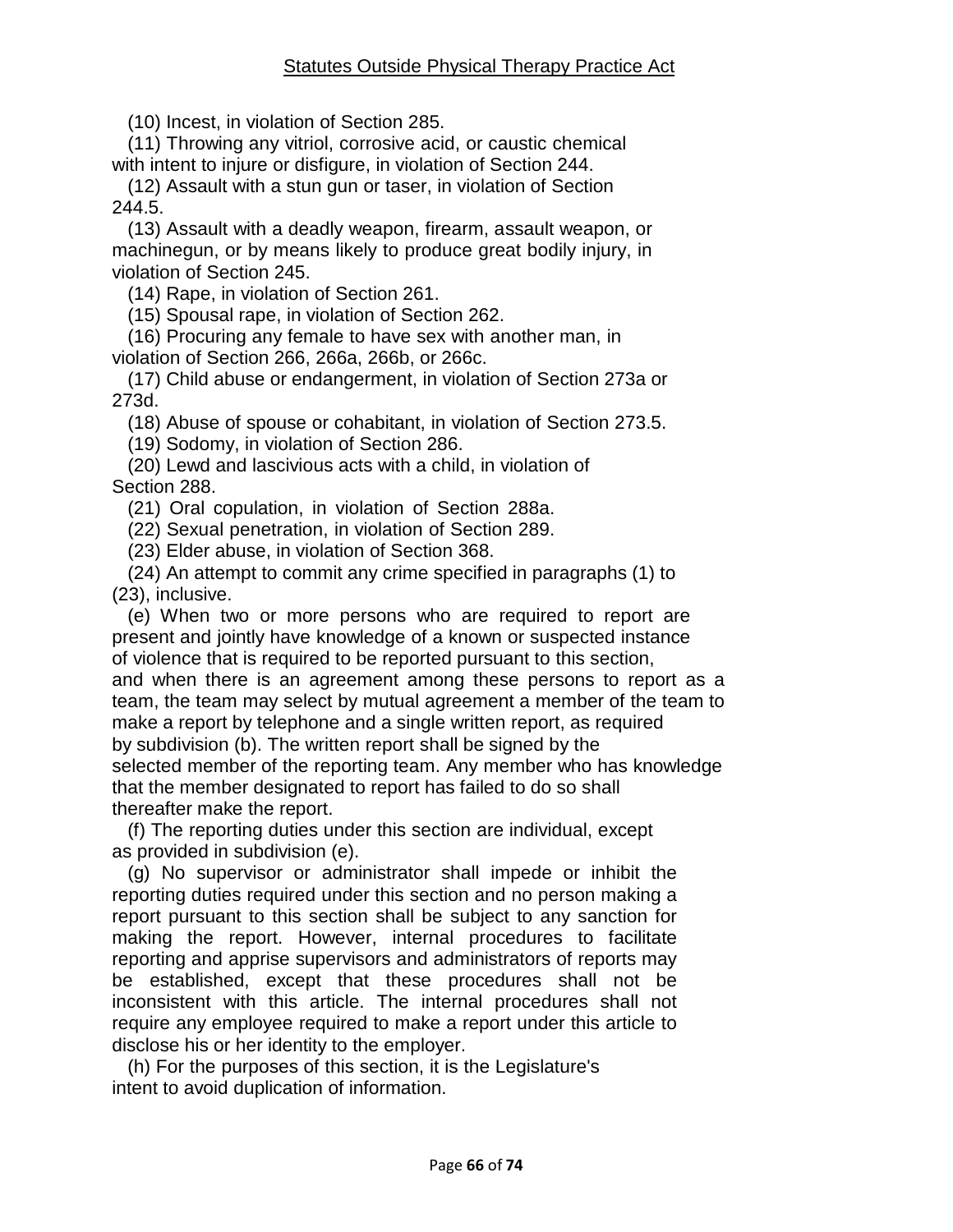11161.9. (a) A health practitioner who makes a report in accordance with this article shall not incur civil or criminal liability as a result of any report required or authorized by this article.

(b) (1) No person required or authorized to report pursuant to this article, or designated by a person required or authorized to report pursuant to this article, who takes photographs of a person suspected of being a person described in this article about whom a report is required or authorized shall incur any civil or criminal liability for taking the photographs, causing the photographs to be taken, or disseminating the photographs to local law enforcement with the reports required by this article in accordance with this article. However, this subdivision shall not be deemed to grant immunity from civil or criminal liability with respect to any other use of the photographs.

(2) A court may award attorney's fees to a commercial film and photographic print processor when a suit is brought against the processor because of a disclosure mandated by this article and the court finds that the suit is frivolous.

(c) A health practitioner who, pursuant to a request from an adult protective services agency or a local law enforcement agency, provides the requesting agency with access to the victim of a known or suspected instance of abuse shall not incur civil or criminal liability as a result of providing that access.

(d) No employee shall be discharged, suspended, disciplined, or harassed for making a report pursuant to this section.

(e) This section does not apply to mandated reporting of child abuse, as provided for in Article 2.5 (commencing with Section 11164).

11162. A violation of this article is a misdemeanor, punishable by imprisonment in a county jail not exceeding six months, or by a fine not exceeding one thousand dollars (\$1,000), or by both that fine and imprisonment.

11162.5. As used in this article, the following definitions shall apply:

(a) "Health practitioner" has the same meaning as provided in paragraphs (21) to (28), inclusive, of subdivision (a) of Section 11165.7.

(b) "Clinic" is limited to include any clinic specified in Sections 1204 and 1204.3 of the Health and Safety Code.

(c) "Health facility" has the same meaning as provided in Section 1250 of the Health and Safety Code.

(d) "Reasonably suspects" means that it is objectively reasonable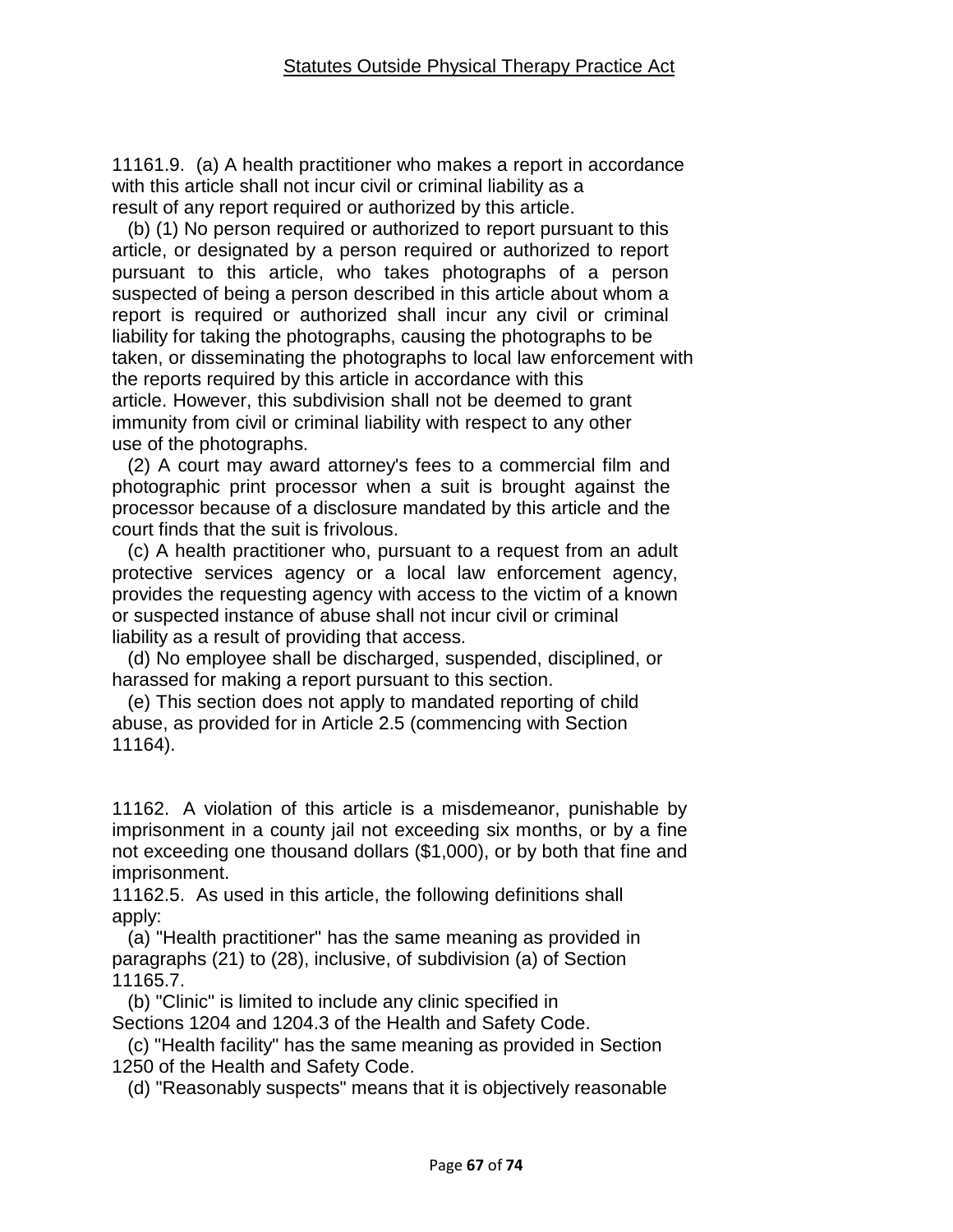for a person to entertain a suspicion, based upon facts that could cause a reasonable person in a like position, drawing, when appropriate, on his or her training and experience, to suspect.

Penal Code of California – Cha p te r 2 , A rticle 2 .5 , "Ch ild A b u se an d Neglect Re p o rting A ct"

11164. (a) This article shall be known and may be cited as the Child Abuse and Neglect Reporting Act.

(b) The intent and purpose of this article is to protect children from abuse and neglect. In any investigation of suspected child abuse or neglect, all persons participating in the investigation of the case shall consider the needs of the child victim and shall do whatever is necessary to prevent psychological harm to the child victim.

11165. As used in this article "child" means a person under the age of 18 years.

11165.1. As used in this article, "sexual abuse" means sexual assault or sexual exploitation as defined by the following:

(a) "Sexual assault" means conduct in violation of one or more of the following sections: Section 261 (rape), subdivision (d) of Section 261.5 (statutory rape), 264.1 (rape in concert), 285 (incest), 286 (sodomy), subdivision (a) or (b), or paragraph (1) of subdivision (c) of Section 288 (lewd or lascivious acts upon a child), 288a (oral copulation), 289 (sexual penetration), or 647.6 (child molestation).

(b) Conduct described as "sexual assault" includes, but is not limited to, all of the following:

(1) Any penetration, however slight, of the vagina or anal opening of one person by the penis of another person, whether or not there is the emission of semen.

(2) Any sexual contact between the genitals or anal opening of one person and the mouth or tongue of another person.

(3) Any intrusion by one person into the genitals or anal opening of another person, including the use of any object for this purpose, except that, it does not include acts performed for a valid medical purpose.

(4) The intentional touching of the genitals or intimate parts (including the breasts, genital area, groin, inner thighs, and buttocks) or the clothing covering them, of a child, or of the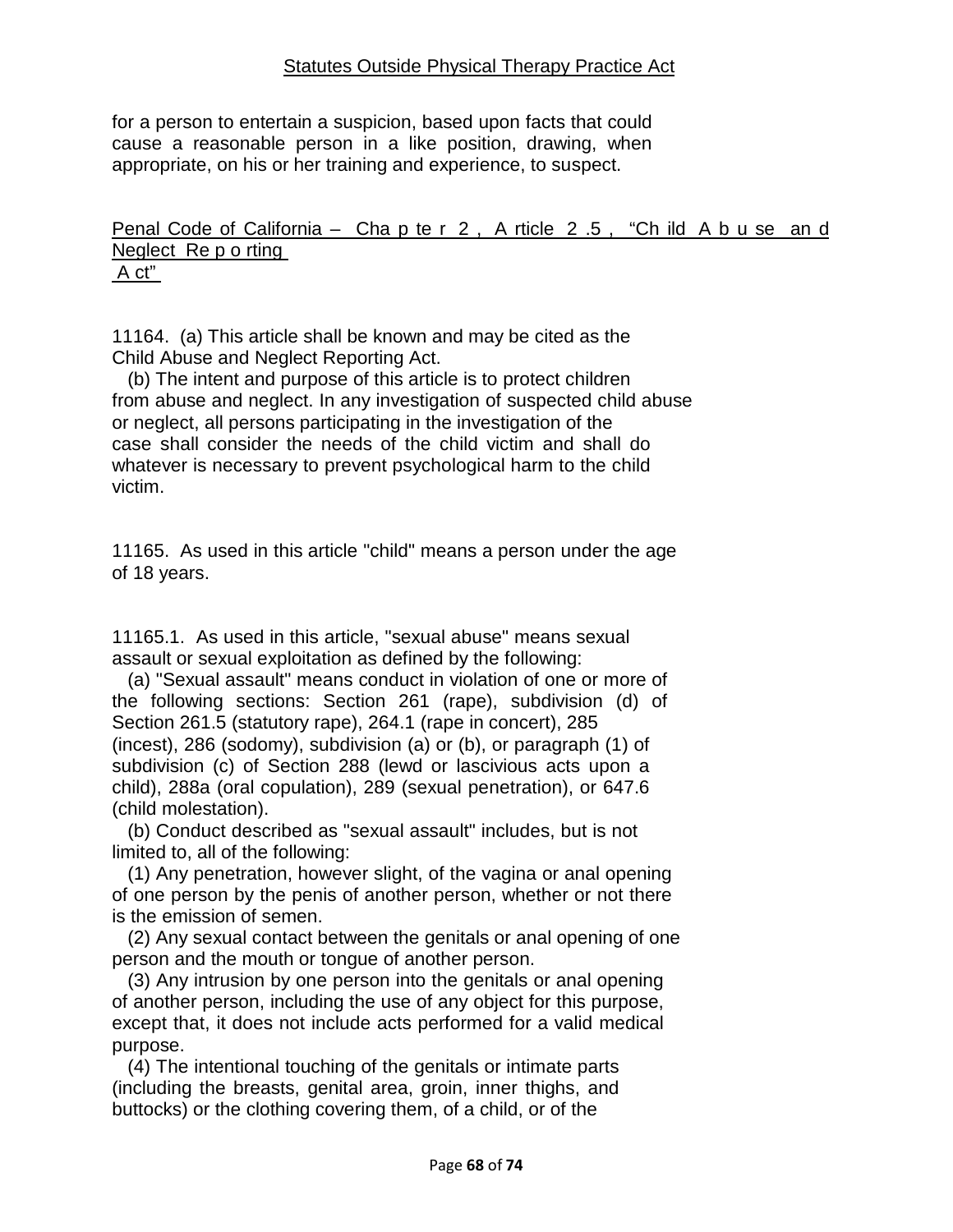perpetrator by a child, for purposes of sexual arousal or gratification, except that, it does not include acts which may reasonably be construed to be normal caretaker responsibilities; interactions with, or demonstrations of affection for, the child; or acts performed for a valid medical purpose.

(5) The intentional masturbation of the perpetrator's genitals in the presence of a child.

(c) "Sexual exploitation" refers to any of the following:

(1) Conduct involving matter depicting a minor engaged in obscene acts in violation of Section 311.2 (preparing, selling, or distributing obscene matter) or subdivision (a) of Section 311.4 (employment of minor to perform obscene acts).

(2) Any person who knowingly promotes, aids, or assists, employs, uses, persuades, induces, or coerces a child, or any person responsible for a child's welfare, who knowingly permits or encourages a child to engage in, or assist others to engage in, prostitution or a live performance involving obscene sexual conduct, or to either pose or model alone or with others for purposes of preparing a film, photograph, negative, slide, drawing, painting, or other pictorial depiction, involving obscene sexual conduct. For the purpose of this section, "person responsible for a child's welfare" means a parent, guardian, foster parent, or a licensed administrator or employee of a public or private residential home, residential school, or other residential institution.

(3) Any person who depicts a child in, or who knowingly develops, duplicates, prints, or exchanges, any film, photograph, video tape, negative, or slide in which a child is engaged in an act of obscene sexual conduct, except for those activities by law enforcement and prosecution agencies and other persons described in subdivisions (c) and (e) of Section 311.3.

11165.2. As used in this article, "neglect" means the negligent treatment or the maltreatment of a child by a person responsible for the child's welfare under circumstances indicating harm or threatened harm to the child's health or welfare. The term includes both acts and omissions on the part of the responsible person.

(a) "Severe neglect" means the negligent failure of a person having the care or custody of a child to protect the child from severe malnutrition or medically diagnosed nonorganic failure to thrive. "Severe neglect" also means those situations of neglect where any person having the care or custody of a child willfully causes or permits the person or health of the child to be placed in a situation such that his or her person or health is endangered, as proscribed by Section 11165.3, including the intentional failure to provide adequate food, clothing, shelter, or medical care.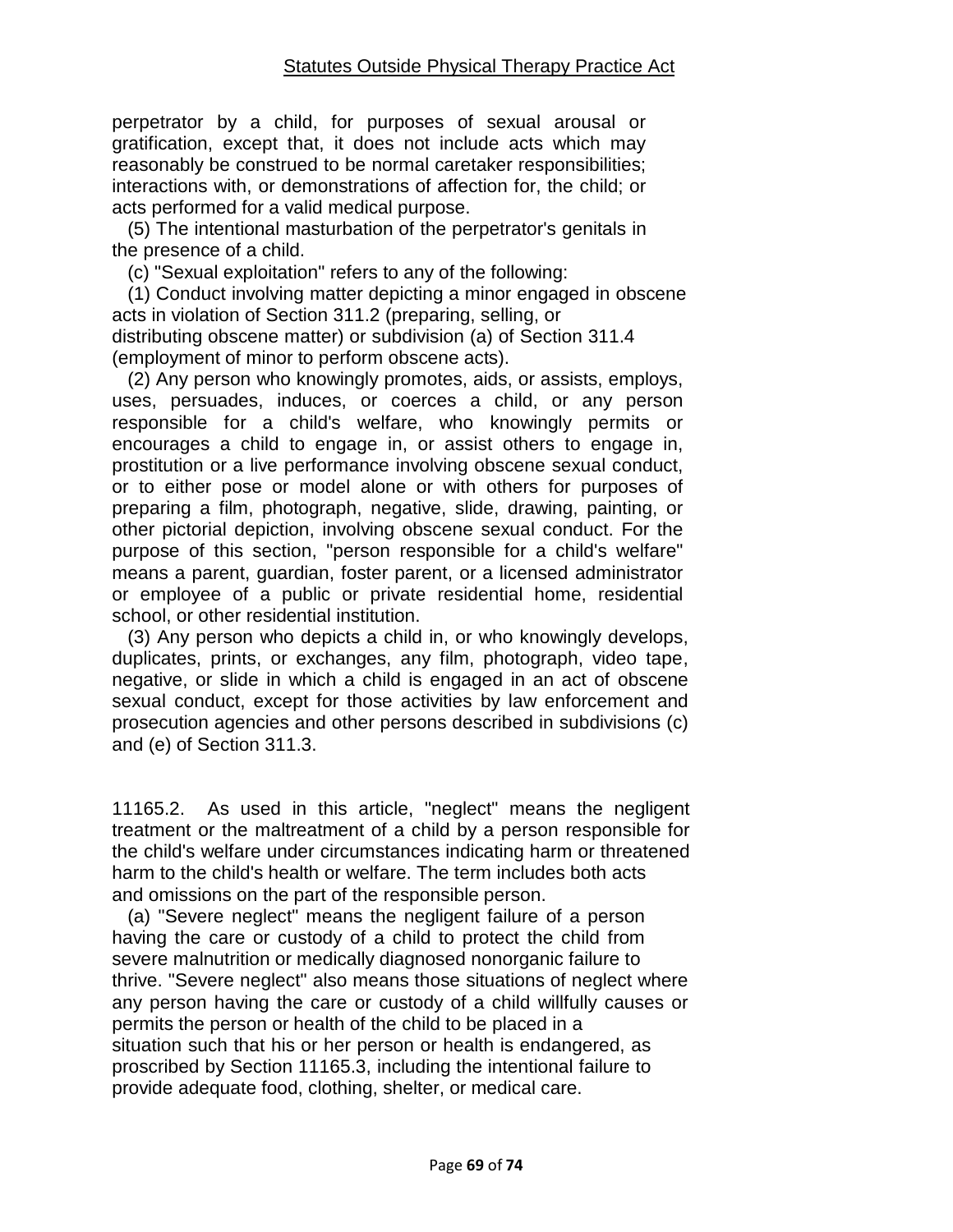(b) "General neglect" means the negligent failure of a person having the care or custody of a child to provide adequate food, clothing, shelter, medical care, or supervision where no physical injury to the child has occurred.

For the purposes of this chapter, a child receiving treatment by spiritual means as provided in Section 16509.1 of the Welfare and Institutions Code or not receiving specified medical treatment for religious reasons, shall not for that reason alone be considered a neglected child. An informed and appropriate medical decision made by parent or guardian after consultation with a physician or physicians who have examined the minor does not constitute neglect.

11165.3. As used in this article, "the willful harming or injuring of a child or the endangering of the person or health of a child," means a situation in which any person willfully causes or permits any child to suffer, or inflicts thereon, unjustifiable physical pain or mental suffering, or having the care or custody of any child, willfully causes or permits the person or health of the child to be placed in a situation in which his or her person or health is endangered.

11165.4. As used in this article, "unlawful corporal punishment or injury" means a situation where any person willfully inflicts upon any child any cruel or inhuman corporal punishment or injury resulting in a traumatic condition. It does not include an amount of force that is reasonable and necessary for a person employed by or engaged in a public school to quell a disturbance threatening physical injury to person or damage to property, for purposes of self-defense, or to obtain possession of weapons or other dangerous objects within the control of the pupil, as authorized by Section 49001 of the Education Code. It also does not include the exercise of the degree of physical control authorized by Section 44807 of the Education Code. It also does not include an injury caused by reasonable and necessary force used by a peace officer acting within the course and scope of his or her employment as a peace officer.

11165.5. As used in this article, the term "abuse or neglect in out-of-home care" includes physical injury or death inflicted upon a child by another person by other than accidental means, sexual abuse as defined in Section 11165.1, neglect as defined in Section 11165.2, unlawful corporal punishment or injury as defined in Section 11165.4, or the willful harming or injuring of a child or the endangering of the person or health of a child, as defined in Section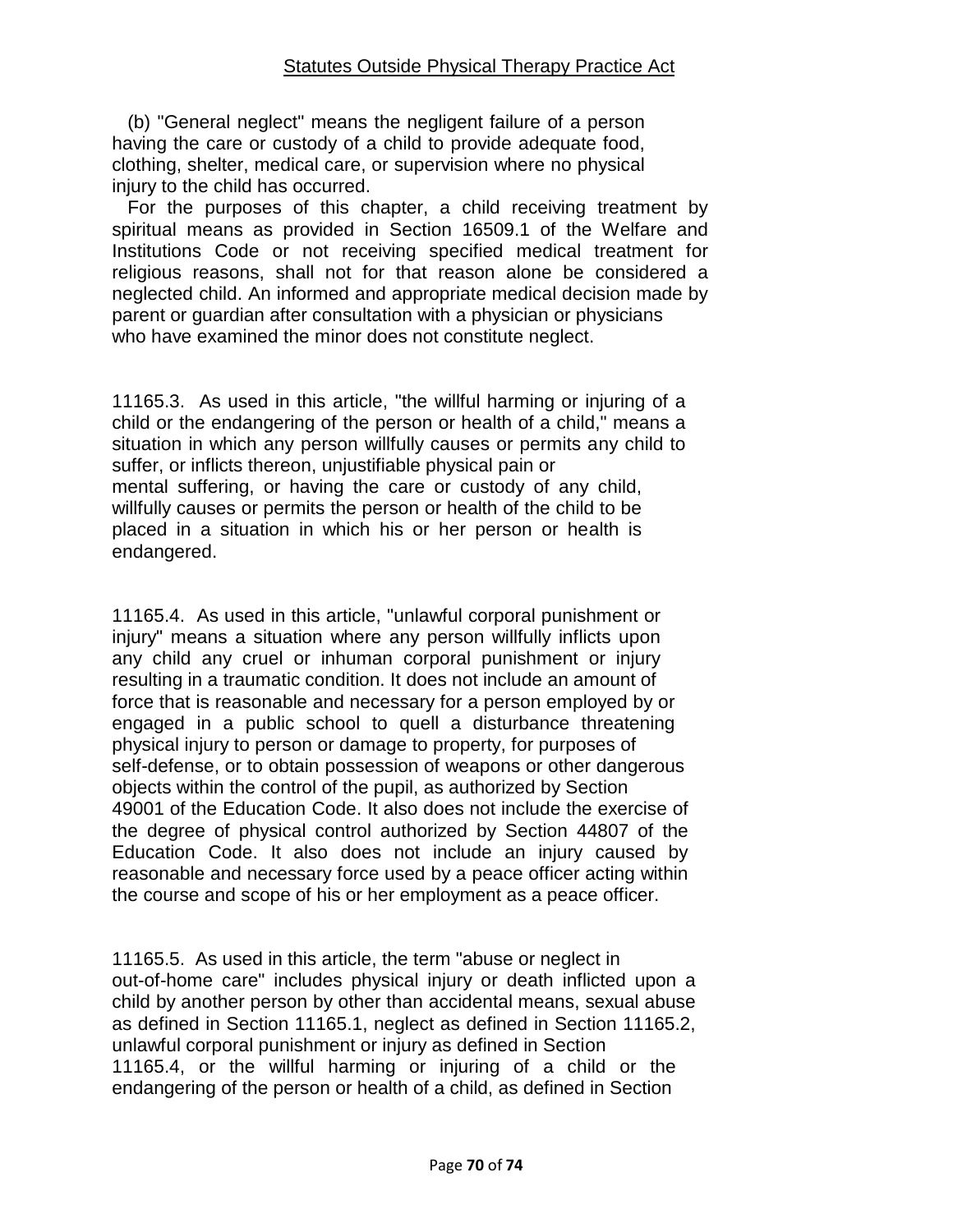11165.3, where the person responsible for the child's welfare is a licensee, administrator, or employee of any facility licensed to care for children, or an administrator or employee of a public or private school or other institution or agency. "Abuse or neglect in out-of-home care" does not include an injury caused by reasonable and necessary force used by a peace officer acting within the course and scope of his or her employment as a peace officer.

11165.6. As used in this article, the term "child abuse or neglect" includes physical injury or death inflicted by other than accidental means upon a child by another person, sexual abuse as defined in Section 11165.1, neglect as defined in Section 11165.2, the willful harming or injuring of a child or the endangering of the person or health of a child, as defined in Section 11165.3, and unlawful corporal punishment or injury as defined in Section 11165.4. "Child abuse or neglect" does not include a mutual affray between minors. "Child abuse or neglect" does not include an injury caused by reasonable and necessary force used by a peace officer acting within the course and scope of his or her employment as a peace officer.

11165.7. (a) As used in this article, "mandated reporter" is defined as any of the following:

(1) A teacher.

(2) An instructional aide.

(3) A teacher's aide or teacher's assistant employed by any public or private school.

(4) A classified employee of any public school.

(5) An administrative officer or supervisor of child welfare and attendance, or a certificated pupil personnel employee of any public or private school.

(6) An administrator of a public or private day camp.

(7) An administrator or employee of a public or private youth center, youth recreation program, or youth organization.

(8) An administrator or employee of a public or private organization whose duties require direct contact and supervision of children.

(9) Any employee of a county office of education or the State Department of Education, whose duties bring the employee into contact with children on a regular basis.

(10) A licensee, an administrator, or an employee of a licensed community care or child day care facility.

(11) A Head Start program teacher.

(12) A licensing worker or licensing evaluator employed by a licensing agency as defined in Section 11165.11.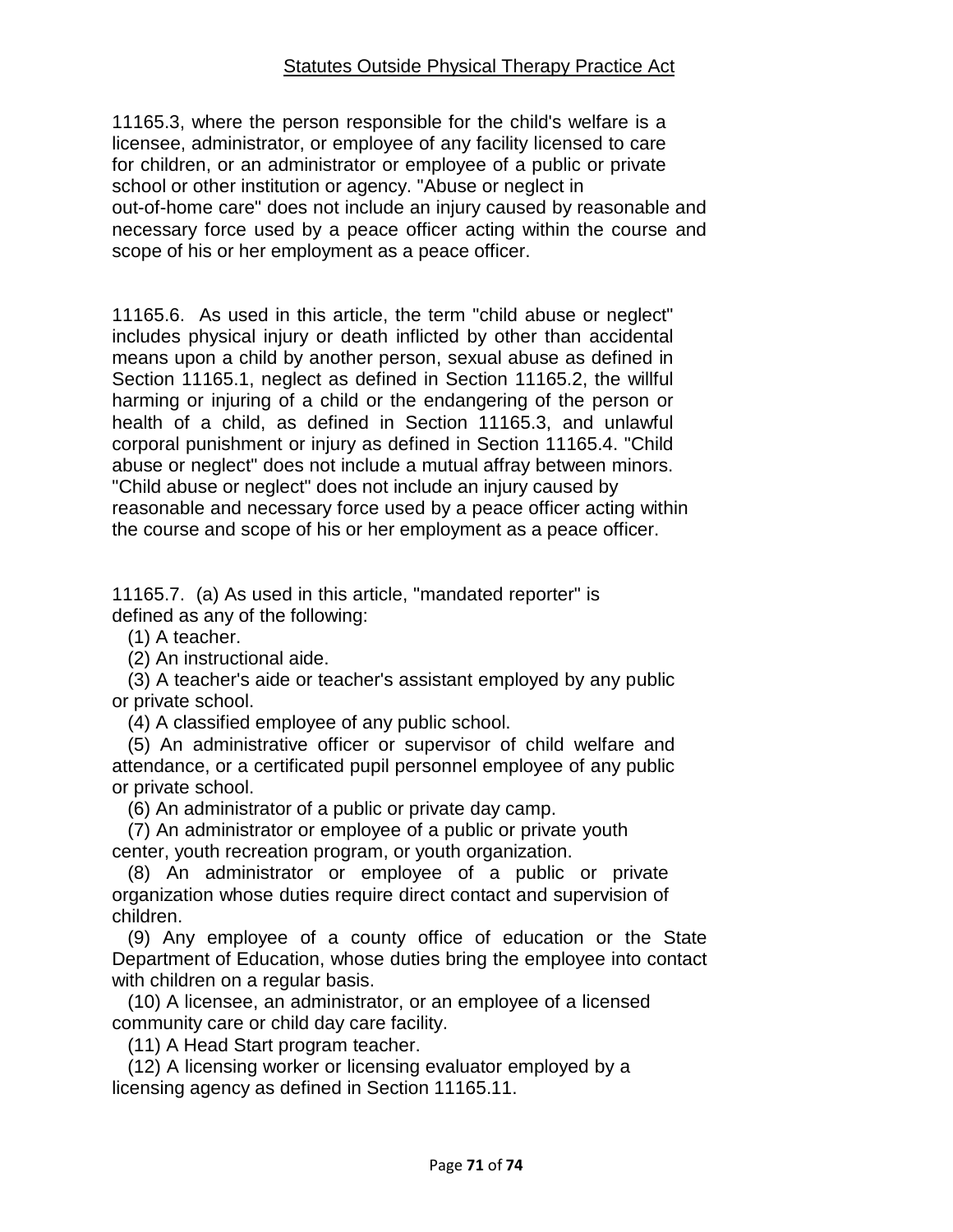(13) A public assistance worker.

(14) An employee of a child care institution, including, but not limited to, foster parents, group home personnel, and personnel of residential care facilities.

(15) A social worker, probation officer, or parole officer.

(16) An employee of a school district police or security department.

(17) Any person who is an administrator or presenter of, or a counselor in, a child abuse prevention program in any public or private school.

(18) A district attorney investigator, inspector, or local child support agency caseworker unless the investigator, inspector, or caseworker is working with an attorney appointed pursuant to Section

317 of the Welfare and Institutions Code to represent a minor.

(19) A peace officer, as defined in Chapter 4.5 (commencing with Section 830) of Title 3 of Part 2, who is not otherwise described in this section.

(20) A firefighter, except for volunteer firefighters.

(21) A physician, surgeon, psychiatrist, psychologist, dentist, resident, intern, podiatrist, chiropractor, licensed nurse, dental hygienist, optometrist, marriage, family and child counselor, clinical social worker, or any other person who is currently licensed under Division 2 (commencing with Section 500) of the Business and Professions Code.

(22) Any emergency medical technician I or II, paramedic, or other person certified pursuant to Division 2.5 (commencing with Section 1797) of the Health and Safety Code.

(23) A psychological assistant registered pursuant to Section 2913 of the Business and Professions Code.

(24) A marriage, family, and child therapist trainee, as defined in subdivision (c) of Section 4980.03 of the Business and Professions Code.

(25) An unlicensed marriage, family, and child therapist intern registered under Section 4980.44 of the Business and Professions Code.

(26) A state or county public health employee who treats a minor for venereal disease or any other condition.

(27) A coroner.

(28) A medical examiner, or any other person who performs autopsies.

(29) A commercial film and photographic print processor, as specified in subdivision (e) of Section 11166. As used in this article, "commercial film and photographic print processor" means any person who develops exposed photographic film into negatives, slides, or prints, or who makes prints from negatives or slides, for compensation. The term includes any employee of such a person; it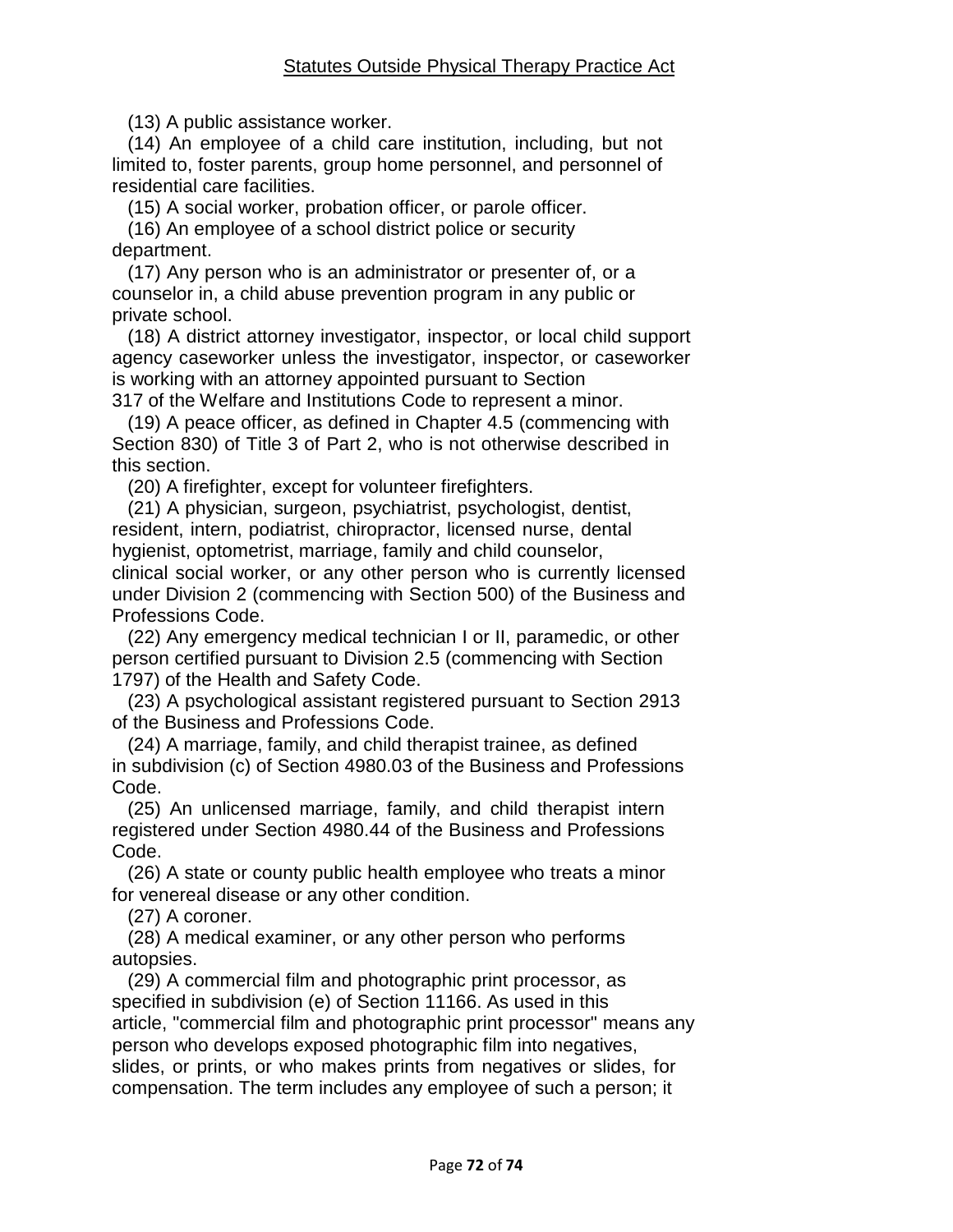does not include a person who develops film or makes prints for a public agency.

(30) A child visitation monitor. As used in this article, "child visitation monitor" means any person who, for financial compensation, acts as monitor of a visit between a child and any other person when the monitoring of that visit has been ordered by a court of law.

(31) An animal control officer or humane society officer. For the purposes of this article, the following terms have the following meanings:

(A) "Animal control officer" means any person employed by a city, county, or city and county for the purpose of enforcing animal control laws or regulations.

(B) "Humane society officer" means any person appointed or employed by a public or private entity as a humane officer who is qualified pursuant to Section 14502 or 14503 of the Corporations Code.

(32) A clergy member, as specified in subdivision (d) of Section 11166. As used in this article, "clergy member" means a priest, minister, rabbi, religious practitioner, or similar functionary of a church, temple, or recognized denomination or organization.

(33) Any custodian of records of a clergy member, as specified in this section and subdivision (d) of Section 11166.

(34) Any employee of any police department, county sheriff's department, county probation department, or county welfare department.

(35) An employee or volunteer of a Court Appointed Special Advocate program, as defined in Rule 1424 of the California Rules of Court.

(36) A custodial officer as defined in Section 831.5.

(37) Any person providing services to a minor child under Section 12300 or 12300.1 of the Welfare and Institutions Code.

(38) An alcohol and drug counselor. As used in this article, an "alcohol and drug counselor" is a person providing counseling, therapy, or other clinical services for a state licensed or certified drug, alcohol, or drug and alcohol treatment program. However, alcohol or drug abuse, or both alcohol and drug abuse, is not in and of itself a sufficient basis for reporting child abuse or neglect.

(b) Except as provided in paragraph (35) of subdivision (a), volunteers of public or private organizations whose duties require direct contact with and supervision of children are not mandated reporters but are encouraged to obtain training in the identification and reporting of child abuse and neglect and are further encouraged to report known or suspected instances of child abuse or neglect to an agency specified in Section 11165.9.

(c) Employers are strongly encouraged to provide their employees who are mandated reporters with training in the duties imposed by